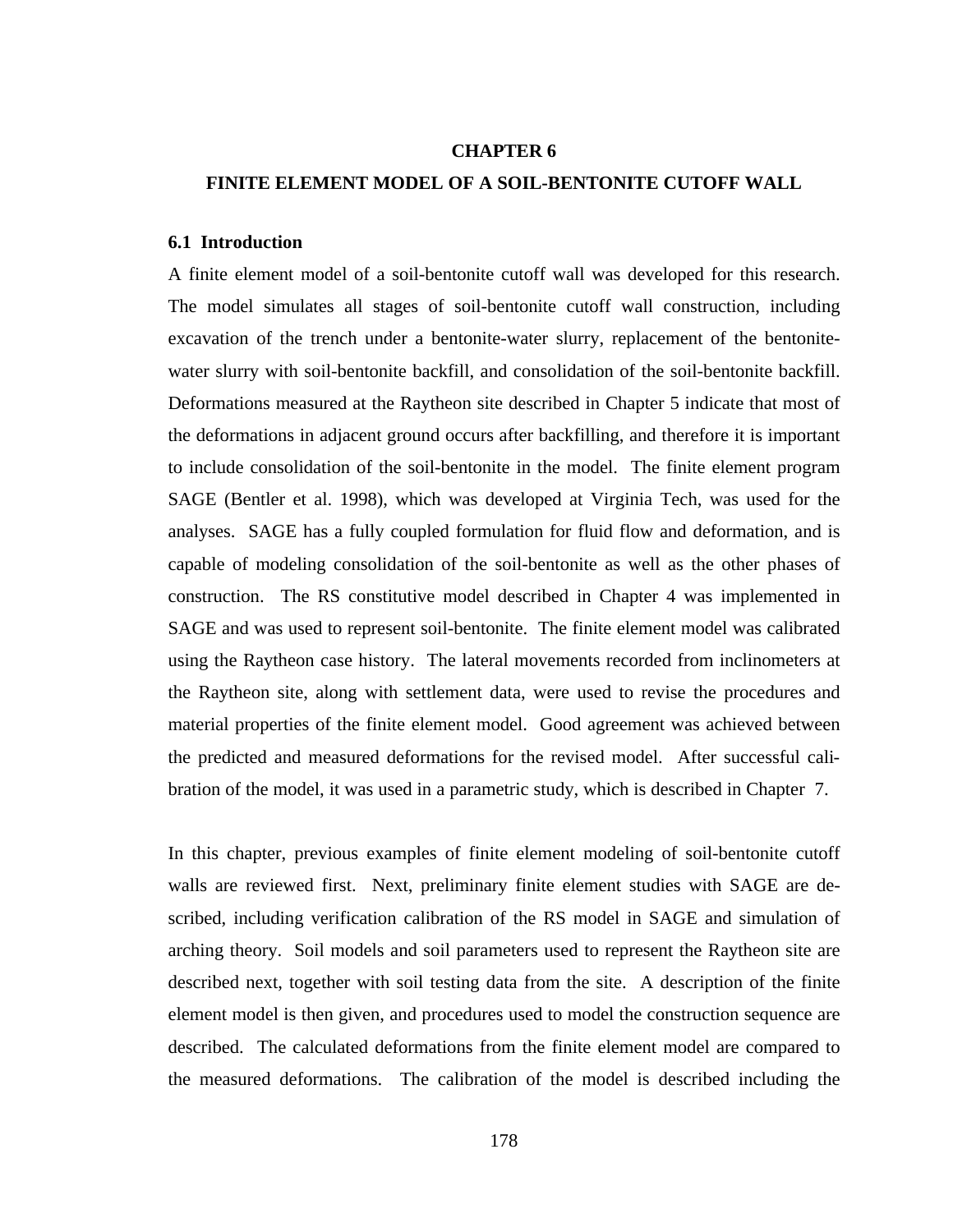effects of changing various parameters and procedures. A revised model is then compared with the measured deformations, and good agreement was achieved.

### **6.2 Previous Examples of Finite Element Modeling of Soil-Bentonite Cutoff Walls**

Two examples of finite element modeling of soil-bentonite cutoff walls were found in the literature. Also, modeling of the soil-bentonite cutoff wall at the Raytheon site was performed by Harding Lawson Associates (HLA 1987b) in an unpublished study. These three examples are presented and evaluated in this section.

A finite element study described in *Barrier* (1995) was performed to model the consolidated stresses in soil-bentonite backfill in a completed soil-bentonite cutoff wall. The study is described as "imperfectly modeled," with the following drawbacks: 1) the finite element program could not simulate the excavation process, backfill process, or consolidation of the soil-bentonite backfill, 2) soil parameters for the native soils were not available, and 3) no method was used between soil-bentonite elements at the trench wall and elements of the native ground to allow sliding at the interface. Despite these drawbacks, the study indicates that vertical effective stresses in the center of the soil-bentonite cutoff wall are less than geostatic and close to stresses estimated from dilatometer testing that was performed in the completed wall.

The *Barrier* (1995) study does not simulate the complexities of soil-bentonite cutoff wall construction. Since details of the modeling procedures are not provided, they cannot be evaluated for usefulness or accuracy.

A second example of finite element modeling of a soil-bentonite cutoff wall was performed by Clark (1994). A soil-bentonite cutoff wall was to be constructed in existing ground, and a levee built on top of the cutoff. The objectives of the modeling were to study stress transfer during soil-bentonite consolidation and the potential for hydraulic fracturing of the soil-bentonite cutoff wall. Two studies were performed. All materials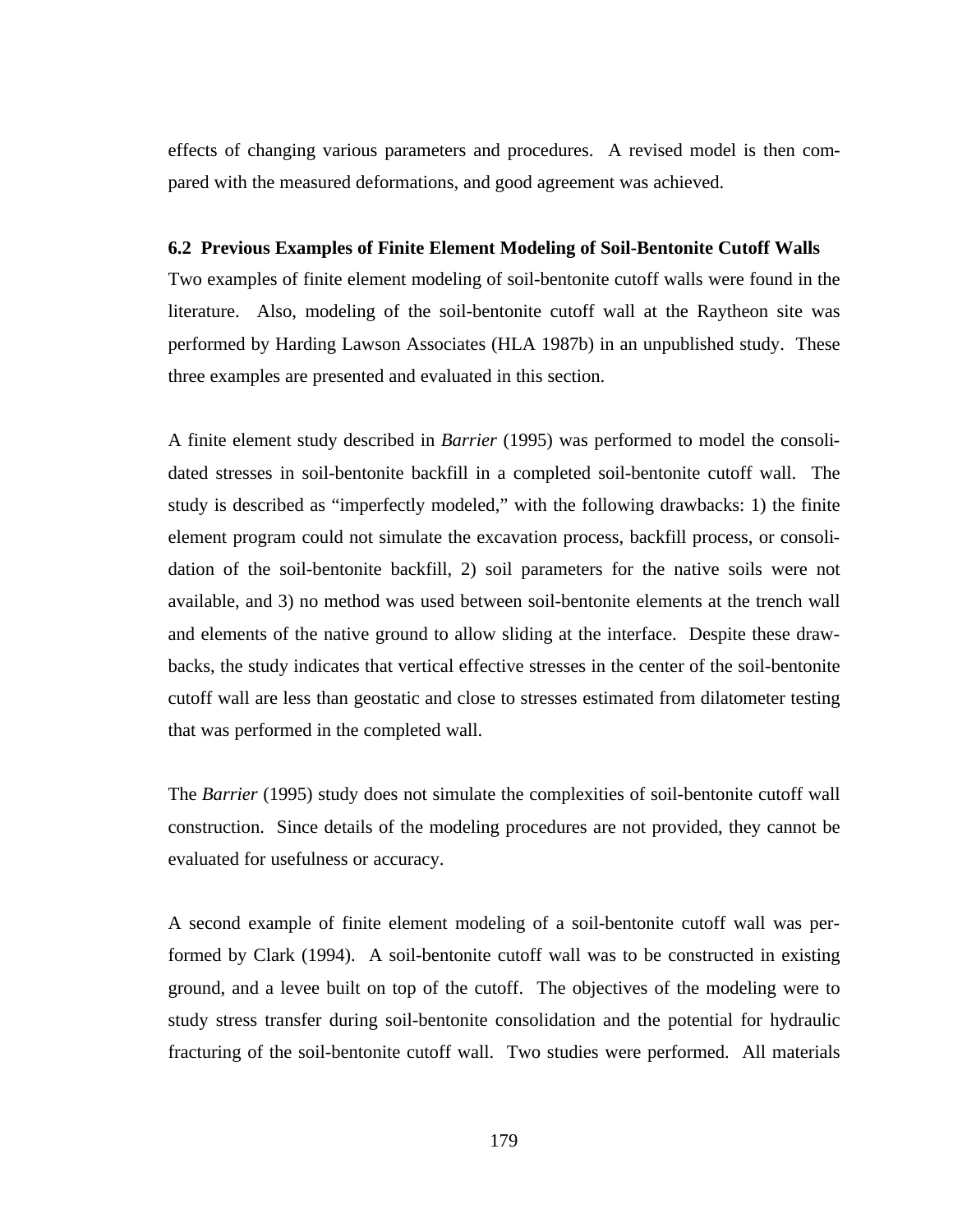were modeled with an elastic-plastic Mohr-Coulomb model that incorporated the following parameters: bulk modulus, shear modulus, friction angle, dilation angle, cohesion, and tensile strength. An interface element was used at the trench wall. The interface element parameters were shear stiffness, normal stiffness, friction, and cohesion. The model was interpreted to consist of the following stages: 1) initial stresses of existing soils were established using gravity forces and assuming  $K_0=0.5, 2$ ) trench excavation was modeled by changing material parameters of the alluvial soils in the trench to properties of a bentonite-water slurry, 3) formation of a filter cake at the trench wall was modeled by changing the properties of the frictional interface, 4) backfilling with soilbentonite was modeled by incrementally changing the properties of the slurry to the properties of the soil-bentonite. The analyses indicate that construction of the trench should result in negligible settlement or lateral deformations of the adjacent soil. The author concludes that "weak arches" develop in the upper 5 meters of the trench but that these will be "broken" by consolidation of the soil-bentonite, and that there is no significant reduction in stress in the soil-bentonite due to arching. In the second study by Clark (1994), only the trench is modeled and one-dimensional and two-dimensional consolidation of the soil-bentonite was studied. The trench walls were fixed in the lateral direction. Settlement magnitudes at various times are estimated for the different drainage conditions and different permeabilities.

In Clark's first study, changing the material properties in steps 2 and 4 above, does not accurately model the excavation of one material and replacement with another material. Excavation and fill placement cause changes in stress to adjacent elements, and if new materials are "wished in place" these changes are ignored. In addition, changing material properties to model backfilling assumes that the initial stress state in the soil-bentonite trench is the same as the geostatic conditions in the soil that it is replacing. This is not a good procedure, since the objective of the model was to study the stresses in the soilbentonite. The findings from Clark's numerical studies do not agree with the observed trends in behavior for other cutoff walls presented in Chapter 2 and Chapter 5. Specifi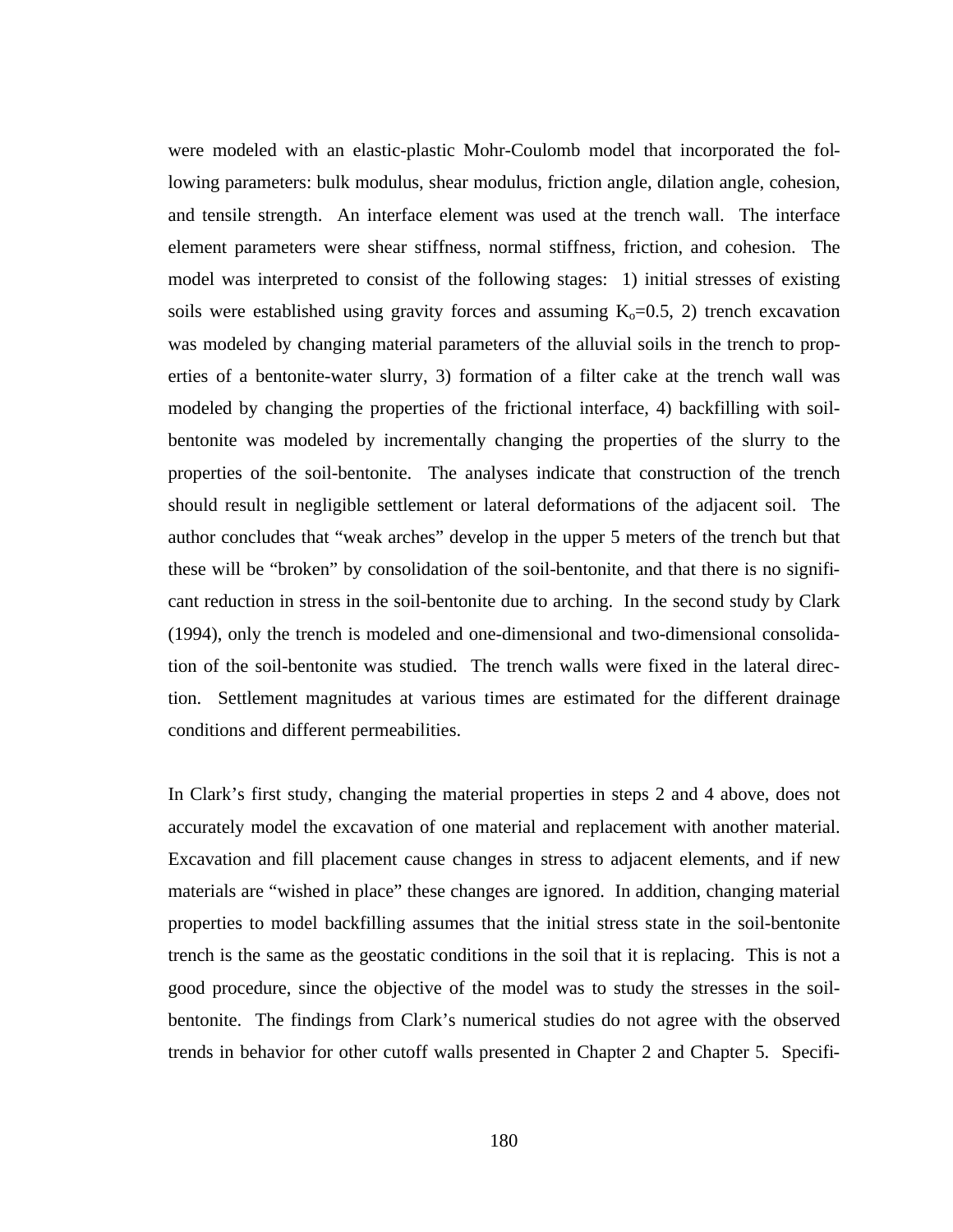cally, stresses in completed soil-bentonite cutoffs have been measured to be less than geostatic and significant ground deformations have been recorded due to soil-bentonite cutoff wall construction.

Clark's second study, in which the sides of the trenches were fixed laterally, models the time rate of deformation of a column of soil-bentonite, and provides no information on deformations in adjacent ground.

In an unpublished study, finite element modeling of the soil-bentonite cutoff wall at the Raytheon site was performed by Harding Lawson Associates (HLA 1987b). Ground settlements due to construction of the cutoff were estimated. The finite element program NESSI (Cundall et al. 1980) was used for the analysis. The program was described by HLA as follows: The program is for soil interaction of dynamic and static loading conditions. Soil deformation is assumed to consist of shear deformation and volume change. Shear deformation is controlled by the shear modulus, and a hyperbolic relationship between shear stress and shear strain is assumed. Volume change is controlled by a constant bulk modulus (or constant Poisson's ratio). The program does not handle porewater pressure generation and dissipation.

The following procedure was used to estimate "short term" displacements due to excavation under bentonite-water slurry: 1) initial stress conditions were established assuming gravity loads,  $K_0$  values, and building loads, and 2) excavation under bentonite-water slurry was modeled. Details of this procedure are not provided but it was stated that stress changes were caused by a) stress relief in the trench due to excavation and b) the weight of the slurry.

Next, "long term" displacements were estimated. Long term displacements were assumed to be caused by the following mechanism. Excavation causes elements within a few feet of the trench to undergo tension, heave, water absorption, and volume expan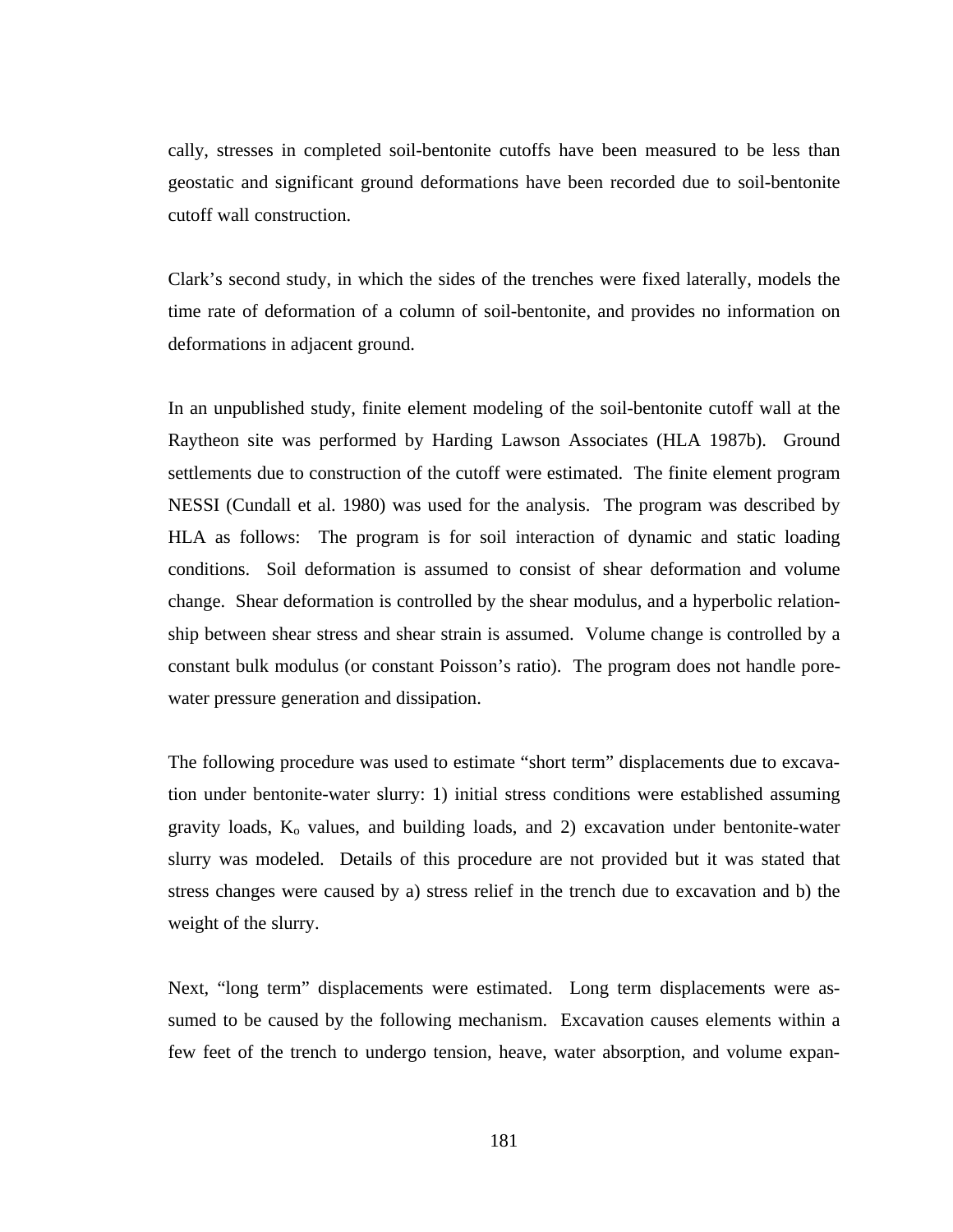sion. After wall installation, these soil elements undergo compression, pore pressure increase, and decrease in volume. This decrease in volume would cause ground displacements and settlement near the wall.

These "long term" displacements were estimated using the following procedure: 1) initial stress conditions were assumed to be the same as calculated in step 2 for "short term" displacements, 2) the trench is assumed to be full of soil-bentonite, and 3) Poisson's ratio of soil elements within a few feet of the wall was lowered to 0.2 to simulate consolidation due to pore pressure dissipation.

Settlement at an adjacent building at 490 Middlefield Road was estimated to be  $\frac{1}{2}$  inch after excavation and ¾ inch after consolidation of the soil-bentonite. The settlement at this building was measured as 0 to  $\frac{1}{2}$  inch after excavation and backfill and  $\frac{1}{2}$  to 4 inches after consolidation.

The analysis appears to employ reasonable procedures for the initial stress conditions and excavation phase. Good agreement between the predicted and measured settlement was achieved for the excavation phase. The procedures for backfilling are hard to evaluate based on the information given, and the mechanism and procedure for "long term" displacements does not appear reasonable. The analysis underpredicts the deformations after placement of the soil-bentonite backfill. The analysis appears to have the following limitations: 1) consolidation of the soil-bentonite was not considered to be a mechanism for deformations, 2) the finite element code was not able to predict pore pressure generation and dissipation, and 3) an unrealistic initial stress state was assumed for the soilbentonite.

### **Conclusions**

The three previous examples of finite element modeling of soil-bentonite cutoff walls described in this section show that it is difficult to accurately model the complex condi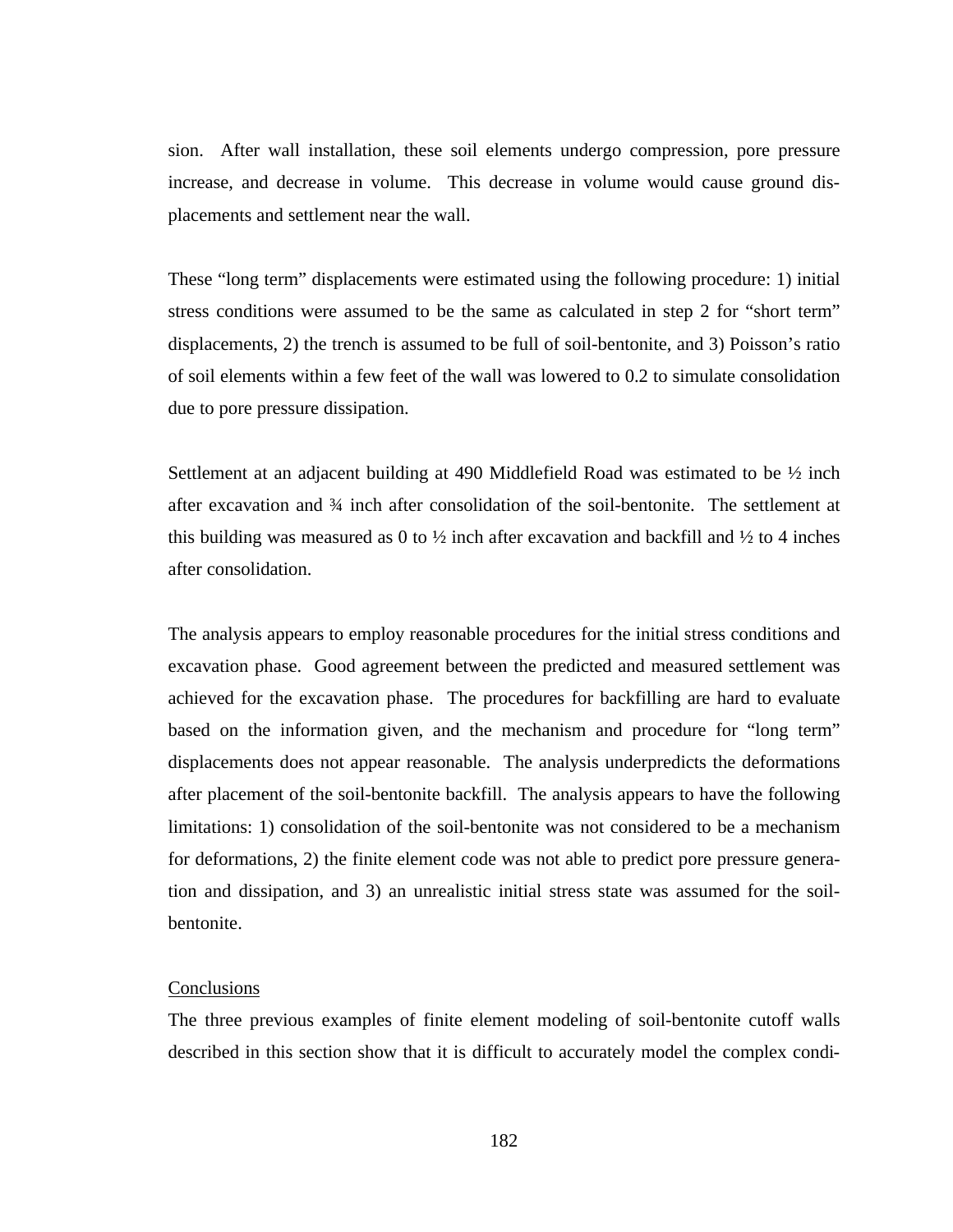tions of soil-bentonite cutoff wall construction. It is important to accurately model excavation and backfilling of the trench and the corresponding changes in stress in the ground adjacent to the trench. These phases of construction cannot be accurately modeled by simply changing the material properties or material model. A realistic initial stress condition for the soil-bentonite as first placed in the trench must be assumed or calculated. In addition, it is important to model consolidation of the soil-bentonite after placement in the trench.

### **6.3 Preliminary Finite Element Analyses**

Before the finite element model of a soil-bentonite cutoff wall was developed, preliminary finite element analyses were performed. These analyses are briefly described in this section and are detailed in Appendix B. The analyses include verification of the RS model in SAGE, and simulation of arching.

The RS constitutive model developed for representation of soil-bentonite was implemented into the finite element code SAGE and verified. The following loading conditions were simulated: axisymmetric drained compression, axisymmetric undrained compression, one-dimensional consolidation, isotropic consolidation, and plane strain compression. The finite element analyses were verified with other numerical or analytical methods and/or checked for reasonableness. The results of the RS verification indicate that the RS model in SAGE is consistent with the model's theory, and the model performs as intended in SAGE.

A finite element analysis to simulate arching theory in a soil-bentonite cutoff wall was performed. Arching theory is described in Section 2.3. The trench was 10 ft deep and 5 ft wide. The full width of the trench was modeled. The trench walls were fixed in the lateral direction, as assumed in arching theory. Five columns of 2-D elements were used for the soil-bentonite backfill in the trench. Interface elements were used at the trench walls to represent the filter cake. The RS model was used for the soil-bentonite and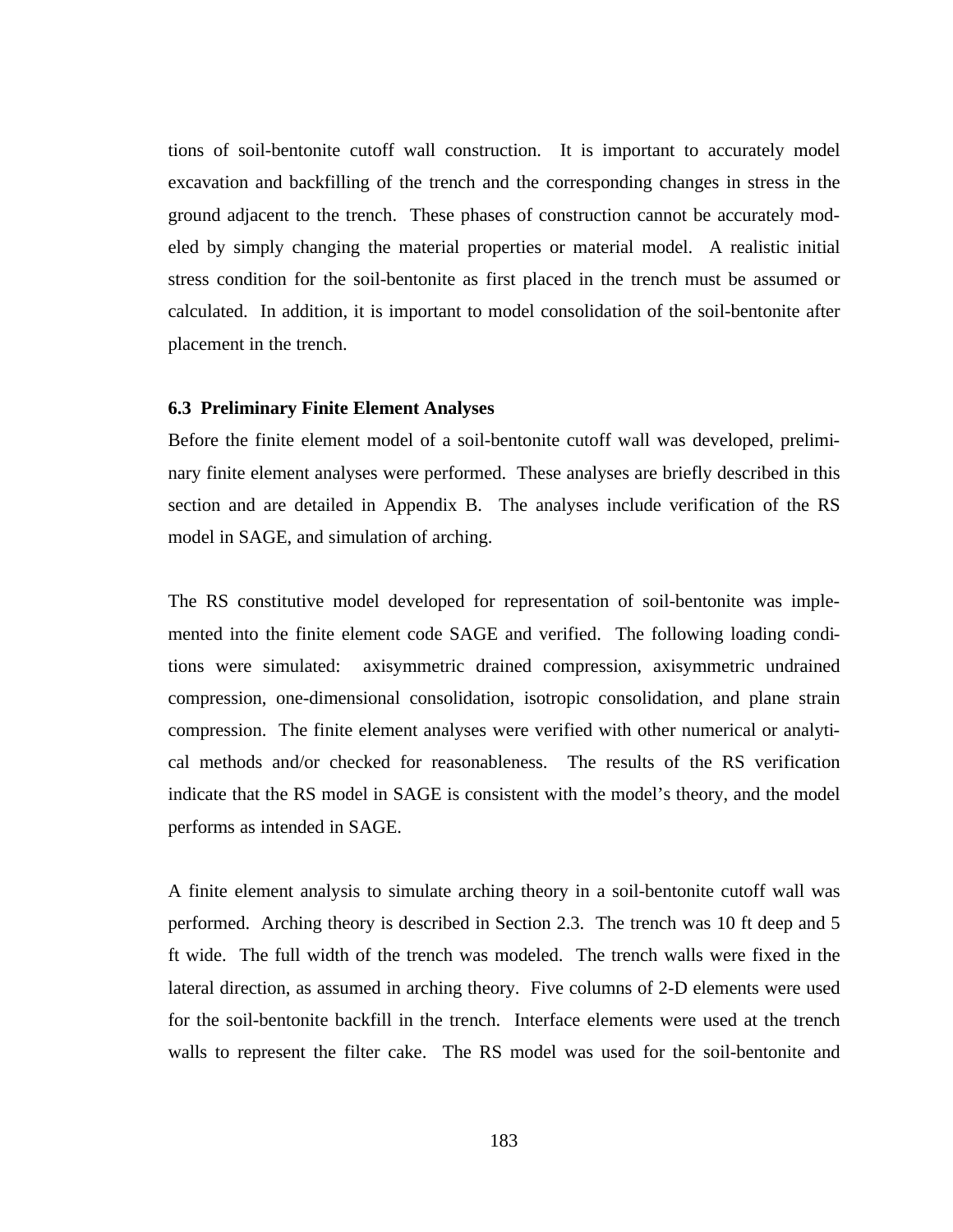properties from soil-bentonite mixture SB1 were used. An interface element, which is described in the SAGE manual and uses an elastic hyperbolic relationship between shear stress and displacement, was employed in the analyses. Properties for the interface were obtained from direct shear tests on filter cakes performed by Laura Henry, who was a graduate research assistant at Virginia Tech at the time (Henry et al. 1998). Plots of shear stress versus displacement were used to find property values that provided a good fit to the results of tests that were run at four different normal stresses.

The soil-bentonite backfill was assumed to be in place in the trench with an assumed initial stress state. The initial effective vertical stress was assumed to be very low and constant with depth. Excess pore pressures were assigned equal to the total weight of the soil-bentonite minus the initial vertical effective stress. Initial horizontal effective stresses were assumed to be equal to the vertical effective stresses. The excess pore pressures were allowed to dissipate with time during the analyses. The results indicate the following: a) over time, the pore pressures dissipate and reach hydrostatic conditions, b) vertical effective stresses in the center of the trench approximate stresses calculated using arching theory, and c) the trend of settlement in the trench approximates the trend corresponding to arching theory, i.e. there is very little deformation at the trench walls and the most settlement occurs in the center of the trench. The analyses show that arching theory can be simulated using finite element analyses with SAGE, and that dissipation of initial excess pore pressures in the soil-bentonite backfill can be modeled.

# **6.4 Modeling Soil Conditions at Raytheon**

For finite element modeling of the soil-bentonite cutoff wall at Raytheon, material parameter values were developed for the native soil, soil-bentonite, bentonite-water slurry, and filter cake. As described in Chapter 5, soil conditions at Raytheon consist of a complex system of layered coarse and fine grained soils. A representative soil profile, shown in Figure 6.1, was developed to represent the conditions along the southern leg of the cutoff wall, where most of the instrumentation was located. The profile consists of an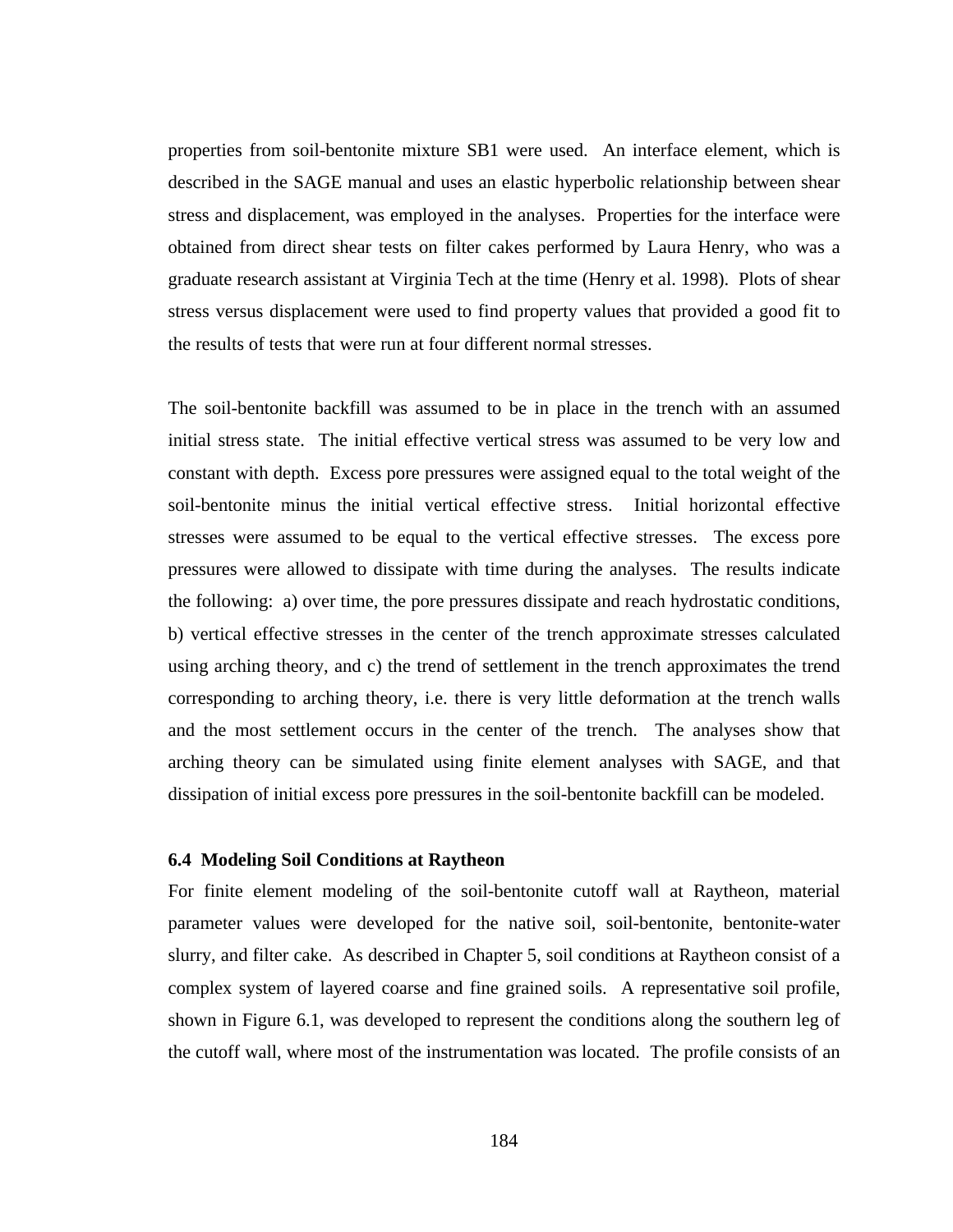upper clay layer and alternating lower layers of sand and clay. The profile is based on 12 borings that were taken along the southern leg of the wall. The average depth of water was estimated to be 15 ft at the site. This depth was used to interpret the soil testing and laboratory data. A water level of 17.7 ft was measured in piezometers near the southern leg of the cutoff wall just before construction of the cutoff. This depth of water was used in the finite element modeling to represent the initial ground water condition. The depths of the borings used to create the soil profile range from 100-180 ft in depth with the majority of the borings terminating around 165 to 170 ft, typically in CL material. Borings were terminated in the layer described in project documentation as the B/C aquitard. The aquitard is estimated to extend to depths of 200 to 250 ft.

The Duncan and Chang (1970) hyperbolic model, described in Section 4.3, was used to model the sand. The Modified Cam Clay model, described in Section 4.4, was used to model the clays. The RS model, described in Section 4.6, was used to model the soilbentonite. The bentonite-water slurry was modeled with an equivalent fluid pressure.

It was originally intended to model the filter cake using interface elements along the side of the trench wall. The intent was to use the elastic interface model that worked well for arching analyses as discussed in the previous section. Unfortunately, these interface elements did not perform well with the finite element model that was developed for full analysis of the soil-bentonite cutoff wall. Problems were encountered after excavation and filling of the interface elements. This is described in more detail later in this chapter after a discussion of backfill modeling procedures.

Instead of an interface element, a very thin 2-D element of soil-bentonite was used at the trench wall. Half of the width of the trench was modeled, and three columns of 2-D elements of soil-bentonite were used to represent the half-width, with the very thin element next to the trench wall. Related research on filter cakes sheared in direct shear tests indicated that the effective stress strength parameters were  $c'=0$  and  $\phi'=32$  degrees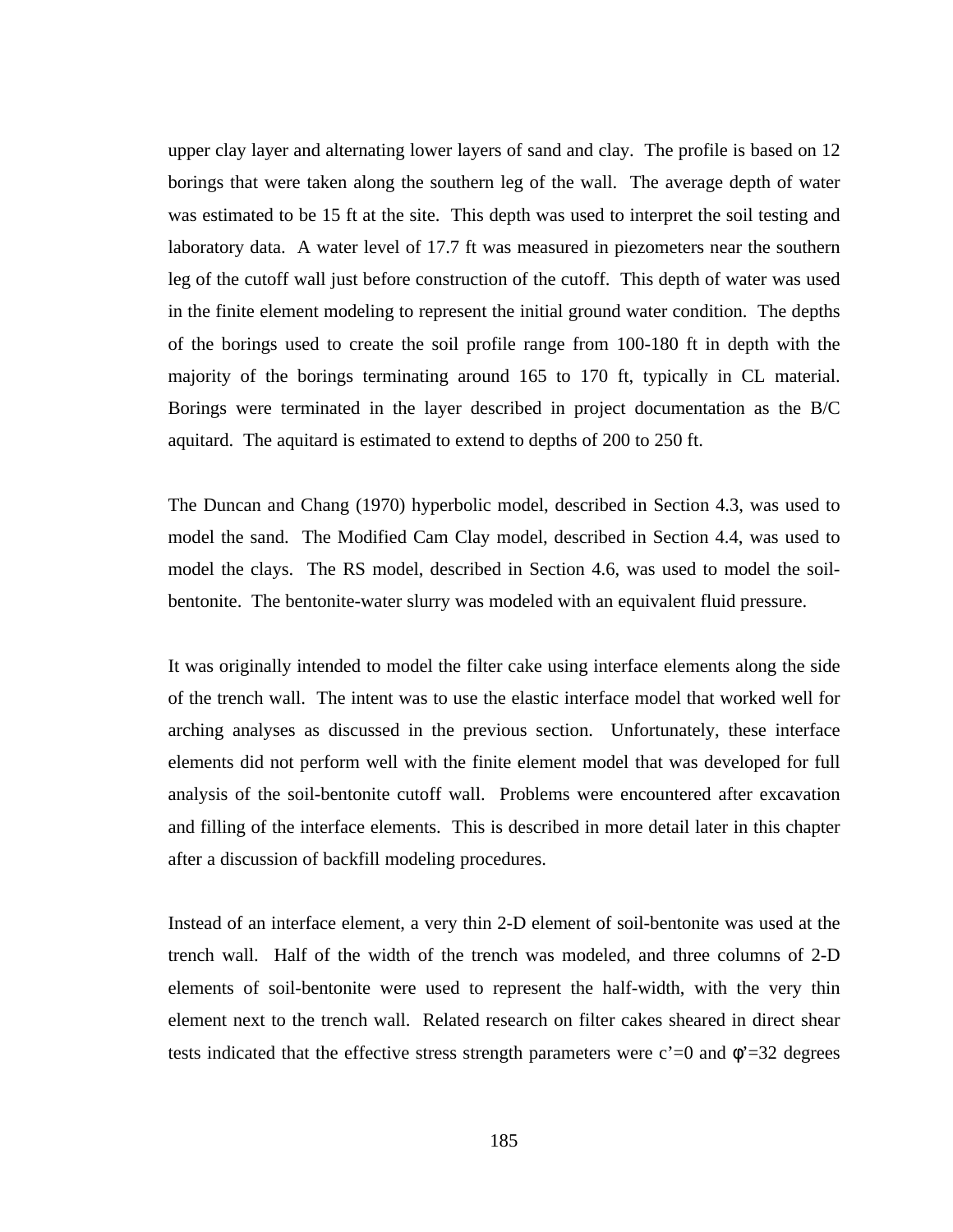(Henry et al. 1998). The strength of the filter cakes at Raytheon was assumed to be the same, and was modeled with a thin 2-D element of soil-bentonite that has  $\phi = 32$  and  $c'=0$ . In this way, the strength of the filter cake was accounted for in the modeling. One element problems were run with SAGE on a thin 2-D soil-bentonite element to observe the deformation behavior of long, thin elements. It was found that thin elements with aspect ratios of 1:20 were well behaved in shear, and showed reasonable stress-strain behavior. Details of the one element problem are in Appendix B.

The hydraulic conductivity of the filter cake was modeled by "smearing" the hydraulic conductivity of the filter cake into the element of soil adjacent to the trench. The hydraulic conductivity of the elements next to the trench were lowered to account for the lower hydraulic conductivity of the filter cake. The procedure is described in more detail at the end of this section.

Geotechnical data from laboratory tests, field tests, and in situ tests was compiled from the following reports:

- 1) Golder Associates (1987). "Interim Remedial Measures, Raytheon Semiconductor Division, Mountain View, California, Vol. I and Vol. II." March 1987, Redmond, Wash.
- 2) Harding Lawson Associates (1987a). "Soil Mechanics Laboratory Tests for Slurry Trench Cutoff Wall, 350 Ellis Street Site, Mountain View, CA." February 3, 1987, revised March 20, 1987, Novato, CA.
- 3) Harding Lawson Associates (1987b). "Ground Deformation Analysis, Slurry Cutoff Wall Installation, Raytheon Building Sites, Mountain View, CA." April 27, 1987, San Francisco, CA.
- 4) Harding Lawson Associates (1989). "Ground Deformation Analysis, Slurry Cutoff Wall, Raytheon Facility, Mountain View, CA." August 18,1989, San Francisco, CA.
- 5) Trautwein. "Test Program for a Soil-Bentonite Slurry obtained from the GKN Hayward Baker – Raytheon Site in Mountain View, CA."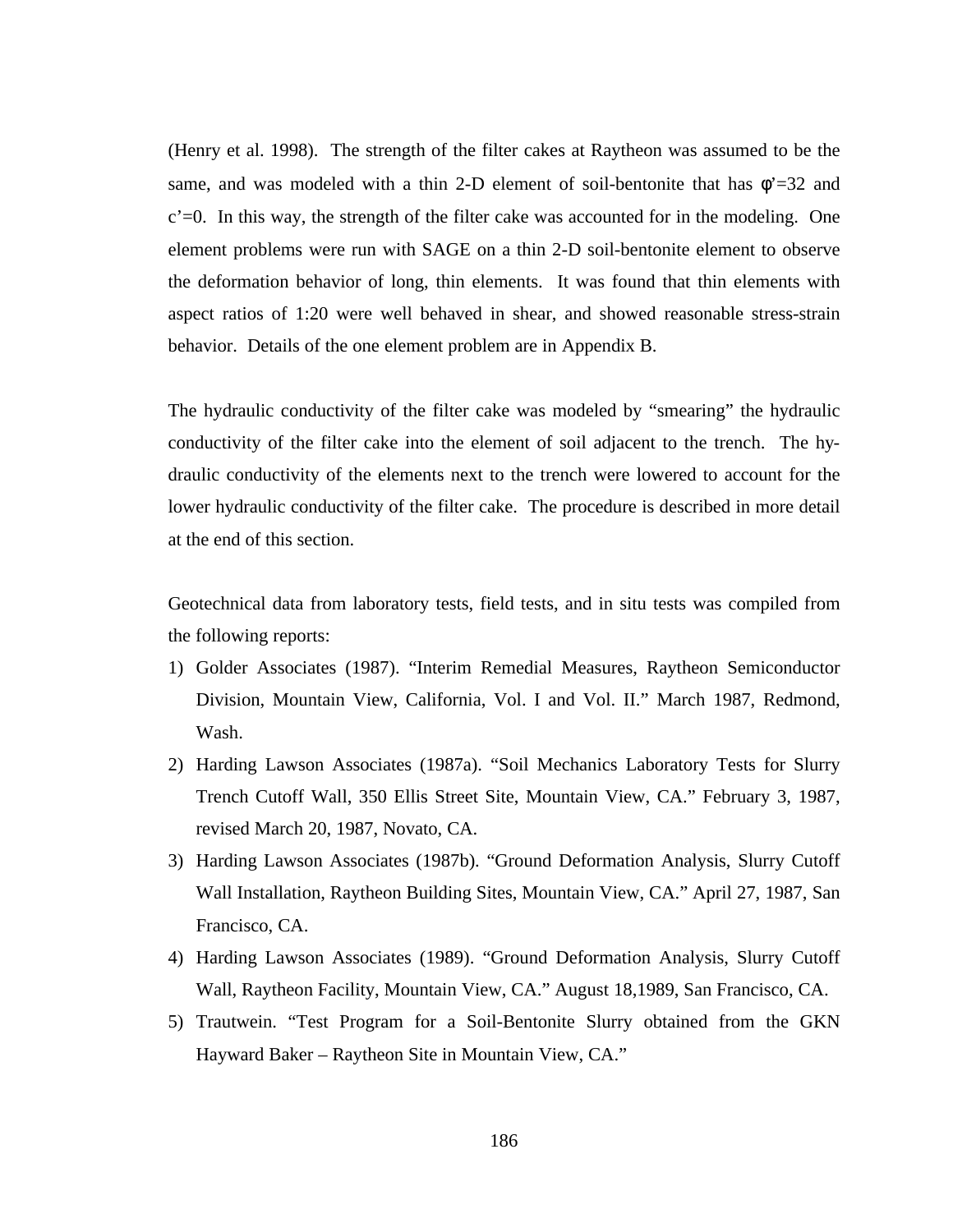From this data, model parameter values were interpreted. The parameter values for all materials used in the finite element model are listed in Table 6.1.

# Sand Parameter Values

The unit weight of the sand was estimated from unit weight or water content data for five samples of SC, SM, or GP materials (USCS classification) at various depths. SPT N values or equivalent SPT values are plotted in Figure 6.2. Only tests performed in sands are plotted. Most sampling at the site was performed with a 3 inch O.D. sampler with a 200 lb hammer and 18 inch drop or a 140 lb hammer and 30 inch drop. The N values with the oversized sampler were converted to equivalent SPT N values using a procedure described by Pond (1996). Pond achieved good correlations with SPT and oversized samplers with this method in sands and gravelly sands. Average N values were chosen for each sand layer and converted to  $N_1$  values using a conversion factor by Seed et al. (1985). The average  $N_1$  value for each sand layer ranges from 59-55. Various correlations for sand with averaged  $N_1$  values indicate friction angles between 38-56 degrees (McGregor and Duncan 1998).

The values of the strength parameters c' and  $\phi$ ' for the sand were estimated from two CU tests, one staged CD test, and correlations with SPT N values. The CU tests indicate that c'=0 and  $\phi$ '=37 degrees. The CD test, performed with three stages, indicates that c'=0 and  $\phi$ '=45 degrees. A value of c'=0 and  $\phi$ '=40 degrees was used in the analyses.

The hyperbolic parameter values of  $K_m$ ,  $R_f$ , and n were found from the staged CD test. The parameter values of  $K_b$  and m could not be evaluated from the CD test since volumetric data was not reported. The parameter values of  $K_b$  and m were estimated from published values in Duncan et al. (1980) from similar sands. K<sub>ur</sub> was assumed to be 1.2 times K, which is recommended for stiff soils (Duncan et al 1980). The  $K_0$  value was assumed to be the same as that estimated for the clay, which is discussed below. Tensile strength was assumed to be zero.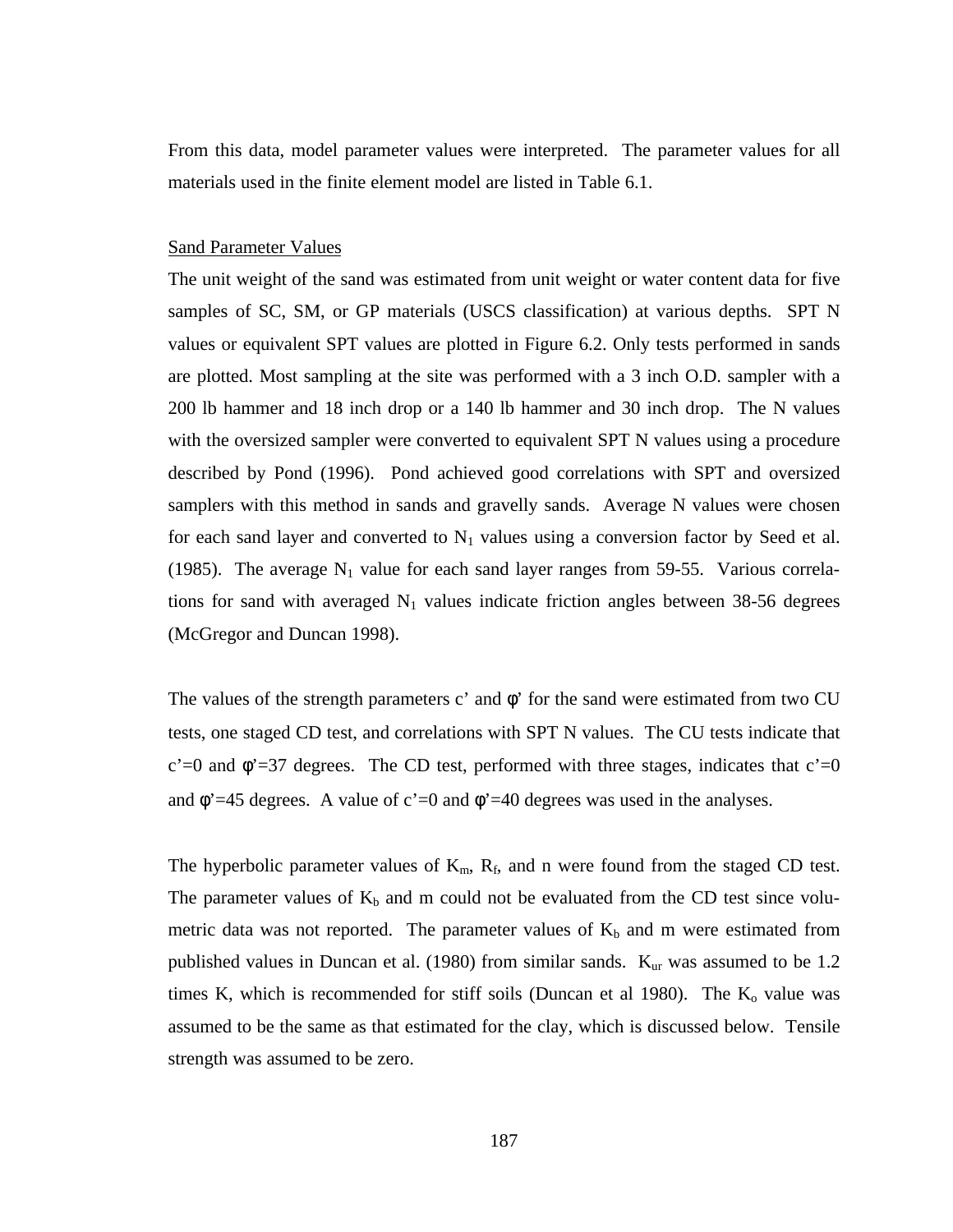Table 6.1 Soil Parameter Values used in Finite Element Model

| (a) Hyperbolic Model Parameter Values |  |  |  |
|---------------------------------------|--|--|--|
|---------------------------------------|--|--|--|

| Parameter                | Sand |
|--------------------------|------|
| Total Unit Weight (pcf)  | 125  |
| $K_{o}$                  | 0.6  |
| Cohesion (psf)           |      |
| Friction Angle (degrees) | 40   |
| Tensile Strength (psf)   |      |
| $R_f$                    | 0.8  |
| K                        | 1000 |
| $K_{\text{ur}}$          | 1200 |
| n                        | 0.6  |
| $K_{h}$                  | 750  |
| m                        | 0.2  |

(b) Modified Cam Clay or RS Model Parameter Values

| Parameter               | <b>Upper Clay</b> | Lower Clay | Soil-     |
|-------------------------|-------------------|------------|-----------|
|                         |                   |            | Bentonite |
| Total Unit Weight (pcf) | 125               | 125        | 118       |
| $K_{o}$                 | 1.2               | 0.6        | 0.6       |
| M                       | 1.37              | 1.37       | 1.3       |
| ĸ                       | 0.005             | 0.005      | 0.005     |
| λ                       | 0.091             | 0.091      | 0.071     |
| Poisson's ratio         | 0.42              | 0.42       | 0.35      |
| N (for pressure in psf) | 2.46              | 2.46       | 2.12      |
| R                       | <b>NA</b>         | <b>NA</b>  | 2.01      |
| S                       | <b>NA</b>         | <b>NA</b>  | 2.01      |

(c) Bentonite-Water Slurry Data

| Parameter               | Bentonite-          |
|-------------------------|---------------------|
|                         | <b>Water Slurry</b> |
| Total Unit Weight (pcf) | 74                  |
|                         |                     |

# (d) Hydraulic Conductivity Data

| Material                | k               |
|-------------------------|-----------------|
|                         | $\text{(cm/s)}$ |
| Sand                    | $1.0x10^{-4}$   |
| <b>Sand Smear</b>       | $1.1x10^{-7}$   |
| <b>Upper Clay</b>       | $5.0x10^{-7}$   |
| <b>Upper Clay Smear</b> | $9.2x10^{-8}$   |
| Lower Clay              | $5.0x10^{-7}$   |
| Lower Clay Smear        | $9.2x10^{-8}$   |
| Soil-Bentonite          | $1.0x10^{-8}$   |
| <b>Filter Cake</b>      | $3.0x10^{-9}$   |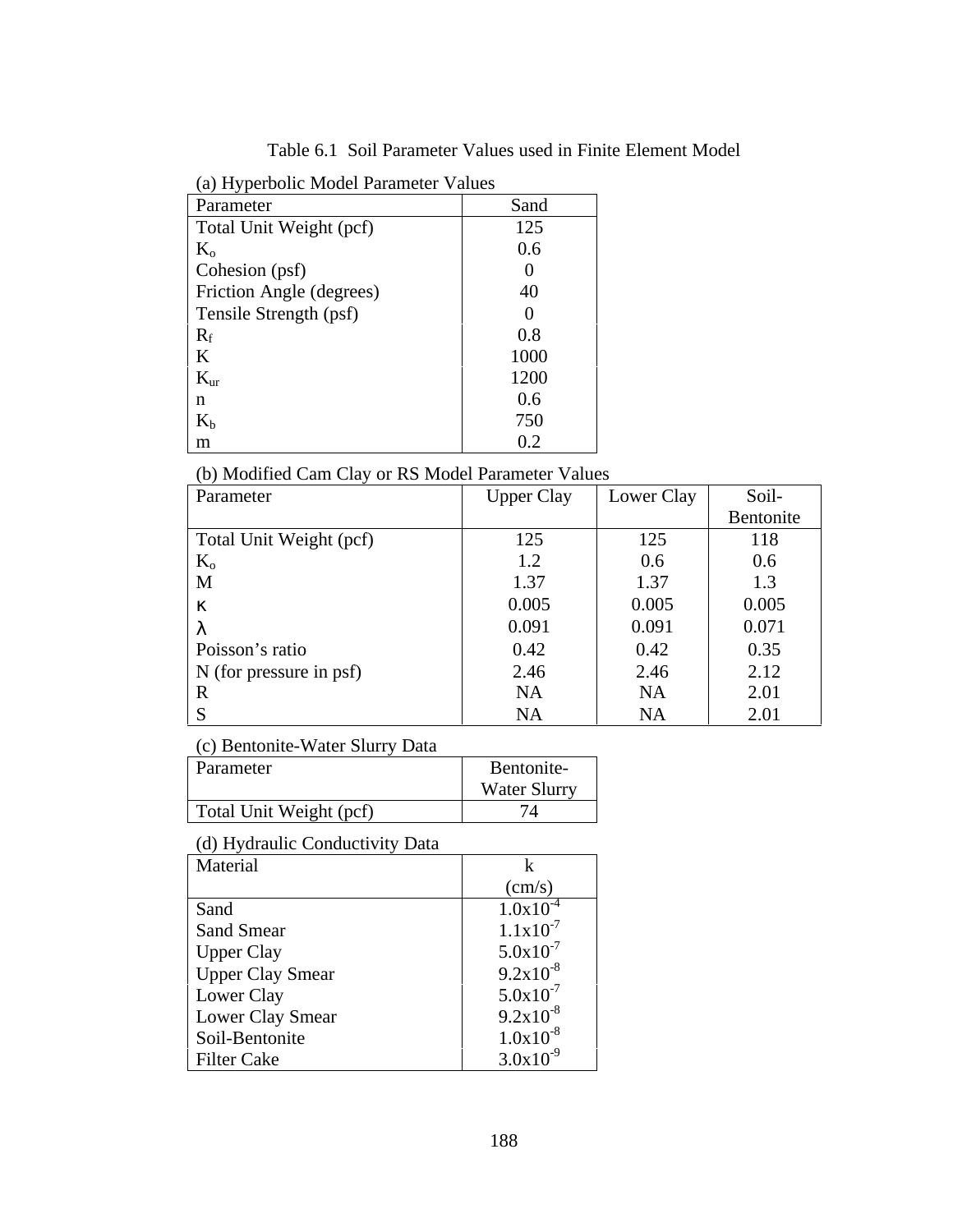#### Clay Parameter Values

The unit weight for the clays was estimated from the average of 41 samples of CL, ML, or CL-ML material, according to USCS. The average unit weight was 123 pcf, and a value of 125 pcf was used in the analyses. SPT N values or equivalent SPT N values are plotted in Figure 6.3 for penetration tests performed in clayey samples. The same procedures used for the sands were also used to estimate average N and average  $N_1$  values for each clay layer. N<sub>1</sub> values range from 20 to 48 and generally increase with depth. An  $N_1$ value of 24 was estimated for the upper clay layer and an  $N_1$  value of 48 was estimated for the lowest clay layer.

Liquid limit and plastic limits tests were run on 49 samples of clayey material. The average liquid limit is 38 and the average plasticity index is 16, which classifies the average clayey material as CL according to USCS. 70% of the samples classify as CL, 10% classify as ML, 4% classify as CL-ML, and 4% classify as CH according to USCS.

Effective stress strength parameters were interpreted from 16 CU tests from various reports. The maximum principal stress ratio was chosen as the failure criterion. The tests indicate a linear failure envelope with  $c'=0$  and  $\phi'=34$  degrees. The value of M is 1.37 using equation 3.7, which relates  $\phi'$  to M.

The overconsolidation ratio for each clay layer was interpreted from 14 one-dimensional consolidation tests performed on samples taken from various depths. The preconsolidation pressure, pp, from each test is shown in Figure 6.4, as indicated by the open circles. Also shown is the vertical effective stress,  $\sigma_y$ ', assuming geostatic stress conditions, as indicated by a solid line. A representative  $p_p$  profile was estimated, as indicated by a dashed line. Average preconsolidation pressures were estimated for each clay layer and OCR values were calculated for the middle of each layer. The OCR values were used to estimate the lateral earth pressure coefficient,  $K_{o}$  from the following equation by Mayne and Kulhawy (1982).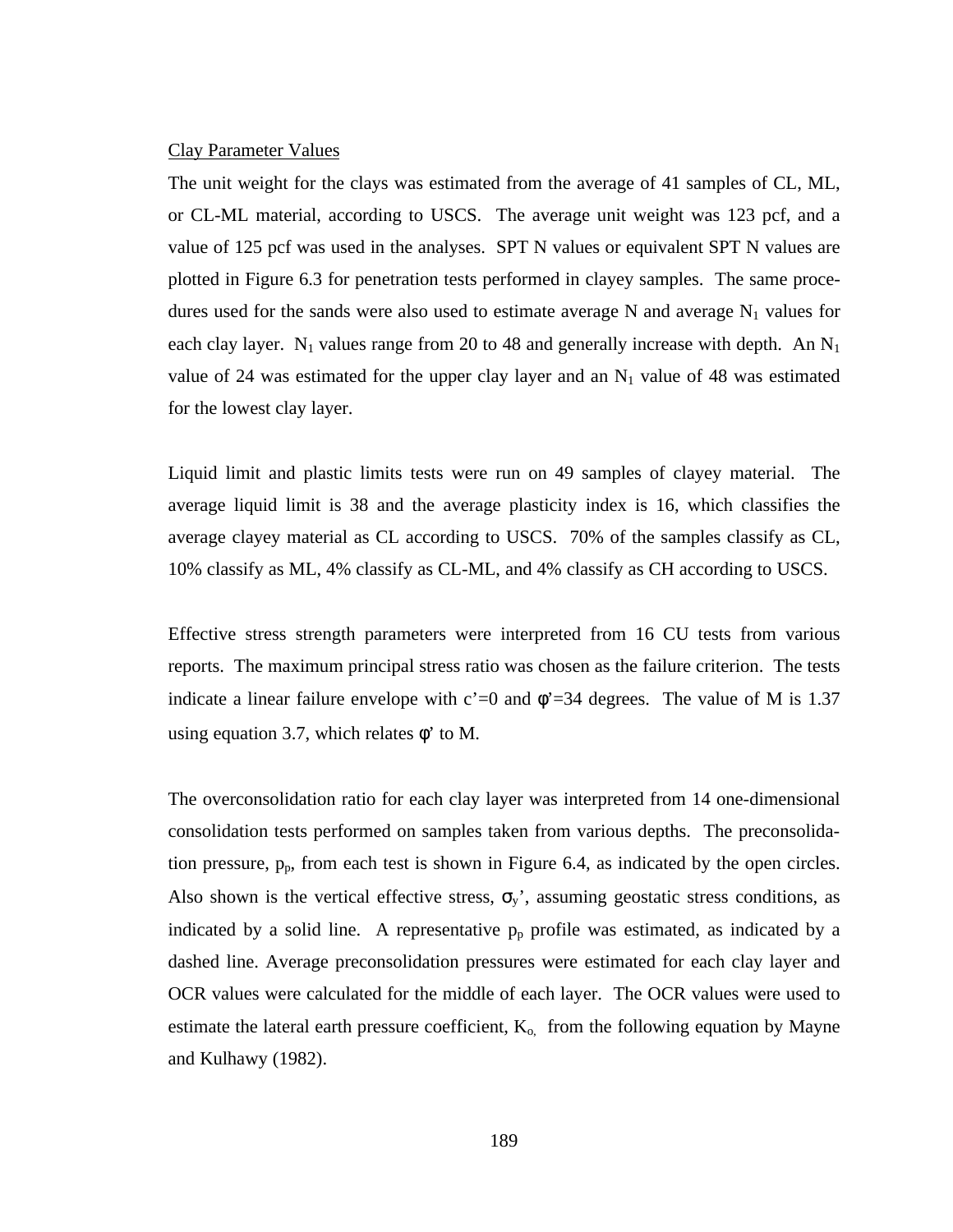$$
K_o = (1 - \sin \phi') OCR^{\sin \phi'} \tag{6.1}
$$

The friction angle of 34 degrees found from the CU tests was used in the above equation. The estimated stress history of each clay layer is shown in Table 6.2.

| Mid-Depth of | $\sigma_{v}$ | $p_p$ | <b>OCR</b> | $p_p'$ - $\sigma_y'$ | $K_{o}$ |
|--------------|--------------|-------|------------|----------------------|---------|
| Clay Layer   | (ksf)        | (ksf) |            |                      |         |
| 6.5          | 0.8          | 5.0   | 6.2        | 4.2                  | 1.2     |
| 38.5         | 3.3          | 7.0   | 2.1        | 3.6                  | 0.7     |
| 58.5         | 4.6          | 7.7   | 1.7        | 3.1                  | 0.6     |
| 79.5         | 5.9          | 8.7   | 1.5        | 2.8                  | 0.6     |
| 97.5         | 7.0          | 10.0  | 1.4        | 3.0                  | 0.5     |
| 121          | 8.5          | 11.2  | 1.3        | 2.7                  | 0.5     |
| 168          | 11.4         | 13.5  | 1.2        | 2.1                  | 0.5     |

Table 6.2 Stress History of Clay Layers

A  $K_0$  value of 1.2 was used to model the upper clay layer and a  $K_0$  value of 0.6 was used to model the lower clay layers. According to the values in Table 6.2, the preconsolidation pressure is 2.1 to 4.2 ksf greater than the overburden pressure. The overconsolidation profile was approximated in the finite element analyses by applying and then removing a surcharge of 3.2 ksf to the entire site.

The Modified Cam Clay compressibility parameter values of  $\lambda$ ,  $\kappa$ , and N, were found from 1-D consolidation tests. Representative values of  $\lambda$  and  $\kappa$  were chosen from the slopes of virgin compression and recompression curves respectively, giving more weight to higher quality tests. The value of N was estimated by plotting void ratio versus mean consolidation pressure for the normally consolidated portions of the 1-D consolidation tests and the isotropically consolidated CU tests, and estimating the location of the isotropic consolidation line. The mean consolidation pressure was estimated from the 1- D consolidation tests using an average  $K_0$  value of 0.6.

Poisson's ratio was estimated using the procedure described in Section 4.3. This procedure uses the shear modulus estimated from CU tests at various mean effective stresses.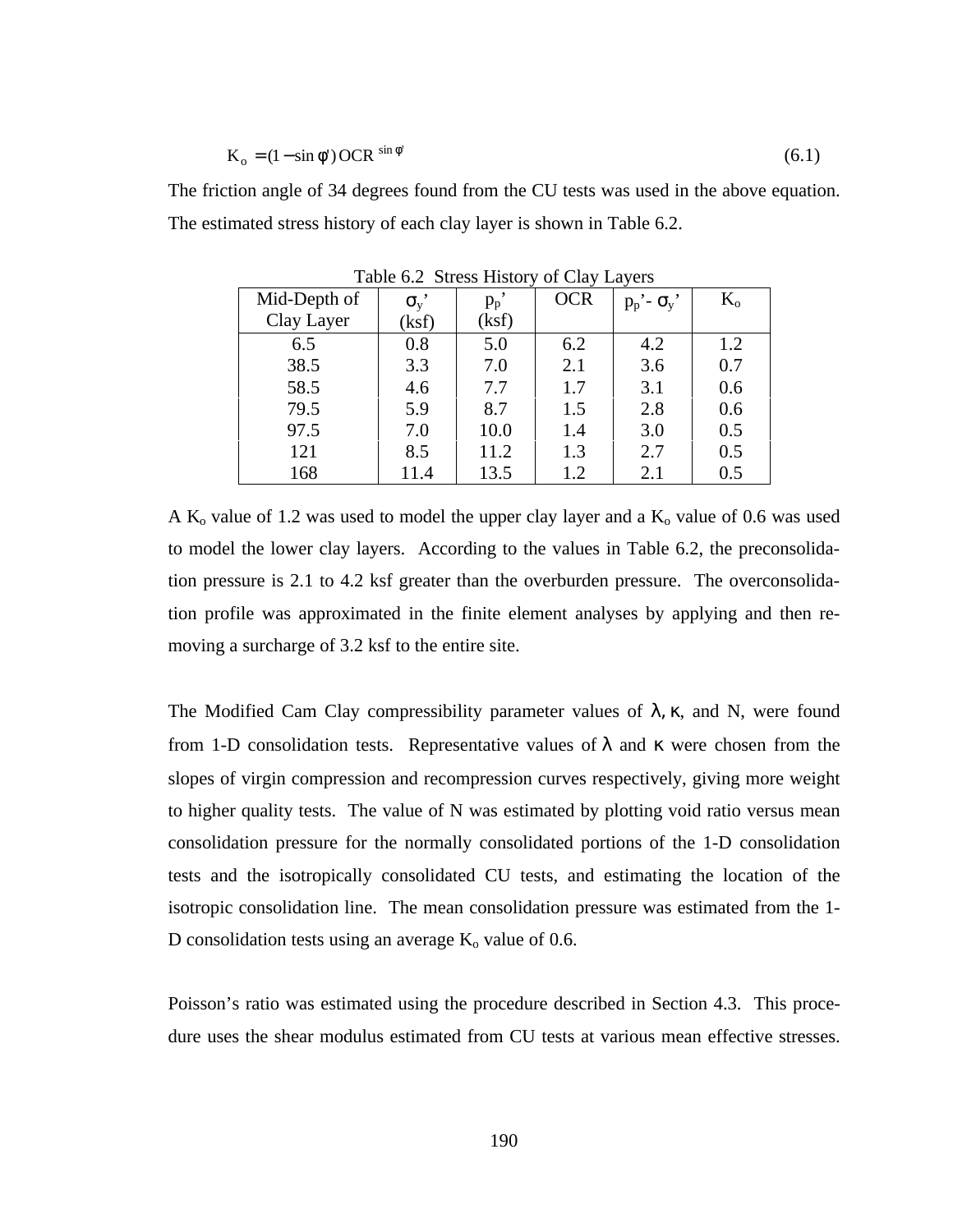The value of Poisson's ratio is calculated from the definition of bulk modulus for the Modified Cam Clay model and the model's compressibility relationships.

Values of undrained strength with depth were compiled but were not used in the finite element analyses, since effective strength parameters were used. The undrained shear strengths from CU tests, UU tests, and unconfined compression tests on clays are shown in Figure 6.5.

### Soil-Bentonite Parameters

The unit weight of the soil-bentonite was found from the average of 243 tests performed by the engineer and contractor during construction. Other tests on soil-bentonite that were performed frequently for QA/QC purposes include slump, bentonite content, and percent fines. The number of tests performed were 261, 149, and 66 respectively. The average values for the soil-bentonite are: slump= 4.5 inches, bentonite content= 2%, and percent fines= 53%. Four water content tests were performed on soil-bentonite samples, with an average value of 31.9%.

Effective stress strength parameter values were interpreted from three CU tests on soilbentonite. A value of  $c' = 0$  and  $\phi' = 32$  degrees was used, which is the same strength value measured for the soil-bentonite mixtures (SB1 and SB3) used in the laboratory testing program. Stress-strain plots of the soil-bentonite at the site are similar in shape to plots of normally consolidated samples of SB1.

The value of Poisson's ratio was estimated from the initial portions of the CU tests as described in Section 4.3. The Poisson's ratio value was similar to the value found for SB1.

The RS Model compressibility parameter values of  $\lambda$ ,  $\kappa$ , and N, were found from two 1-D consolidation tests. The value of  $\lambda$  was estimated from the slope of the normally consoli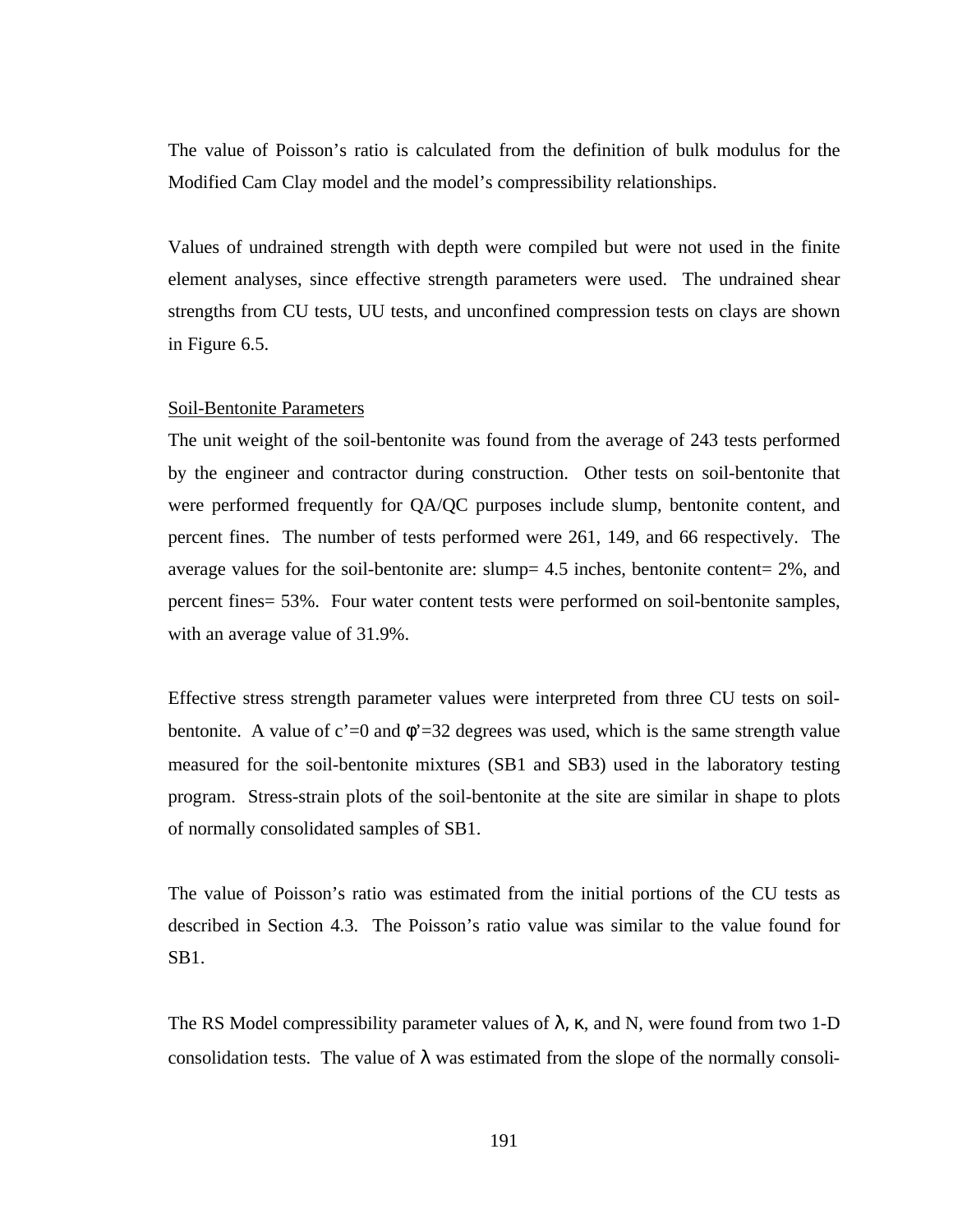dated compression curve. Since no unload data was available from the tests, κ was estimated by correlating values of  $\kappa$  versus % fines, and  $\kappa/\lambda$  versus % fines, from SB1, SB3, and the clay at Raytheon. The value of N was found by plotting the estimated mean effective stress versus void ratio from 1-D consolidation tests assuming a  $K_0$  value of 0.6. The value of  $K_0$  was assumed, based on the measured value of  $K_0=0.57$  for SB1, since the soil-bentonite at Raytheon has compressibility properties and Atterberg limit values that are similar to SB1.

As described in Sections 4.5 and 4.6, the R parameter value can be estimated from CU tests and the S parameter value can be estimated from CD tests. CD tests were not performed on the soil-bentonite, so it was not possible to estimate the S parameter value from site specific laboratory data. However, the value of S was found to be the same for both SB1 and SB3, and this value  $(S=2)$  was assumed for the soil-bentonite at Raytheon. The R parameter value was estimated by adjusting the parameter value to find the best fit with three CU tests. A value of R=2 was found to be the best fit with the CU data. The fitting procedure involved use of a spreadsheet program developed for constitutive modeling studies as part of this research. The estimated values of M,  $\lambda$ ,  $\kappa$ ,  $\nu$ ', and N discussed above were used with the appropriate confining pressure to model each CU test. The predictions of the RS model from the spreadsheet with  $R=2$  and  $S=2$  are shown in Figure 6.6 with the CU test data. It can be seen in the figure that a good fit was found using these parameter values and the RS Model.

Since the R and S values were both estimated to be 2 for the soil-bentonite, the Modified Cam Clay model could have been used instead of the RS Model. As described in Section 4.6, the RS model is the same as the Modified Cam Clay model with R and S values equal to 2. For the RS Model as implemented in SAGE, a value of 2.01 was used instead of 2.0, because numerical instabilities result if the R or S values equal exactly 2. During verification of the RS Model in SAGE, the RS Model was verified to produce the same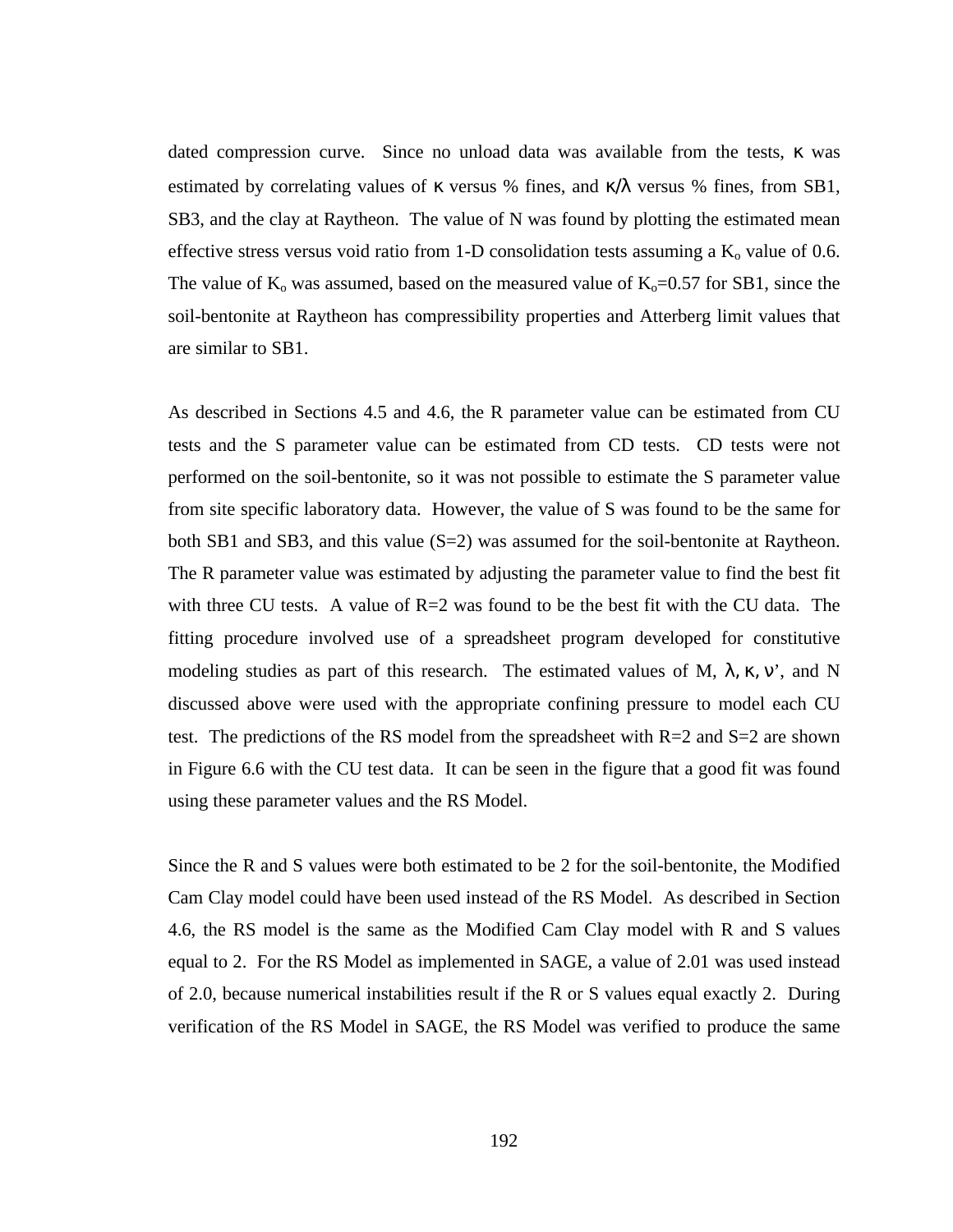results for a variety of loading conditions as the Modified Cam Clay model if the R and S values equal 2.01.

### Bentonite-Water Slurry Properties

The average unit weight of the in-trench bentonite-water slurry was found to be 74 pcf from 443 unit weight tests. The slurry was modeled using an equivalent fluid pressure against the sides and the bottom of the trench.

#### Hydraulic Conductivity Values

The hydraulic conductivity of the sand layers was determined from in situ and laboratory tests. Many pump tests and slug tests were run on different sand layers, which are referred to in the project documents as the A, B1, B2, and B3 aquifers. These aquifers are described in Section 5.2. The results of all the in situ hydraulic conductivity tests that were performed in the aquifers are plotted versus the aquifer mid-depth in Figure 6.7 as triangles. The tests indicate that all of the aquifers have similar hydraulic conductivity values, although the values exhibit considerable scatter, ranging from  $1x10^{-4}$  to  $1x10^{-1}$ cm/sec. The average value of these tests is  $1x10^{-2}$  cm/sec. It is believed that this value is too heavily influenced by the larger values of hydraulic conductivity due to the large range of values. The median value of these tests is  $7x10^{-3}$  cm/sec, which may be more representative of the range of values. Falling head hydraulic conductivity tests were also performed in the laboratory on sands classified as SC. These results are plotted in Figure 6.7 as squares, and are 1 to 6 orders of magnitude less than the field test results. The pump tests and slug tests were performed in bore holes, which were sand packed over a depth of 12 to 36 ft. These tests would be most influenced by the layers within these depths with the highest hydraulic conductivity value, and they also reflect the horizontal hydraulic conductivity of the sands. The laboratory tests were performed on samples a few inches in diameter, and they reflect the vertical hydraulic conductivity of the sands, which may be controlled by the presence of thin layers of clay or silt. A value of  $1x10^{-4}$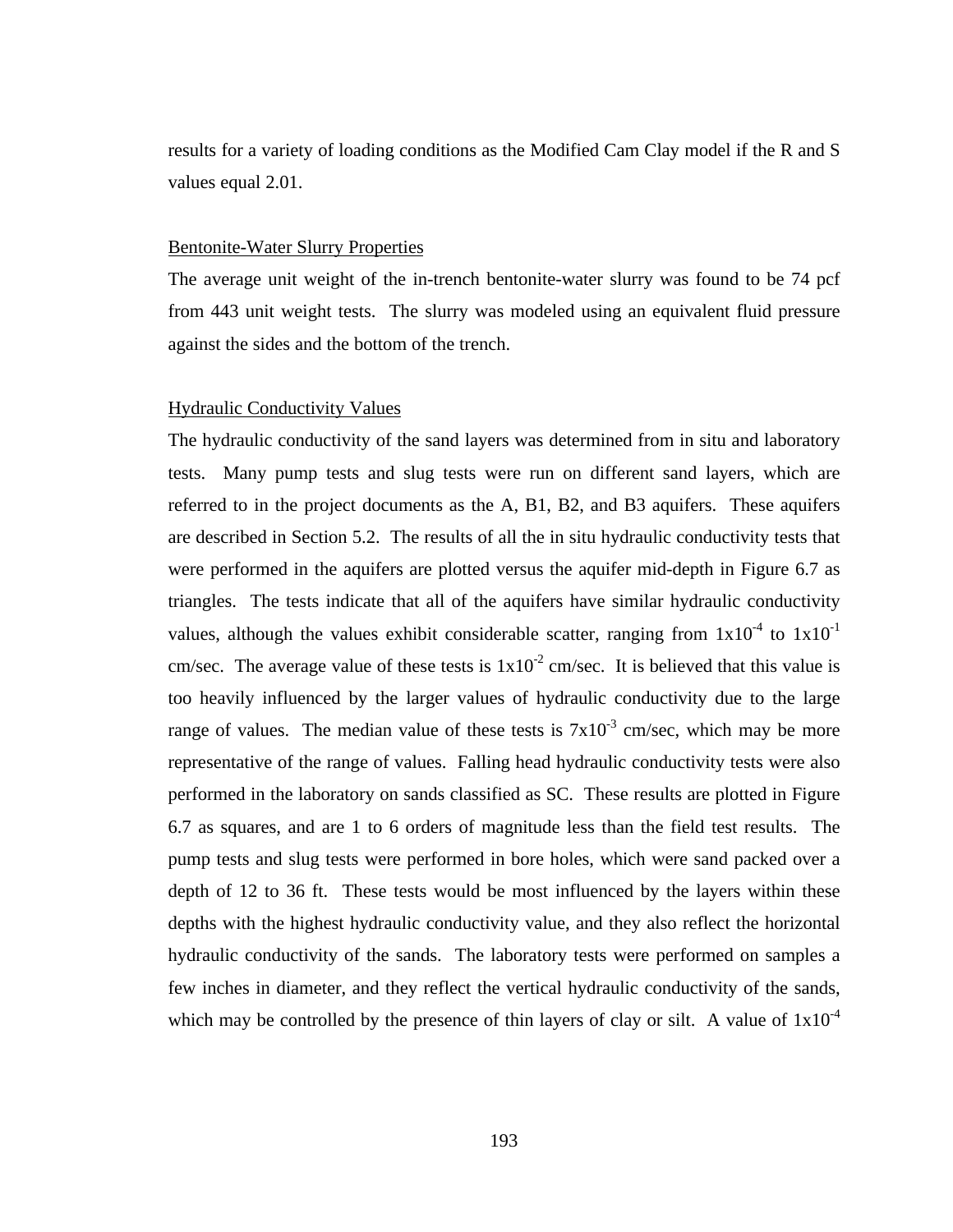cm/sec was chosen to represent the hydraulic conductivity of the sands, which is inbetween the field and laboratory test values.

Falling head hydraulic conductivity tests were performed on 30 clayey samples, which were classified as CL or ML according to USCS. The results are plotted in Figure 6.7 as circles. The values of hydraulic conductivity generally range from  $1x10^{-8}$  to  $5x10^{-6}$ cm/sec. The median value of the tests is  $8x10^{-8}$ cm/sec. A larger value of  $5x10^{-7}$  cm/sec was used because it is known that layers of sand exist within the clay layers.

The hydraulic conductivity of the soil-bentonite was estimated from 194 hydraulic conductivity tests by the contractor, engineer, and an independent consultant, as shown in Figure 6.8. The average value of the tests is  $2x10^{-8}$ cm/sec. The median value of  $1x10^{-8}$ cm/sec was used in analyses. The measured hydraulic conductivity values were all lower than the specified maximum hydraulic conductivity of  $1x10^{-7}$  cm/sec.

Laboratory test data from a related research project on filter cakes was used to estimate the hydraulic conductivity of the filter cake. The data indicate that for an average formation head of 50 ft, the permeability of the filter cake would be about 3 x  $10^{-9}$  cm/sec (Henry et al. 1998). The permeability of the filter cake was modeled by "smearing" the hydraulic conductivity of the filter cake into the element of soil adjacent to the trench wall. The hydraulic conductivity of the adjacent element was reduced to reflect the lower hydraulic conductivity of the filter cake using the following equation:

$$
k_{\text{smear}} = \frac{d_1 + d_2}{\frac{d_1}{k_1} + \frac{d_2}{k_2}}
$$
 (6.2)

where:  $d_1$ =width of filter cake

 $d_2$ =width of adjacent element

 $k_1$ =hydraulic conductivity of filter cake

 $k_2$ =hydraulic conductivity of adjacent element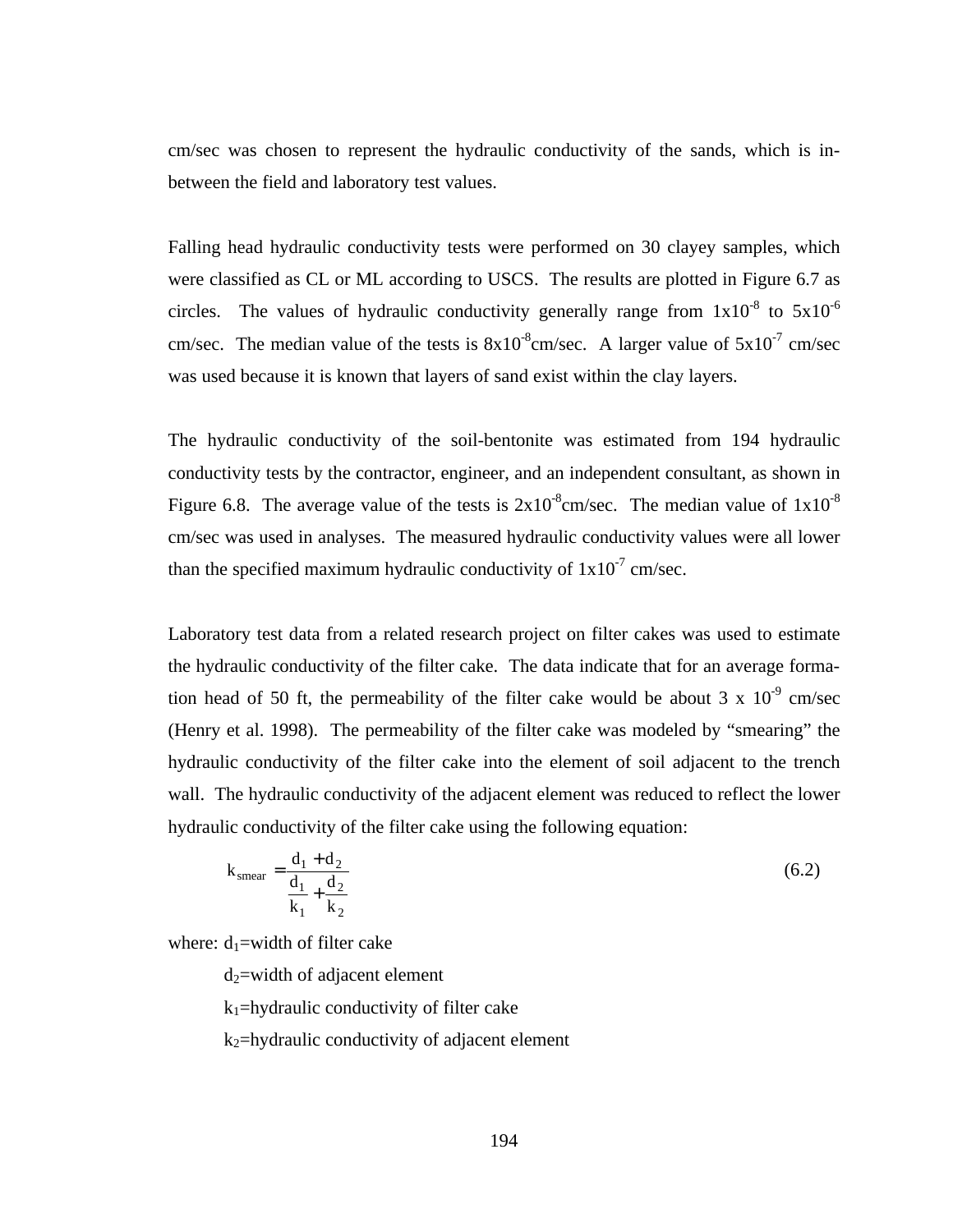The equation is obtained by replacing a layered system consisting of the filter cake and adjacent element with an equivalent homogeneous system with flow perpendicular to the layering. Hydraulic conductivity of the "smear" elements were calculated for clay and sand elements adjacent to the trench and below the trench. The width of the filter cake was estimated to be 0.25 inch, based on the thickness of filter cakes measured in the laboratory (Adams et al. 1997). The resulting hydraulic conductivity values for the "smear" elements are listed in Table 6.1.

# **6.5 Description of the Finite Element Model**

The finite element program SAGE was used to model the construction process of the soilbentonite cutoff wall at the Raytheon site. The case history is described in detail in Chapter 5. A 2-D plane strain analyses was assumed, which simulates the 2-D nature of soil-bentonite cutoff walls and the long sections of trench that were used at the site. The section analyzed, which is shown in Figure 6.9, is at the southern leg of the cutoff wall at the location of inclinometer RGI-3. The native ground inside the cutoff and the halfwidth of the cutoff wall were modeled.

The program capabilities of SAGE are described in detail in the users manual (Bentler et al. 1998). The following capabilities that were used in the analyses of soil-bentonite cutoff walls for this research are briefly described below:

- 1) Coupled analysis: SAGE can perform fully coupled deformation and pore fluid flow analyses. This is necessary to model the consolidation of soil-bentonite.
- 2) Non-linear soil behavior: Newton-Raphson iteration is used in SAGE to solve the non-linear finite element equations arising from non-linear soil models. Several parameters are required to control the iteration solution process and specify convergence criteria.
- 3) Application of residual forces: SAGE uses construction steps to simulate loading of soil-structure systems. Each construction step is divided into a specified number of substeps. The applied force vector is applied incrementally over each substep and the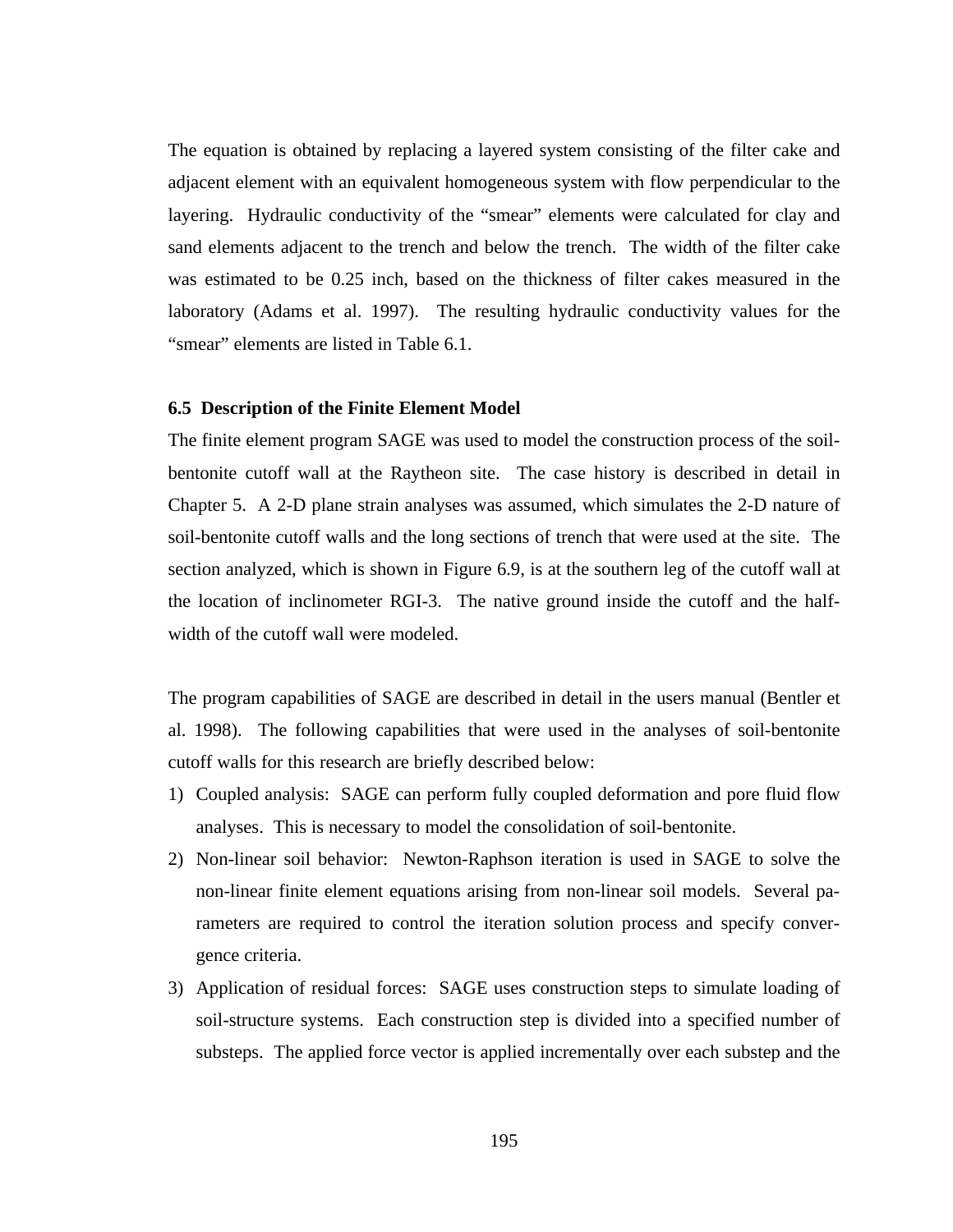finite element equations are solved for each substep. SAGE has the option to apply residual forces (out-of-balance forces) from the end of one substep to the force vector of the next substep. This option was used for all analyses to prevent errors due to the incremental analysis process from accumulating.

- 4) Excavation of 2-D elements: A system of equal and opposite stresses is applied to the excavation boundary to produce a stress-free surface.
- 5) Placement of 2-D elements as fill: Gravity loads and buoyant forces are applied to the new elements. Pore pressures are not generated due to soil deformation due to placement, and displacements of newly placed nodes are set to zero at the end of the placement step. Piezometric lines are used to assign initial pore pressures in recently placed 2-D fill elements.

Input files were generated by hand with a spreadsheet and a mesh generation program. The output file was reduced with utility finite element programs developed by David Bentler while he was a research assistant at Virginia Tech. The reduced output was analyzed with graphing programs.

The mesh used in all analyses of the Raytheon site is shown in Figure 6.10, together with the boundary conditions used. The mesh represents a section of soil 200 ft deep by 580 ft wide. Recommendations from the literature for modeling an excavation with finite elements suggest that the mesh should extend to a depth where a relatively hard material is encountered (Dunlop and Duncan 1970; Kulhawy 1977). For the soil conditions at Raytheon, the clay  $N_1$  values increase with depth and, to the depth explored, there is no clear boundary with a harder layer. The N values and  $N_1$  values for penetration tests performed in the clay are shown in Figure 6.3. The consistency of the clay transitions from very stiff (N between 15-30) to hard (N>30), according to definitions from Terzaghi and Peck (1948). It was decided to terminate the mesh 100 ft below the bottom of the soil-bentonite cutoff wall, modeling approximately 100 ft of the hard clay. Recommendations from the literature for modeling an excavation also suggest that the mesh should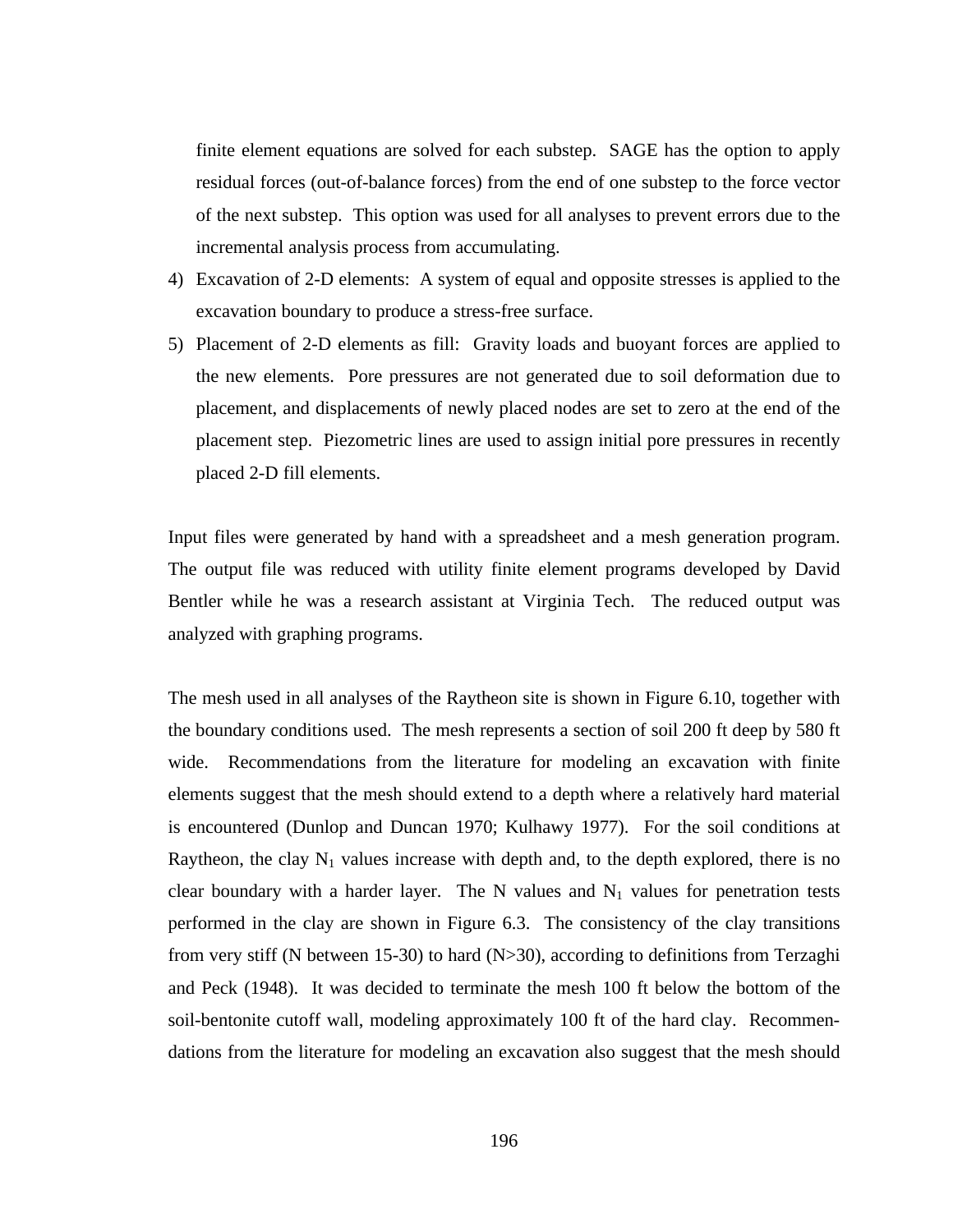extend laterally a distance away from the excavation equal to three times the depth of the mesh (Dunlop and Duncan 1970; Kulhawy 1977). Three times the depth of mesh shown in Figure 6.10 would be 600 ft. This recommendation was almost achieved by modeling 580 ft laterally. The size of the mesh was limited by the maximum number of elements available with SAGE, and the desire to limit computational time.

The mesh shown in Figure 6.10 consists of 592 elements and 1883 nodes. Quadrilateral 2-D elements that have 8-displacement nodes and 4-corner pore pressure nodes where used. The average computational time on a personal computer with a 200 MHz Pentium Processor with 64MB RAM was 6 hours. A close up of the finite element mesh in the region of the soil-bentonite cutoff wall is shown in Figure 6.11. Three columns of elements were used to simulate the half-width of the soil-bentonite trench.

Roller boundary conditions were assumed at the sides of the mesh, i.e. the nodes were constrained in the x direction. The nodes were pinned along the bottom of the mesh, constraining the nodes in the x and y directions. A constant head boundary condition was maintained along the right boundary of the mesh. This head condition was varied according to the water elevation measured inside the area contained by the cutoff wall near the southern leg of the wall. The water elevations shown in Figure 5.11 were used. A temporary drawdown of approximately 6 ft was measured inside the area contained by the cutoff wall due to limited pumping. The model simulated this temporary drawdown measured inside the area contained by the cutoff wall, and because the model assumes symmetry on both sides of the cutoff wall, the drawdown occurs on both sides of the wall in the model. As shown in Figure 5.11, water levels outside the area contained by the cutoff wall increased temporarily by approximately 2 ft. The symmetric model neglects the temporary differential water pressure across the cutoff that is caused by drawdown of the water level in the area inside of the cutoff wall. It was estimated that the temporary differential water pressure is small (0 to 500 psf) in comparison to the excess pore pressures in the soil-bentonite after backfilling (1200 to 3200 psf) as calculated by the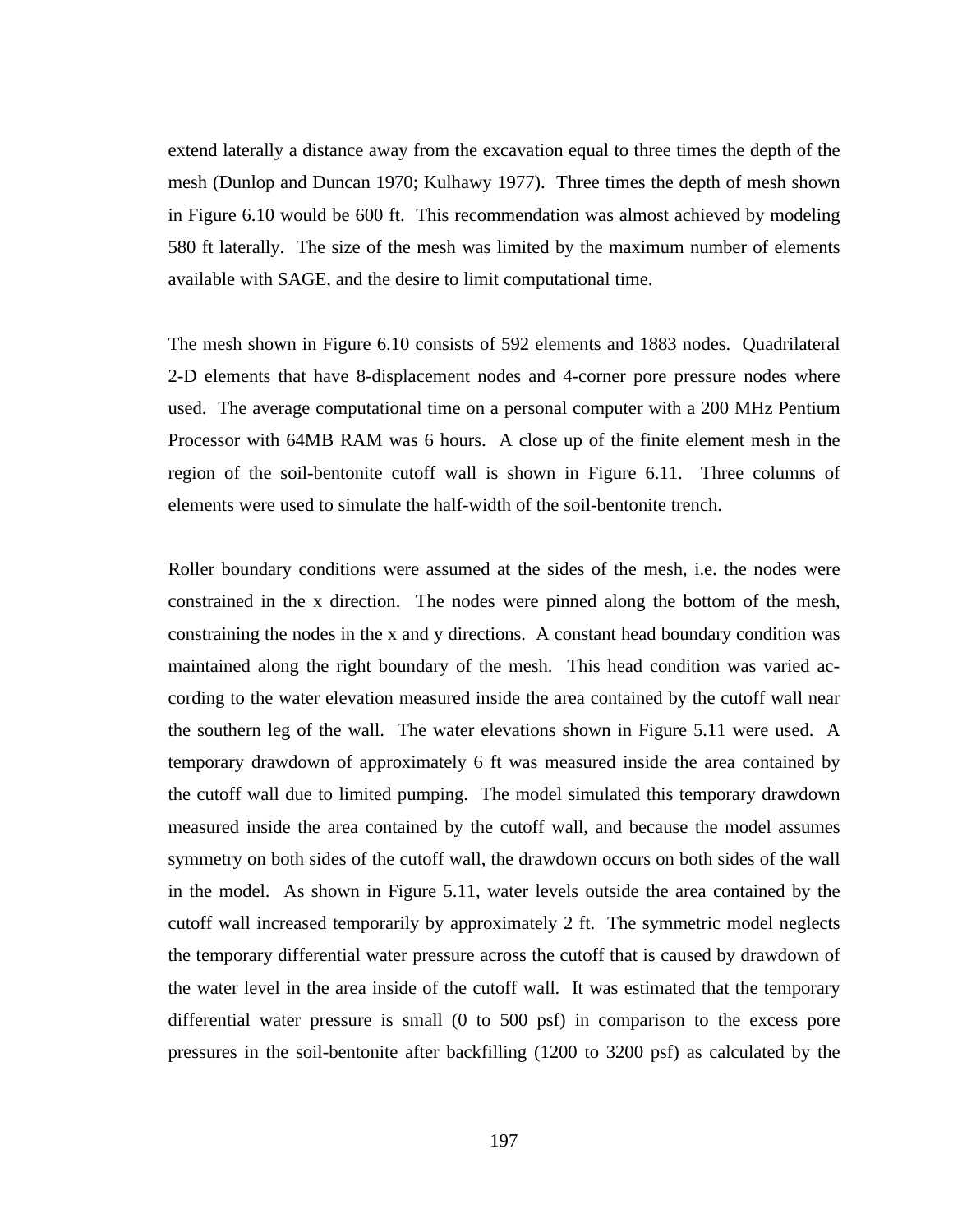model. Again, the assumption of symmetry on both sides of the cutoff wall was necessary to limit the size of the mesh and the computational time.

# **6.6 Procedures for Modeling Construction Sequence**

The initial site conditions and construction process was modeled with the sequence of construction steps listed in Table 6.3. The input data file is in Appendix C.

| Sequence                    | Time for  | Time for    | <b>Step</b>      | <b>Total Head</b> |
|-----------------------------|-----------|-------------|------------------|-------------------|
|                             | Each      | Each        | <b>Numbers</b>   | Boundary          |
|                             | Sequence  | <b>Step</b> |                  | Condition         |
|                             | (days)    | (days)      |                  | (f <sub>t</sub> ) |
| Assign initial stresses     | <b>NA</b> | <b>NA</b>   | $-4$             | <b>NA</b>         |
| Apply surcharge             | <b>NA</b> | <b>NA</b>   | $-3$             | <b>NA</b>         |
| Remove surcharge            | <b>NA</b> | <b>NA</b>   | $-2$             | <b>NA</b>         |
| Reassign horizontal         | <b>NA</b> | <b>NA</b>   | $-1$             | <b>NA</b>         |
| effective stresses          |           |             |                  |                   |
| Apply building loads        | <b>NA</b> | <b>NA</b>   | $\boldsymbol{0}$ | <b>NA</b>         |
| Apply head boundary         | 0.2       | 0.2         | $\mathbf{1}$     | 182.3             |
| conditions                  |           |             |                  |                   |
| Excavate trench under       | 8         | 8           | $\overline{2}$   | 182.3             |
| bentonite-water slurry      |           |             |                  |                   |
| Consolidation only          | 14        | 14          | 3                | 182.3             |
| Backfill trench, replacing  | 20        | 1.05        | $4 - 10$         | 181.3             |
| bentonite-water slurry with |           | 1.05        | 11-22            | 180.3             |
| soil-bentonite              |           |             |                  |                   |
| Consolidation only          | 730       | 17          | 23               | 178.3             |
|                             |           | 36          | 24               | 177.4             |
|                             |           | 72          | 25               | 179.3             |
|                             |           | 72          | 26               | 182.0             |
|                             |           | 168         | 27               | 182.3             |
|                             |           | 365         | 28               | 182.3             |

Table 6.3 Steps for Modeling Construction Sequence

Fully coupled fluid flow and deformation analyses were performed for steps 1 through 28. Steps before and including step 0 are used to establish initial site conditions in SAGE, and are uncoupled. A temporary drawdown of the water levels inside the area contained by the soil-bentonite cutoff wall was modeled by changing the total head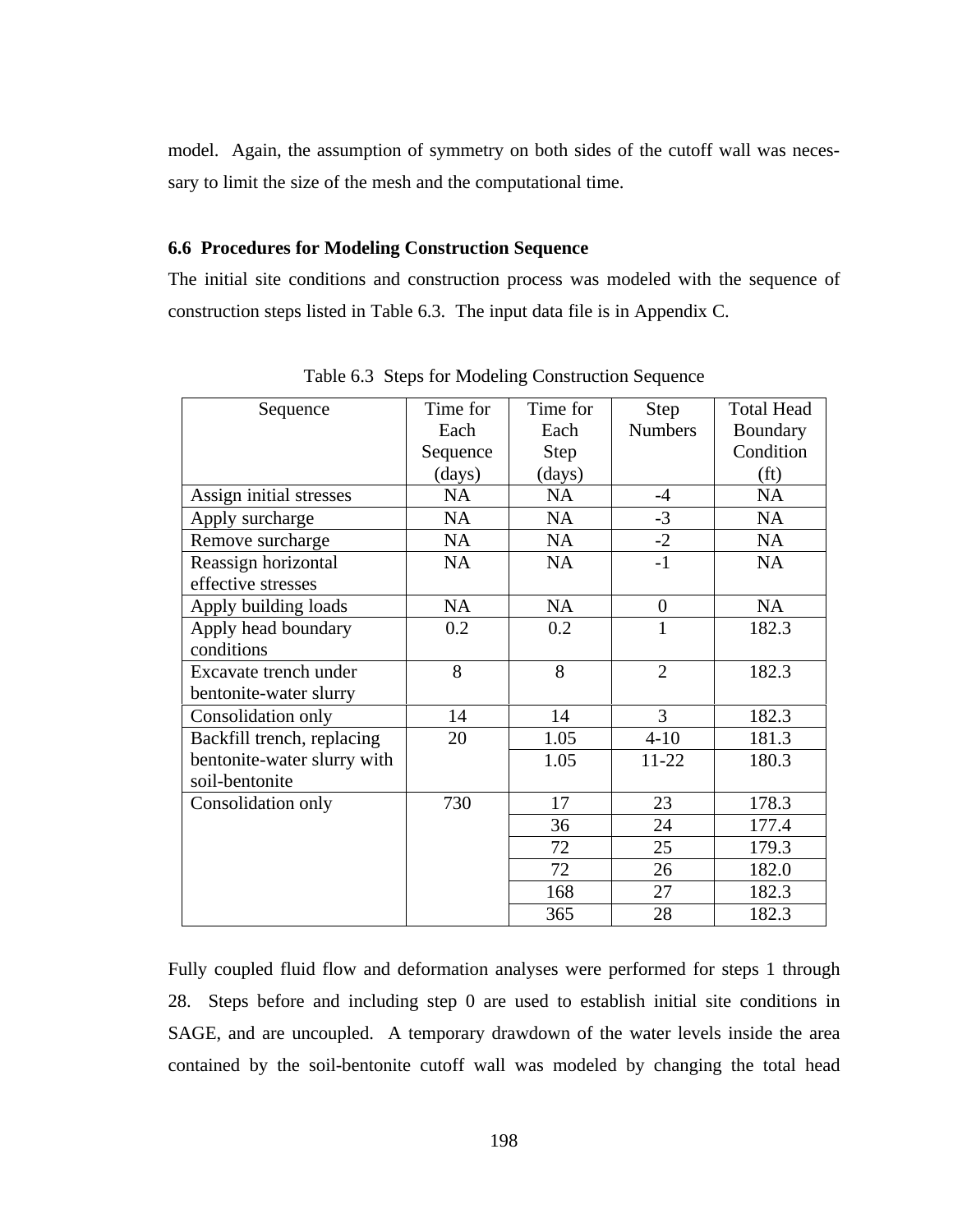boundary condition at the right side of the finite element mesh as shown in Table 6.3. The bottom of the finite element mesh, which is 200 ft in depth, was taken as the datum for the head.

#### Initial Conditions

Steps –4 through 1 were used to establish the initial site conditions at the site, i.e., before construction of the soil-bentonite cutoff wall. Initial effective stresses were first assigned to the existing sands and clays using the unit weights and assuming geostatic conditions. A depth of water equal to 17.7 ft was assumed in the analyses for the initial condition. Although an average water table at 15 ft was measured over the site, the depth of water at the analyzed section was measured at 17.7 ft in the months prior to construction.

It was found that when performing coupled consolidation analyses with SAGE, if the water table is below the ground surface, the program calculates negative pore water pressures above the water table. The coupled consolidation option that was used (IG-CON=1), assumes that the pore fluid is incompressible and the soil is completely saturated with water. Over time, elements above the water table develop negative pore water pressures and eventually reach a steady state condition equal to:

$$
u = \gamma_w z \tag{6.3}
$$

where:

 $u =$  pore pressure

$$
\gamma_w
$$
 = unit weight of water

 $z =$  depth below water table (negative values if above water table)

Several options were considered to try to avoid negative pore pressures above the water table since they are not usually assumed in practice, although they may exist due to capillary rise. The option in SAGE for coupled analyses with compressible fluid (IG- $CON = -1$ ) was tried. This option assumes that the fluid compressibility is a function of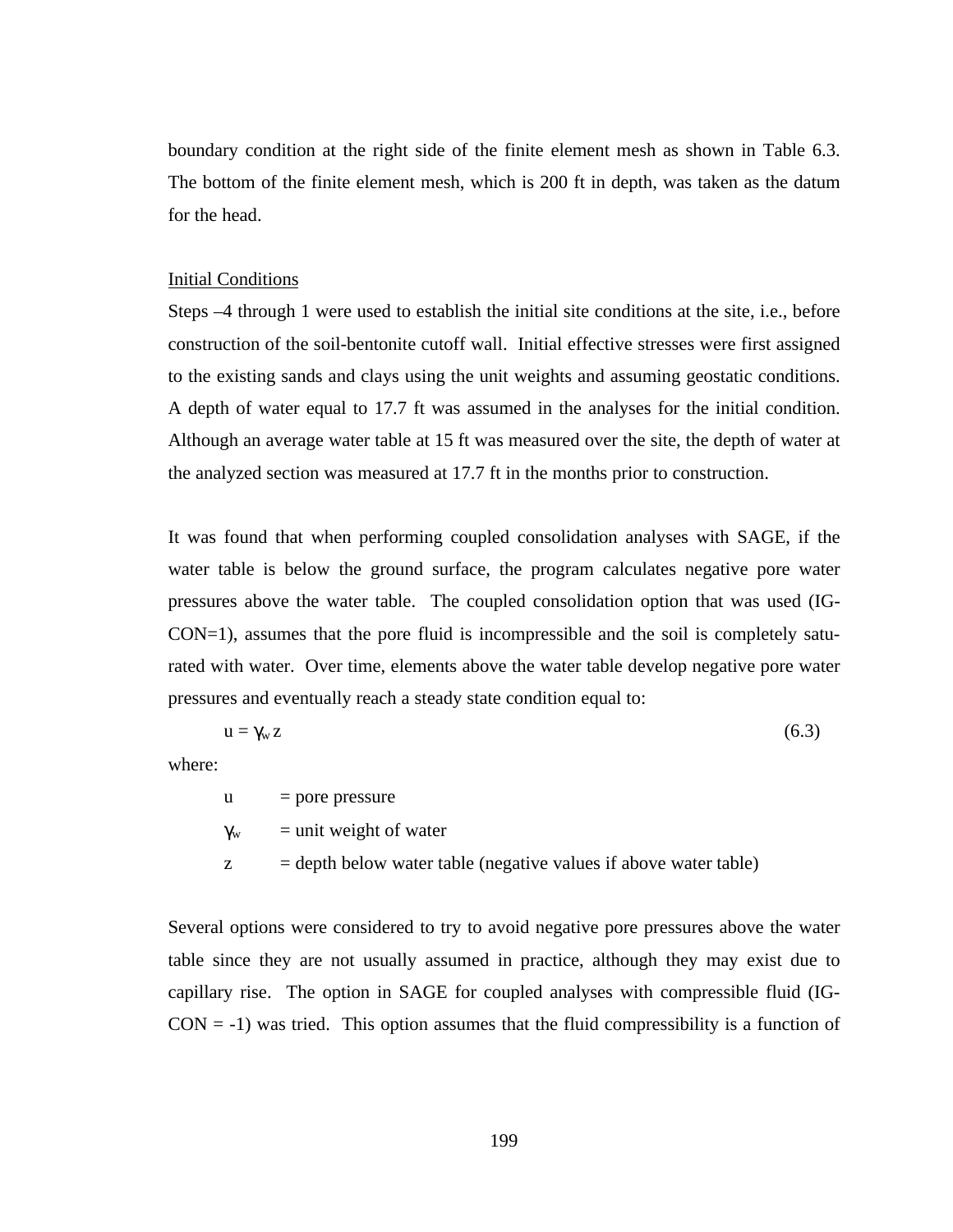the saturation of the soil and that the soil can be partially saturated. This option would not run and was not used.

Non-consolidating impermeable elements were considered for use above the water table. These elements have zero permeability and, during a coupled analysis, do not have any nodal head degrees of freedom. Pore pressures can be assigned to these elements using a piezometric line. These elements were not used since elements of soil-bentonite above the water table would not be able to dissipate excess pore pressures laterally into the adjacent soil.

It was only possible to model the dissipation of pore pressures from the soil-bentonite into the adjacent soils by assuming that negative pores pressures existed or would eventually develop above the water table. It was decided to assume that negative pore pressure above the water table existed as the initial condition, so that deformations would not be caused as a result of negative pore pressures eventually developing. The initial pore pressures assigned to the sand and clay in step -4 are shown in Figure 6.12. Although not a typical assumption, the assumption of negative pore pressures in the upper clay layer and sand above the water table is not unreasonable due to capillary rise. Typical height of capillary rise in clay soils has been estimated at greater than 32.8 ft, and typical height of capillary rise in a dense sand has been estimated at between 0.1 to 11.5 ft, depending on the grain size (Holtz and Kovacs 1981).

Initial vertical effective stresses were assigned at each node assuming geostatic stresses with the pore pressures shown in Figure 6.12. Horizontal effective stresses were calculated assuming a  $K_0$  value of 0.36 for the entire profile, which represents a normally consolidated condition in step –4.

As mentioned in Section 6.5, the results of many 1-D consolidation tests on clay samples indicate that the site is overconsolidated with the preconsolidation pressure was greater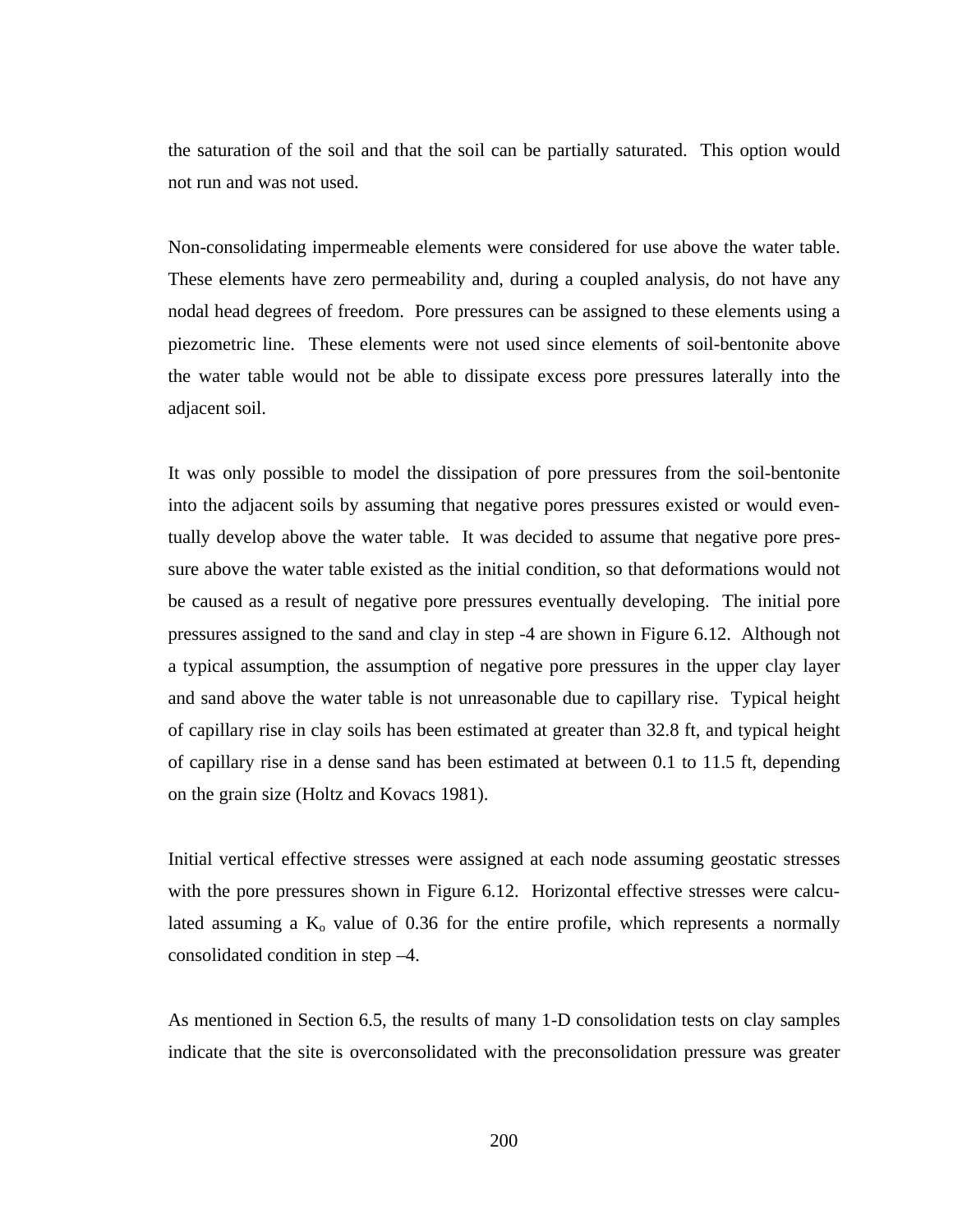than the overburden pressure over most of the depth by an average value of about 3200 psf. By applying a uniform surcharge pressure of 3200 psf in step –3 and then removing the surcharge in step  $-2$ , the OCR profile measured at the site was closely approximated. After removal of the surcharge, it was found that the horizontal effective stresses were unrealistically low, and so the horizontal effective stresses were then reset to equal  $K_0$ times the vertical effective stress in step  $-1$ . Values of  $K_0$  from Table 6.1 were used in step -1.

After preloading the site, the loads from the building at 350 Ellis Street were added to the mesh in step 0. The only information available on building loads were slides of an adjacent building at 490 Middlefield road. The building loads were estimated with the help of Professor Barker, a structural engineering professor at Virginia Tech. A load of 2300 psf was estimated for the load bearing exterior walls, and interior column loads combined with live load were estimated to be 150 psf. Since 350 Ellis street and 490 Middlefield road were both used for light industrial activity, and no further information was available, the same loads were used for the building at 350 Ellis street. SAGE considers the end of step 0 as the starting stress state, meaning that displacements and strains are measured from the end of step 0.

Head boundary conditions were applied in step 1, the first step with coupled flow analysis, to complete the modeling of the initial site conditions. The head boundary conditions in step 1 are consistent with the assigned initial pore pressures and did not cause any deformations or consolidation.

### Excavation of Trench under Bentonite-Water Slurry

The excavation of the trench under bentonite-water slurry was modeled in step 2 by excavating the elements of sand and clay in the trench and applying stress distributions to represent the fluid pressure. Stress distributions were applied along the side of the trench and along the bottom of the trench equal to the unit weight of the slurry times the depth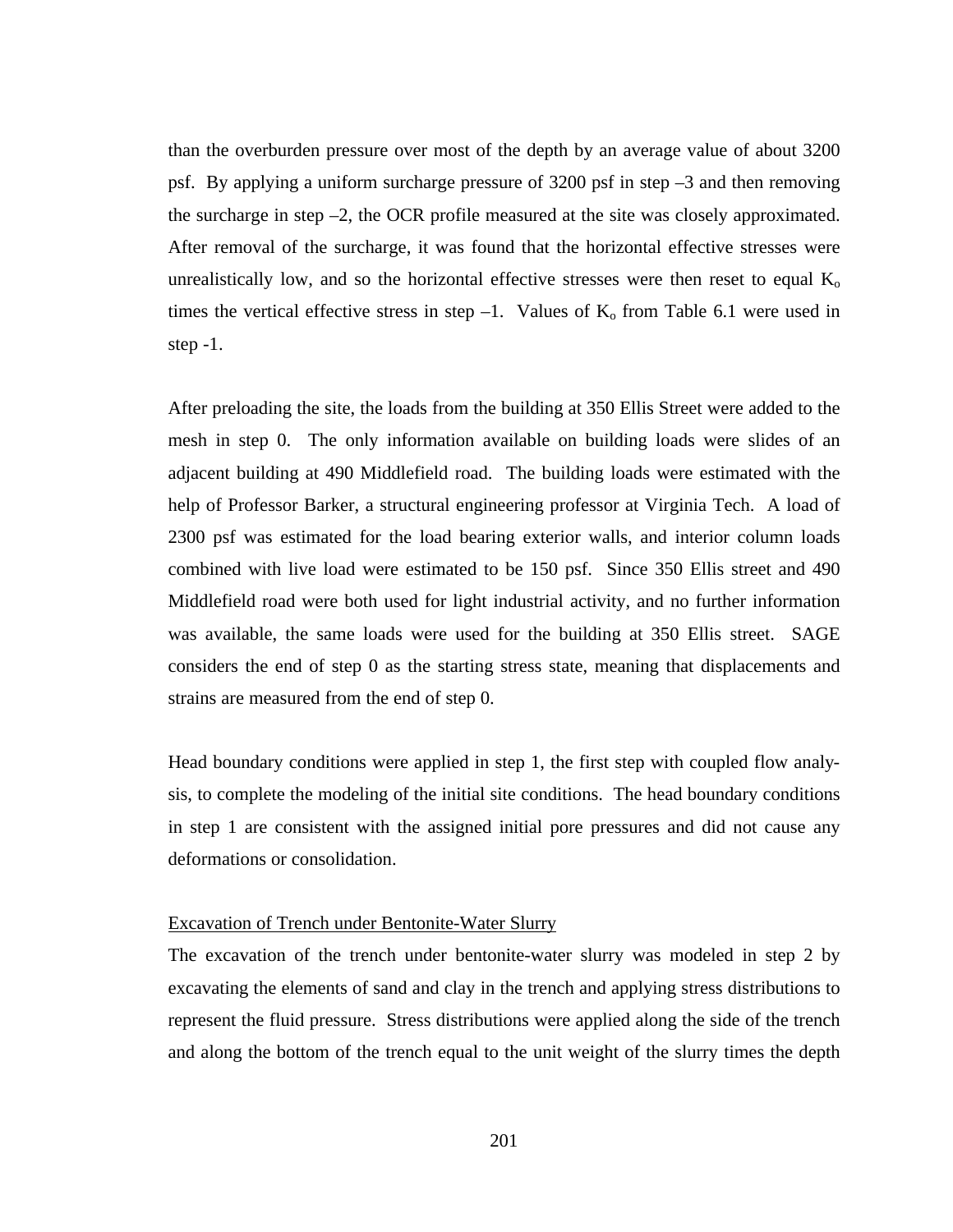of the slurry, as indicated in Figure 6.13. Research on stability of slurry filled trenches has shown that it is important to use the in-trench unit weight for the slurry (Adams et al. 1997). Also, the in-trench unit weight can be significantly higher than freshly prepared slurry due to suspended particles in the slurry. The in-trench unit weight of 74 pcf was used in these analyses.

The presence of the bentonite-water slurry was modeled only with fluid pressure because research on bentonite-water slurries has shown that the shear strength of bentonite-water slurry is very small and less than 1 psf (Adams et al. 1997). Therefore, the strength of the bentonite-water slurry is not significant for stability or strength considerations. It was also found through laboratory testing that penetration of bentonite-water slurry into granular soil caused no significant change in the shear strength of the granular soil (Adams et al. 1997).

During excavation, a filter cake is assumed to form along the trench wall as described in Section 2.2. The permeability of the filter cake was modeled by smearing the permeability of the filter cake into elements adjacent to the trench as described in the previous section. The filter cake was applied during the excavation step by lowering the permeability of the elements immediately adjacent to the trench and below the trench.

After excavation, the trench remained open, filled with bentonite-water slurry, for 14 days at the location of RGI-3. This was simulated by allowing 14 days of consolidation between excavation and backfilling in step 3.

#### Backfilling of Trench with Soil-Bentonite

To simulate the backfilling of the trench with soil-bentonite, elements of soil-bentonite were placed one row a time starting from the bottom of the trench. As each row of soilbentonite was placed, the stress distributions representing the bentonite-water slurry were adjusted to reflect the replacement of the bentonite-water slurry with the soil-bentonite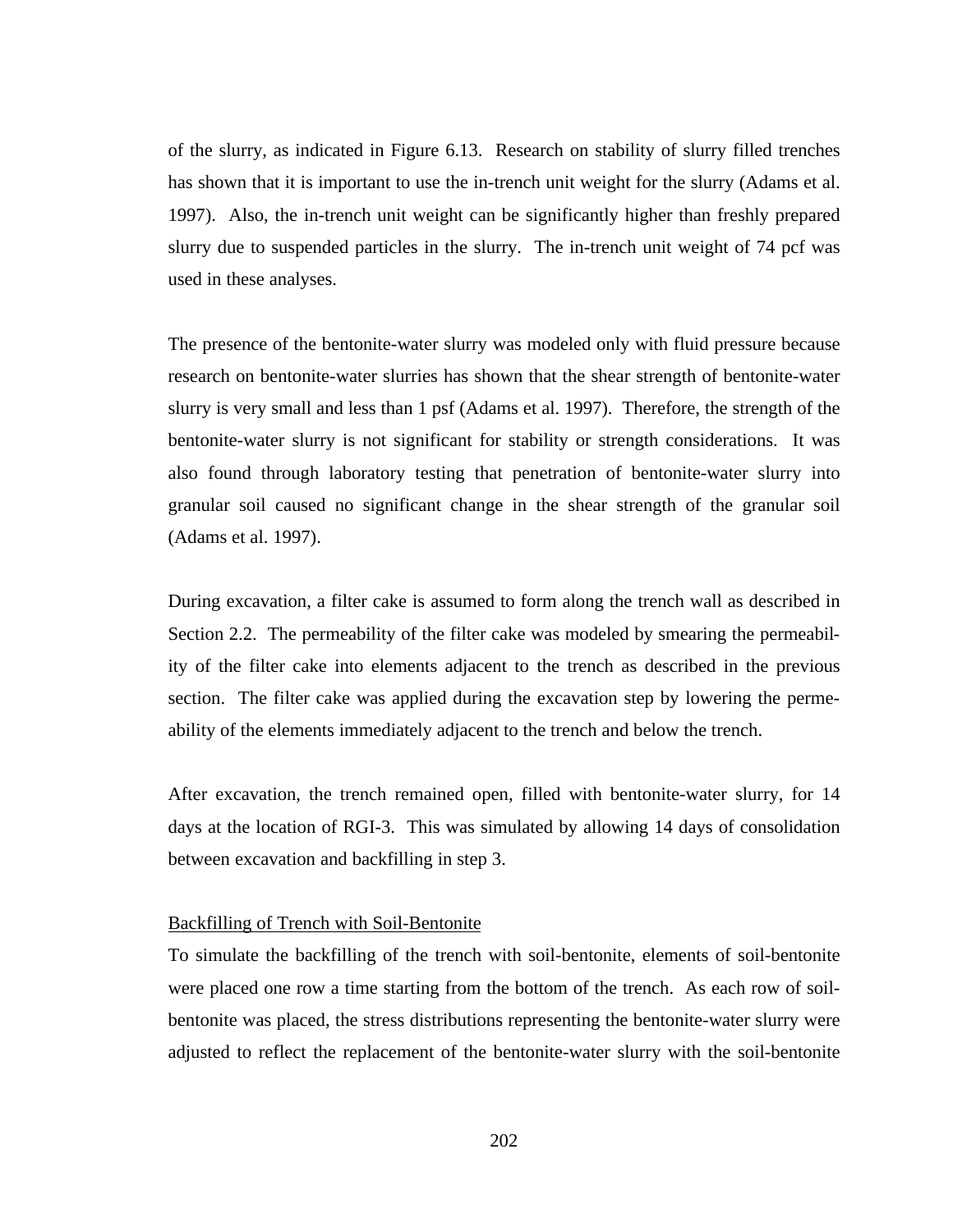backfill. The difficult part of this process was to estimate and then achieve the proper initial stress state in each recently placed row of soil-bentonite elements.

The stress state of soil-bentonite recently introduced in the trench has not been measured to date; however, it was approximated from the water content of the soil-bentonite about to be introduced into the trench and stress-strain information from 1-D consolidation tests. The initial water content of the soil-bentonite was measured to be 31.9%. Using the following equation, the void ratio of newly placed soil-bentonite was estimated:

$$
G_s w = S e
$$
 (6.4)

where:

 $G<sub>s</sub>$  = specific gravity of solids

 $w = water content$ 

 $S = \text{degree of saturation}$ 

 $e = \text{void ratio}$ 

The specific gravity of solids of the soil-bentonite was measured to be 2.7 and the degree of saturation was assumed to be 100%. Using equation 6.4, a void ratio of 0.86 was estimated for soil-bentonite being introduced into the trench. Two 1-D consolidation tests on the soil-bentonite were used to generate a plot of void ratio versus mean effective stress, by assuming a  $K_0$  value of 0.6, as shown in Figure 6.14. The mean effective stress was used because, as was shown in Chapter 3, void ratio has a unique relationship with mean effective stress for soil-bentonite. The isotropic consolidation line (icl) assumed with the RS model is also shown in Figure 6.14. It was assumed that soil-bentonite that has just slid into the trench is in a state of isotropic stress. The mean effective stress predicted by the isotropic consolidation line for a void ratio of 0.86 is 40 psf. This was estimated to be the initial stress state of soil-bentonite just entering the trench.

In SAGE, the initial stress of recently placed elements are calculated from the finite element method. The unit weight of the fill is used to calculate gravity loads and initial pore pressures are used to calculate buoyant forces. Initial pore pressures are specified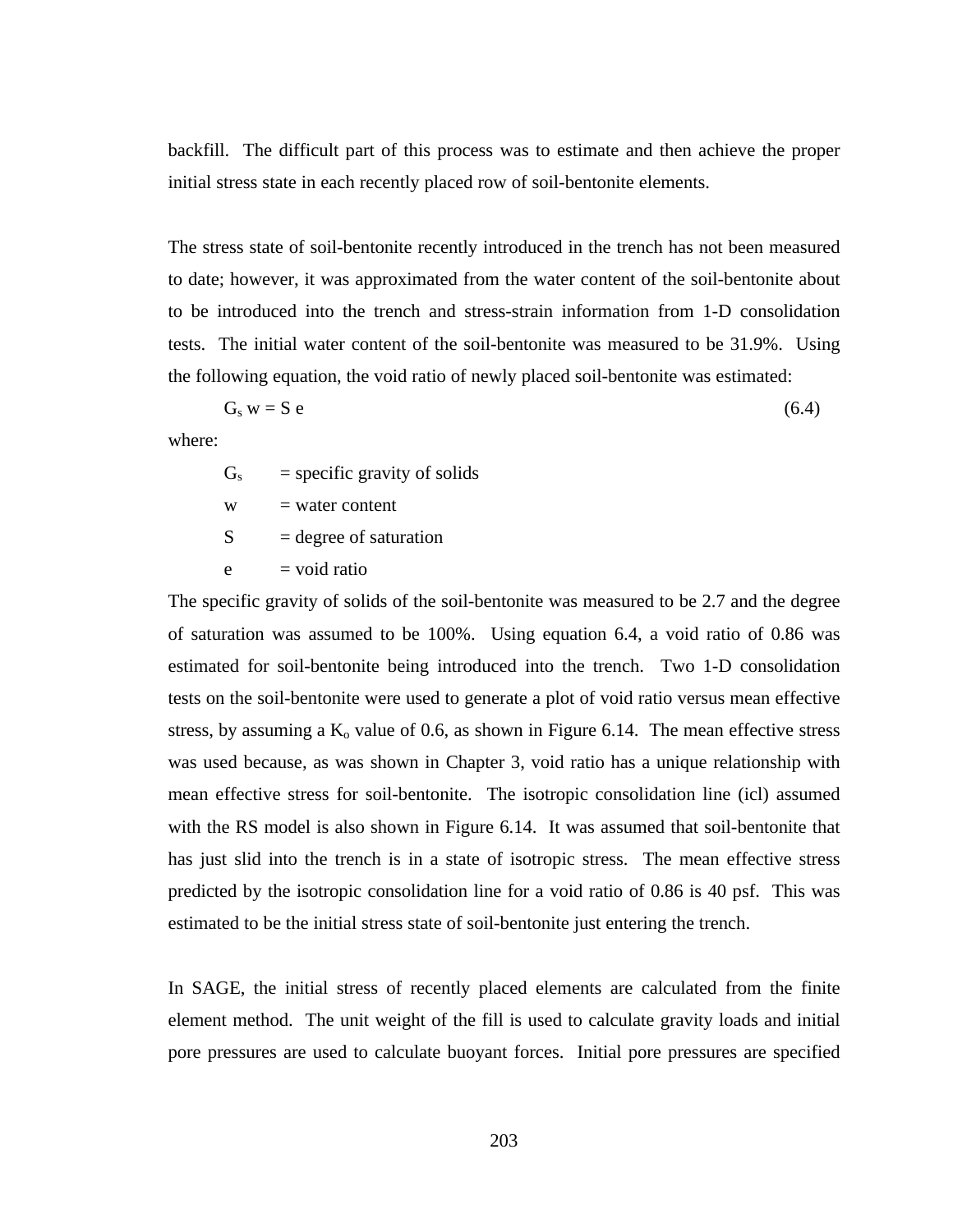with the use of a piezometric line. Pore pressures are calculated based on the distance below the piezometric line and a specified unit weight of water. In SAGE, an elastic soil model is assumed for the element during the fill placement step. For 2-D elements, a Young's modulus equal to atmospheric pressure is assumed, and a Poisson's ratio, ν', is calculated from equation 6.5, where  $K_0$  is specified in the material properties section of the data input file.

$$
v' = \frac{K_o}{(1 + K_o)}
$$
(6.5)

A simplified analysis was used in order to establish the desired initial pore pressures in recently placed soil-bentonite elements. First, the stresses in a row of recently placed soil-bentonite elements was estimated, assuming that little or no shear stresses develop as a result of placement of the elements. Then, the desired height of the piezometric line was calculated in order to produce the desired initial effective vertical stress,  $\sigma_y$ , of 40 psf. A schematic of a recently placed row of soil-bentonite elements is shown in Figure 6.15. Using the dimensions defined in Figure 6.15, the total vertical stress,  $\sigma_y$ , and the pore pressure, u, at the mid-height of a row of soil-bentonite elements can be calculated from equations 6.6 and 6.7. The total vertical stress is due to the weight of the soilbentonite and the pressure from the bentonite-water slurry above it. A height for the piezometric line was calculated, using equation 6.8, to produce a vertical effective stress, σy', equal to 40 psf in the middle of the row.

$$
\sigma_y = \gamma_s h_s + \frac{h}{2} \gamma_{sb} \tag{6.6}
$$

$$
u = h_w \gamma_w \tag{6.7}
$$

$$
h_{w} = \frac{\gamma_{s}h_{s} + \frac{h}{2}\gamma_{sb} - \sigma_{y}}{\gamma_{w}}
$$
 (6.8)

where:

 $\gamma_s$  = unit weight of slurry

- $\gamma_{sb}$  = unit weight of soil-bentonite
- $\gamma_w$  = unit weight of water for piezometric line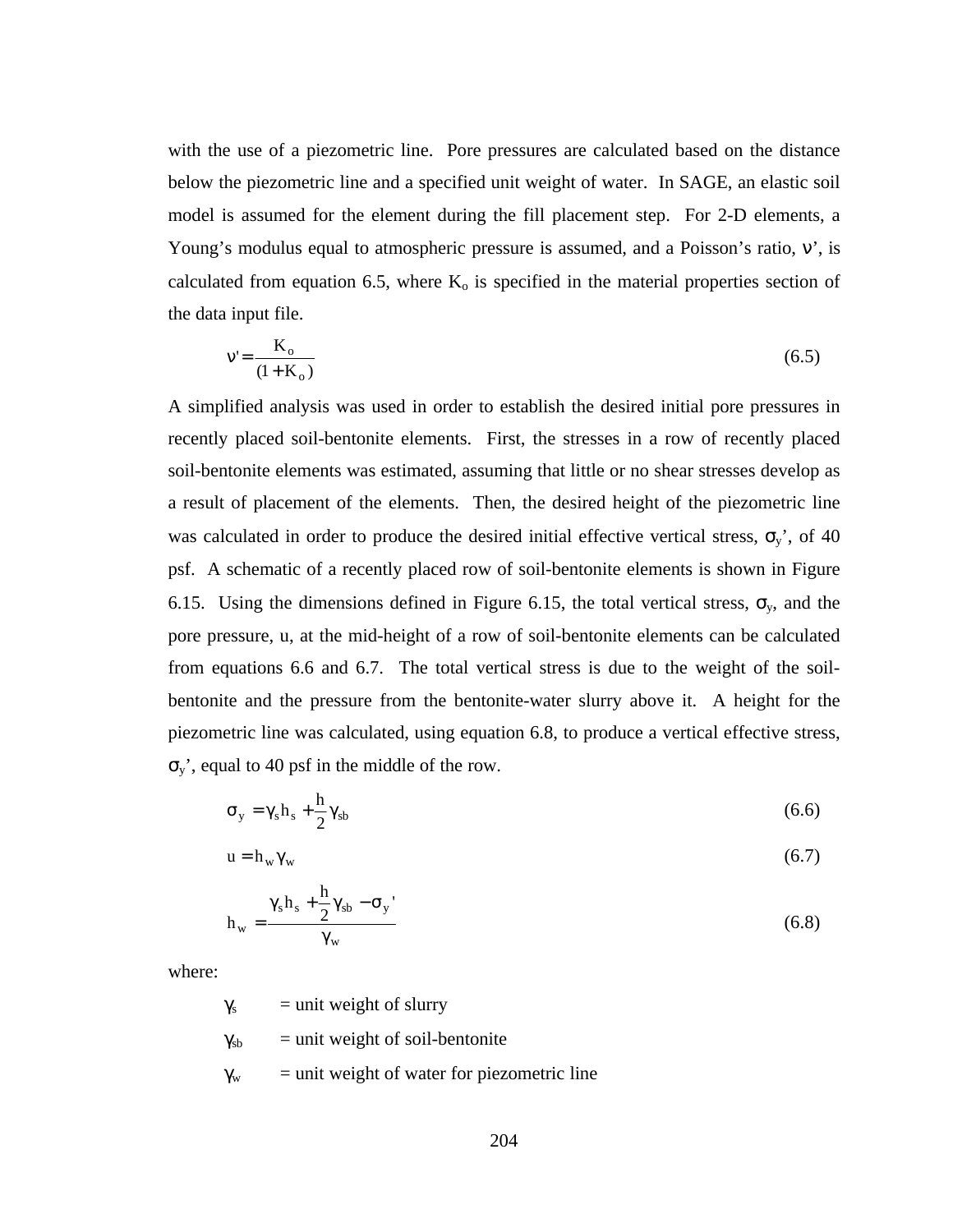- $h<sub>s</sub>$  = height of slurry above the top of soil-bentonite elements
- $h$  = height of soil-bentonite elements
- $h_w$  = height of piezometric line above mid-height of soil-bentonite elements

In order to achieve an initial vertical effective stress that was essentially uniform throughout the element, a unit weight of water,  $\gamma_w$ , almost equal to the unit weight of the soil-bentonite,  $\gamma_{sb}$ , was assigned to the piezometric line for the recently placed fill elements. The measured unit weight of the soil-bentonite is 118.0 pcf, and the unit weight of water assigned to the piezometric line for recently placed elements was 117.5 pcf.

As an example, the first row of soil-bentonite elements placed was 4 ft in height. After placement of the soil-bentonite, a height of 96 ft of bentonite-water slurry remains above the soil-bentonite. Using the following unit weights,  $\gamma_s$ =74 pcf,  $\gamma_{sb}$ =118 pcf,  $\gamma_w$ =117.5 pcf, and the following heights,  $h_s=96$  ft, h=4 ft, the height of the piezometric line  $h_w$  is 62.128 ft (above the center of the element) from equation 6.8. Since the unit weight of water is close to the unit weight of the soil-bentonite, the vertical effective stress at the top of the element is 39 psf, and the vertical effective stress at the bottom of the element is 41 psf.

In summary, the height of the piezometric line was calculated to establish pore pressures that would give the desired initial effective stress at the center of the elements. A "heavy" unit weight of water was used to have essentially the same vertical effective stress throughout the depth of the element.

It was found that with the elastic soil model assumed by SAGE for elements being filled, recently placed soil-bentonite elements did not have the desired initial stress state. The initial vertical stress was much lower than the desired initial stress state in the first placed row, and in subsequently placed rows,  $\sigma_y$ ' was negative. Initial vertical effective stresses were also not constant in the row of elements. It is believed that compression of the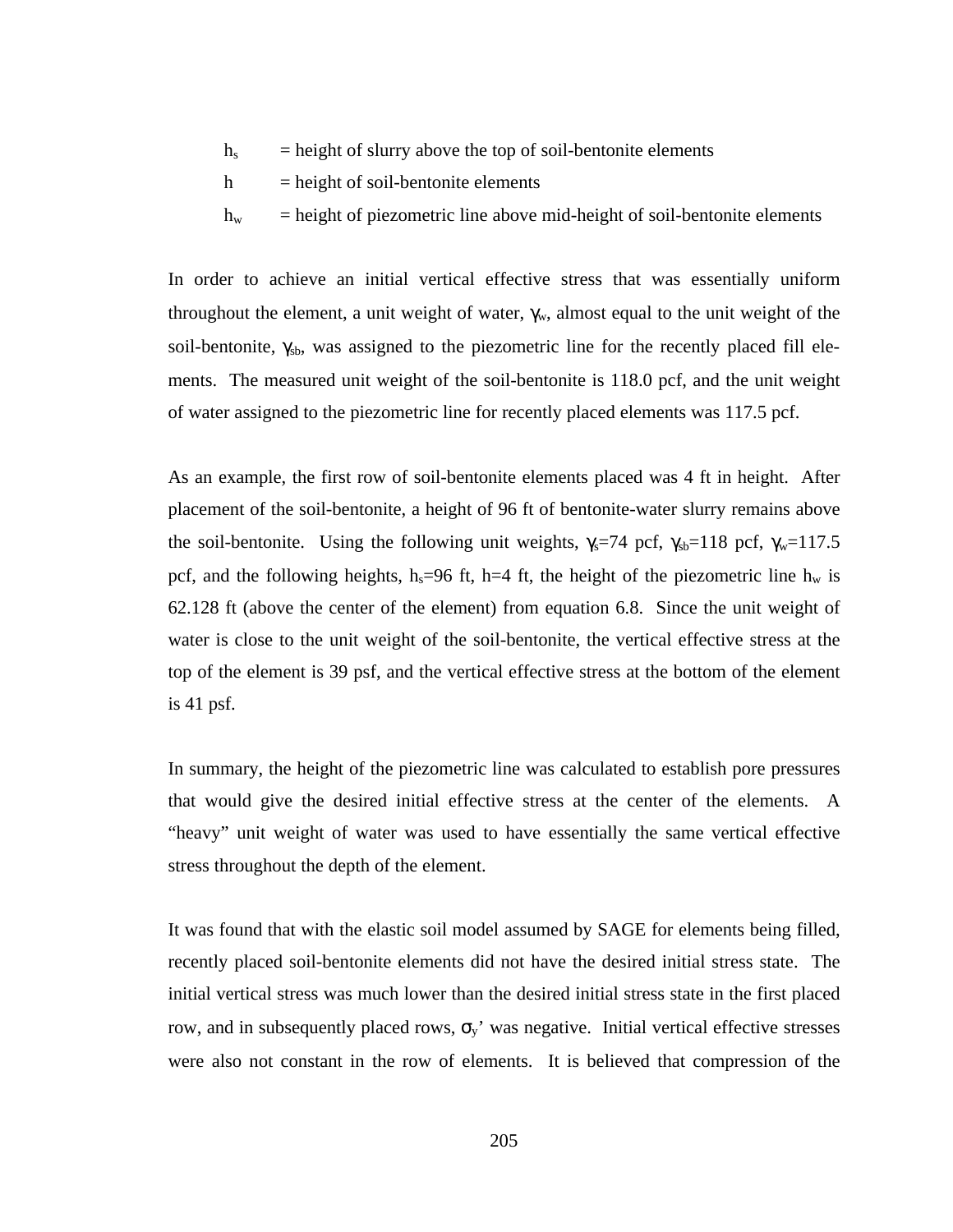elements occurred during placement, and relatively large shear stresses developed in the fill elements due to an assigned modulus value that was too large. Although a Poisson's ratio near 0.5 was used for fill elements to simulate an incompressible material, for numerical reasons, the maximum allowable value Poisson's ratio in SAGE is 0.498. This allows for finite compression of the elements during fill. Changes were made to SAGE by Dave Bentler in order to be able to specify a desired material model and material parameters that would be used for filled elements during the fill placement step. It was found that by using an elastic model with a very low Young's modulus and a Poisson's ratio value of 0.498, the desired initial effective stress in each row of recently placed soilbentonite element could be achieved.

It was also found that if the height of the row of soil-bentonite was too high, or too many rows of soil-bentonite were placed in one step, the initial effective stresses would be too low. Stresses would also be different across the row of soil-bentonite, and would also be different for each row. From the results of small scale trench analyses, it was found that fill should be placed with a maximum height to width ratio of 5:1 to achieve the desired stresses with consistency across the row and for each subsequently placed row.

The material properties used for soil-bentonite during fill steps are summarized in Table 6.4.

| Soil Model     | Initial          | Unit   | Young's    | Poisson's |
|----------------|------------------|--------|------------|-----------|
|                | $\sigma_{\rm v}$ | Weight | Modulus    | Ratio     |
|                | (psf)            | (pcf)  | (psf)      |           |
| Linear Elastic | 40               | 118.0  | $\rm 0.01$ | 0.498     |

Table 6.4 Modeling of Soil-Bentonite During Fill Placement

Although the process described above was successful for placement of 2-D soil-bentonite elements, the process did not work for the placement of interface elements. Negative normal stresses were calculated in the interface elements even with reduced stiffness values for the interface. Many small scale and one element problems were run in order to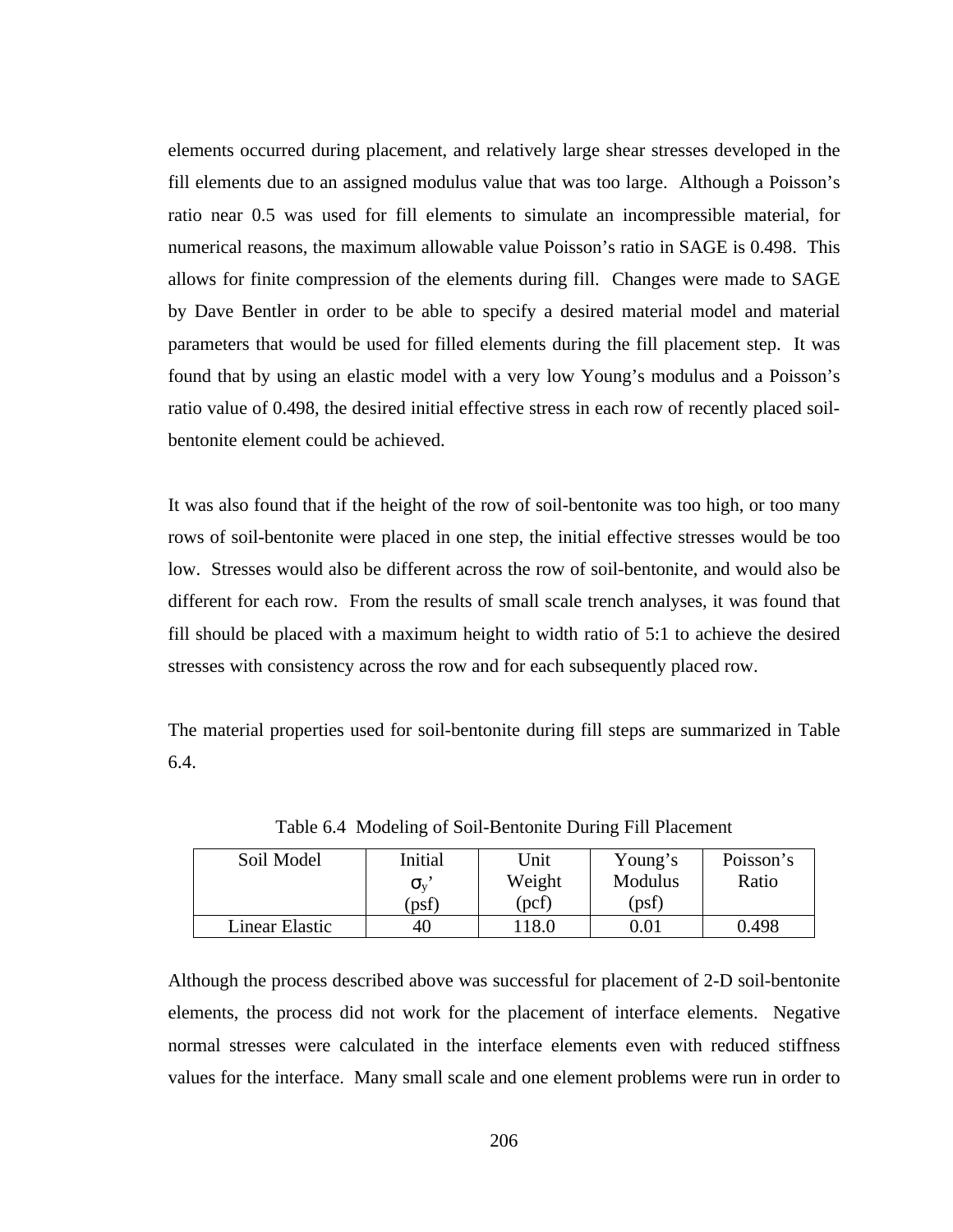obtain positive and reasonable initial stresses in the interface, but with no success. Although some errors in SAGE were identified in this process and corrected by Dave Bentler, it appears that there is a problem with excavation and fill of interface elements using coupled analyses in SAGE. After placing an interface element, effective normal stress was not in equilibrium with the adjacent elements. Specifically, for a vertical interface element at the side of the trench, the effective normal stress was not equal to the effective horizontal stress in the adjacent soil-bentonite element. The issue could not be resolved, and interface elements were not used in the finite element model for this reason.

#### Consolidation of Soil-Bentonite

Excess pore pressures in the soil-bentonite that existed after the backfill process, were allowed to dissipate with time in steps 23 through 28. A time of 2 years after backfill placement was modeled in these steps. Figure 6.16 shows the average pore pressures in the soil-bentonite backfill in the column of elements closest to the centerline of the trench. The pore pressures calculated by the finite element model just after backfilling are shown with a dashed line. The final or steady state pore pressure distribution is shown by the solid line. The negative pore pressures that are assumed for the model are shown above a depth of 17.7 ft. Two years after backfilling, the pore pressures were hydrostatic and equal to the applied head boundary conditions at the right side of the mesh.

#### **6.7 Comparison of Predicted and Measured Deformations**

The predicted deformations from the finite element model were compared to the measured deformations. Measured deformations include lateral deformations from two inclinometers (RGI-2 and RGI-3), and settlement from various settlement points. The locations of the instrumentation are shown in Figure 6.9.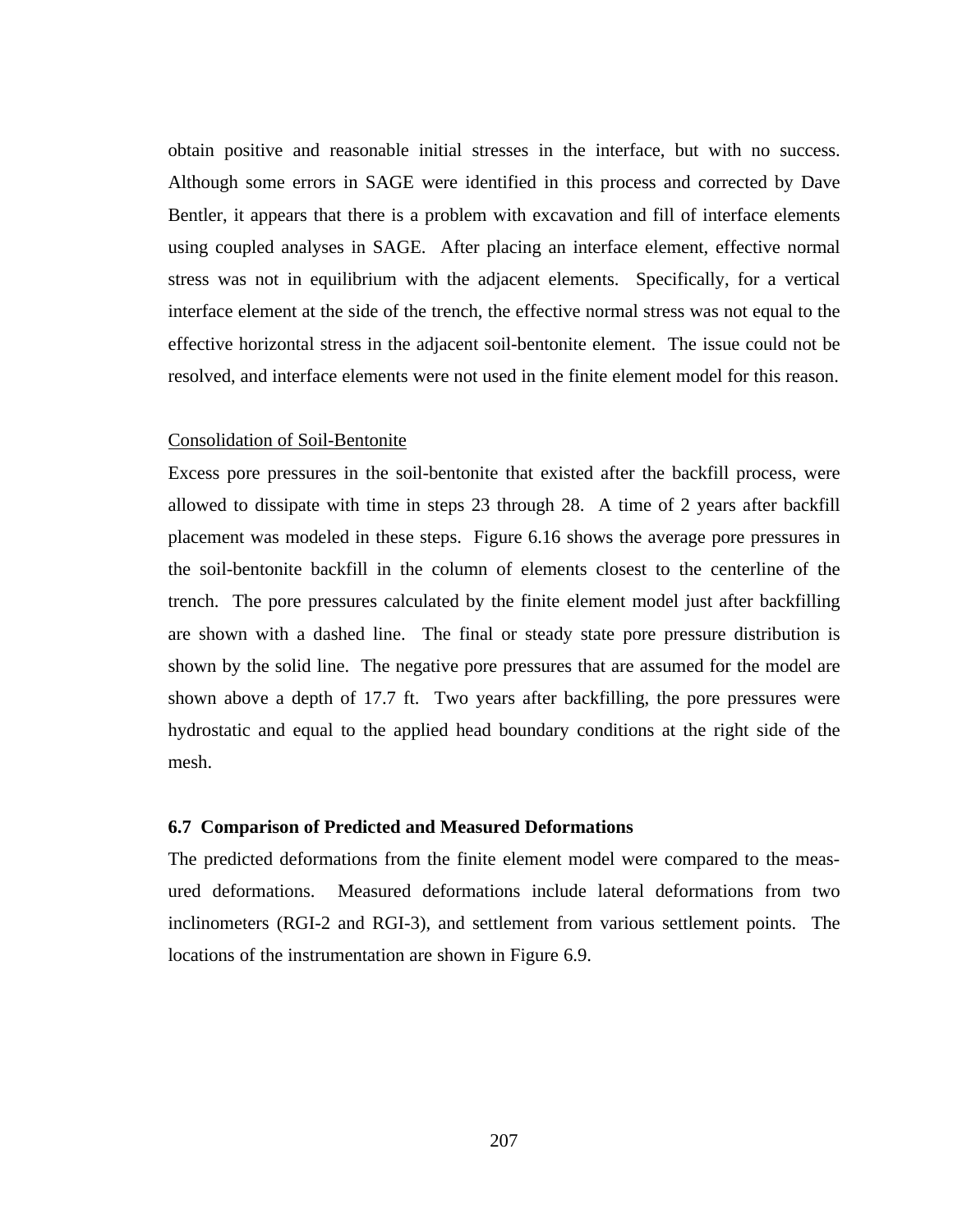### Incremental Lateral Deformation of Adjacent Ground

There are two inclinometers at the site that provide useful information for all phases of construction of the cutoff wall. One inclinometer, RGI-2 is located 12 ft from the centerline of the trench, and is on the outside of the area enclosed by the cutoff wall. One inclinometer, RGI-3, is located 28 ft from the centerline of the trench, and is on the inside of the area enclosed by the cutoff wall.

Inclinometer readings from RGI-3 were primarily used to calibrate the model. The finite element model simulates all phases of construction that occurred near RGI-3, including excavation, backfilling, consolidation, and a temporary drawdown of water levels that was recorded near RGI-3. Deformations at RGI-2 were also used to observe the range of lateral deformations that were recorded at the site. It should be kept in mind that RGI-2 is closer to the cutoff wall than RGI-3, and no drawdown occurred outside the area contained by the cutoff wall, where RGI-2 is located. In addition, deformations at RGI-2 indicate an abrupt displacement at a depth of 85 ft that developed during consolidation. This mechanism was not predicted by the finite element model and perhaps is due to a localized thin or weak layer.

The results of the finite element model are compared to readings at inclinometers RGI-2 and RGI-3 in Figure 6.17. Deformations from the finite element model at a distance of 27 ft from the trench centerline are plotted. The incremental lateral movement with depth is plotted for excavation, backfilling, and consolidation. Negative incremental deformation is defined as movement toward the trench centerline. It is helpful to look at incremental deformations for lateral displacement since each phase of construction sets a new baseline reading for the next phase. In this way, adjustments could be made to the modeling process and material parameters during calibration to model each phase as closely as possible.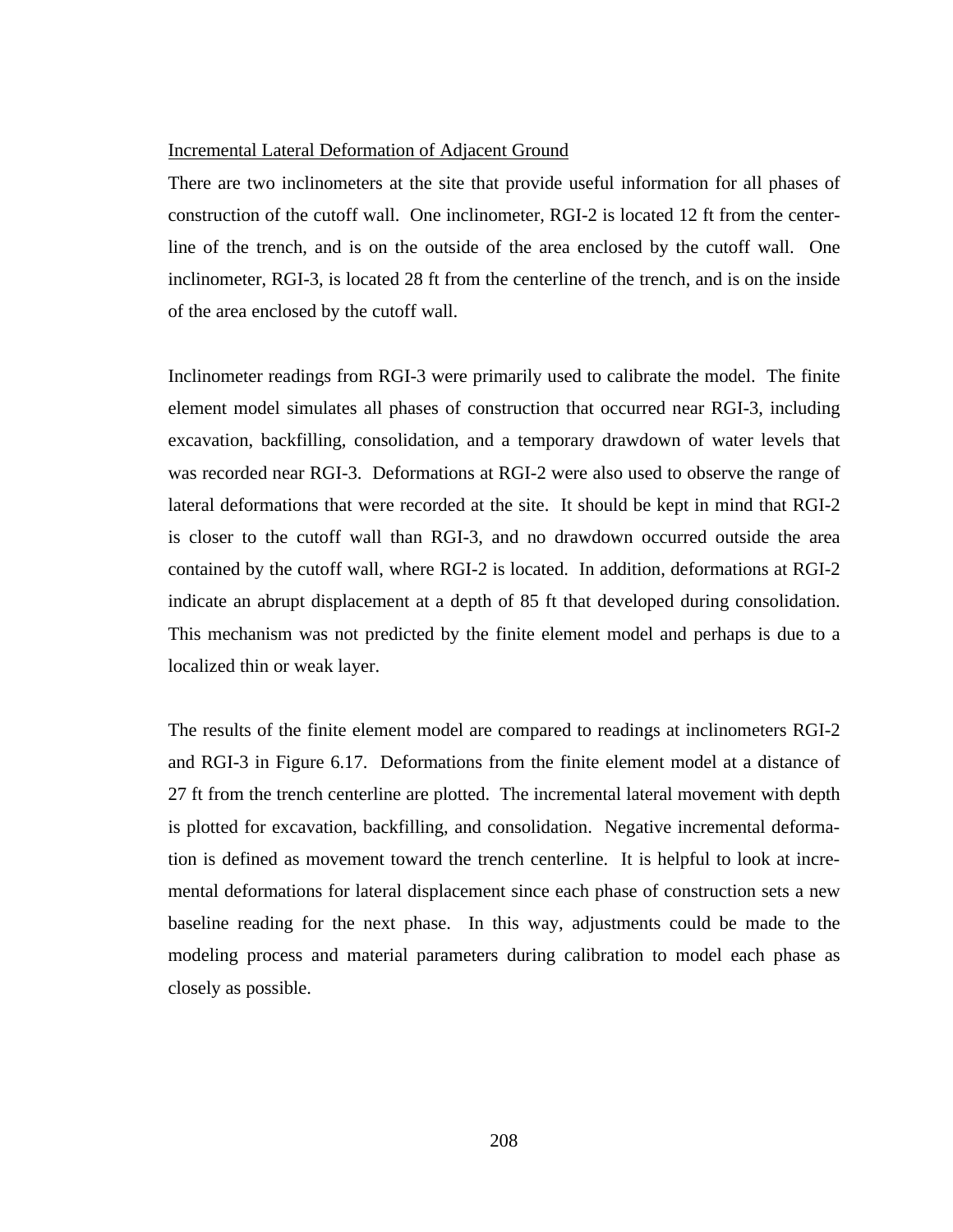One thing to note about Figure 6.17 is that the shape of the lateral deformations with depth is similar for the inclinometer readings and the SAGE analysis. Both the measured and predicted deformations show that maximum lateral deformations occur at or near the ground surface and deformations gradually decrease with depth. Both the measured and predicted deformations show that very little incremental deformation (less than 1/4 inch) occurs below the cutoff wall at 100 ft depth. Also, the trend of movement is the same for both measured and predicted deformations for each phase. Specifically, they all show inward deformation during excavation, outward or no deformation during backfilling, and inward deformation during consolidation.

Since the shapes of the deformation versus depth plots are similar for both measured and predicted deformations, only the maximum incremental deformations for each construction phase are compared in the following discussion. Also, since it appears that the top 10 ft of the inclinometer casing of RGI-3 may have been bent or damaged, the maximum lateral deformation for RGI-3 is taken as the deformation at a depth of 10 ft. The inclinometers show a maximum inward lateral movement of about 1/4 to 1/2 inch after excavation of the trench. The finite element model predicts a maximum of about 1 1/2 inches of inward deformation. For the backfilling phase, the inclinometers show 0 to 1/4 inch of maximum outward lateral deformation. The finite element model predicts a maximum of about 1 1/4 inch of outward lateral deformation. For consolidation of the soil-bentonite, RGI-3 shows a maximum of 1 1/4 inch of inward movement. RGI-2 shows a maximum of 3/4 inch inward movement; however, it appears that most of this movement is a lateral translation from a potential slip surface at a depth of 85 ft. The finite element model predicts a maximum movement of about 1 3/4 inch for the consolidation phase. The finite element model shows the correct trend of movement for each phase of construction; however, the model overestimates the magnitude of lateral movement for each phase.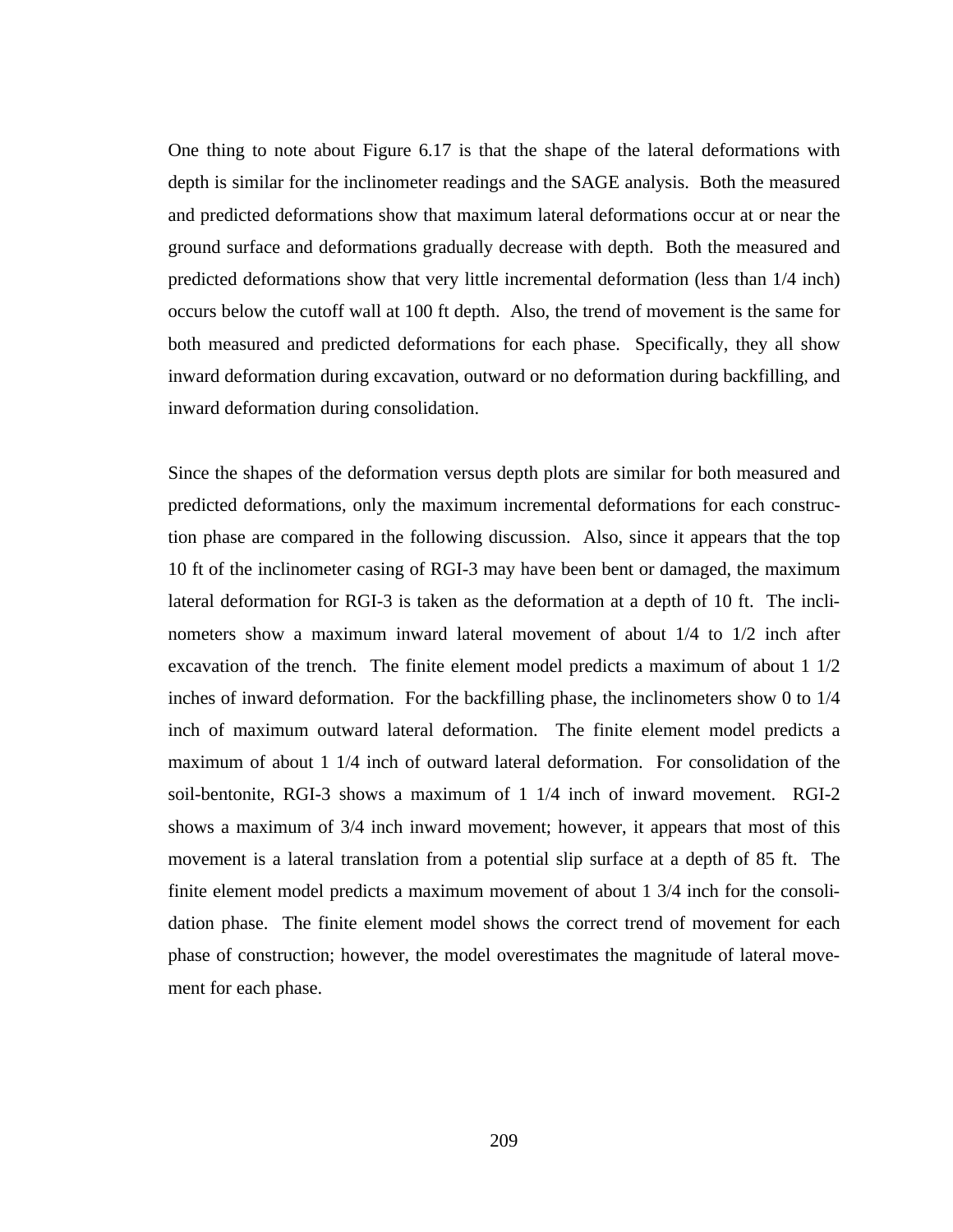#### Total Settlement of Adjacent Ground

Data were available on two settlement points located inside the area contained by the cutoff wall, and six settlement points located outside the area contained by the cutoff wall. The total settlement versus distance from the trench centerline is plotted in Figure 6.18 for each construction phase. For most settlement points, data were only available for total settlement after consolidation of the cutoff wall; readings were not available for settlement during the excavation and backfilling phases. For this reason, the total settlement is plotted for each construction phase, and not the incremental settlement. The predicted total settlement from the finite element model is also plotted in Figure 6.18.

The settlement point data indicate that little settlement occurred after excavation and backfilling. Settlement points outside the area contained by the cutoff wall, which were within 20 ft from the wall, indicated 0 to 1/4 inch of heave after excavation and 0 to 1/4 inch of settlement after backfilling. The finite element model predicts a maximum of 1 3/4 inch of settlement after excavation and 1/2 inch of total settlement after backfilling.

After consolidation, data from settlement points were available at several distances from the trench. The data indicate that settlement decreases with distance from the trench, a trend also predicted by the finite element model. Again, it should be noted that the settlement points outside the area contained by the cutoff wall experience higher ground water levels than the settlement points inside the area contained by the cutoff wall, and higher than the ground water levels in the finite element model. Although higher groundwater levels would tend to decrease settlements, settlement points outside the area contained by the cutoff wall in general show greater settlement than the points inside. This indicates a wide range of values, which could be caused by differences in backfill properties, differences in construction procedures, or heterogeneity of soil conditions along the length of the trench. The data indicate a range of settlement from 1/2 inch to 3 1/2 inches at a distance of 20 ft from the trench. The finite element model predicts a maximum of 2 1/2 inches of settlement.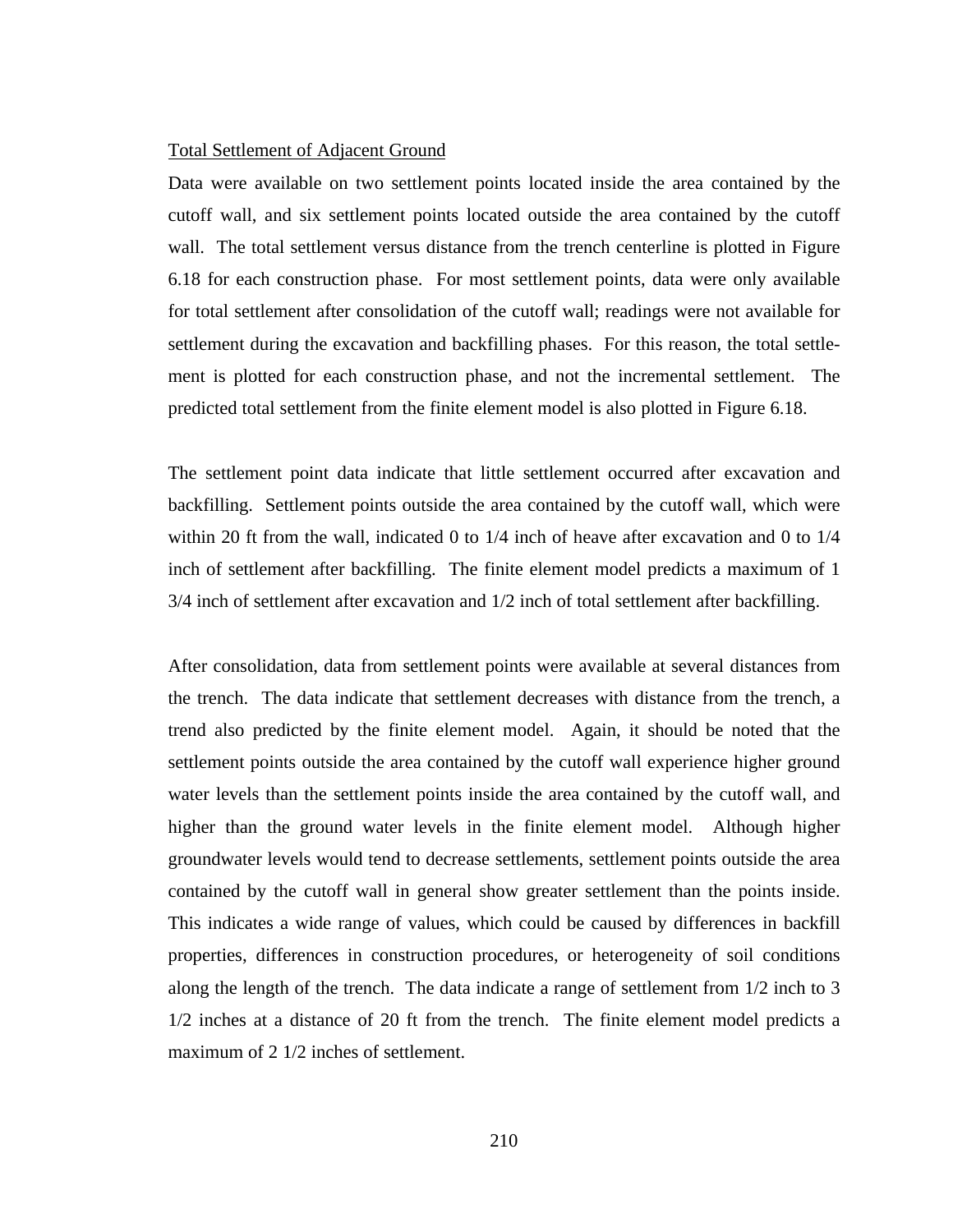In general, the finite element model overpredicts the amount of settlement measured during excavation. The finite element model prediction of total settlement after the backfilling is close to measured values; however, the model predicts a significant amount of incremental heave during backfilling, which was not measured in the field. The finite element model overpredicts the majority of settlement points during the consolidation phase.

# **6.8 Calibration of Model and Results of Revised Analysis**

During calibration of the finite element model, modifications to the procedures and material properties were investigated in order to obtain better agreement between predicted and measured movements. Changes were desired to decrease the amount of lateral movement during excavation and backfilling phases, and to slightly decrease the lateral movement during the consolidation phase. Similar trends were desired for settlement. Some modifications to the model resulted in better predictions of one phase of construction but worse predictions of another phase of construction. Some adjustments to material properties resulted in better predictions, but were ruled out as unrealistic assumptions. Eventually, two modifications were adopted to create a revised analysis, which had much better predictions of the ground deformations. These changes also seemed to be realistic. In this section, the effect of various modifications to the finite element model on adjacent ground deformations are described. The modified analysis is described, along with a comparison of the modified analysis results with the measured deformations.

# Modifications to the Finite Element Model

Since the finite element model predicts similar trends for the lateral deformation and the settlement of adjacent ground, only the effect on lateral deformations will be described in this section.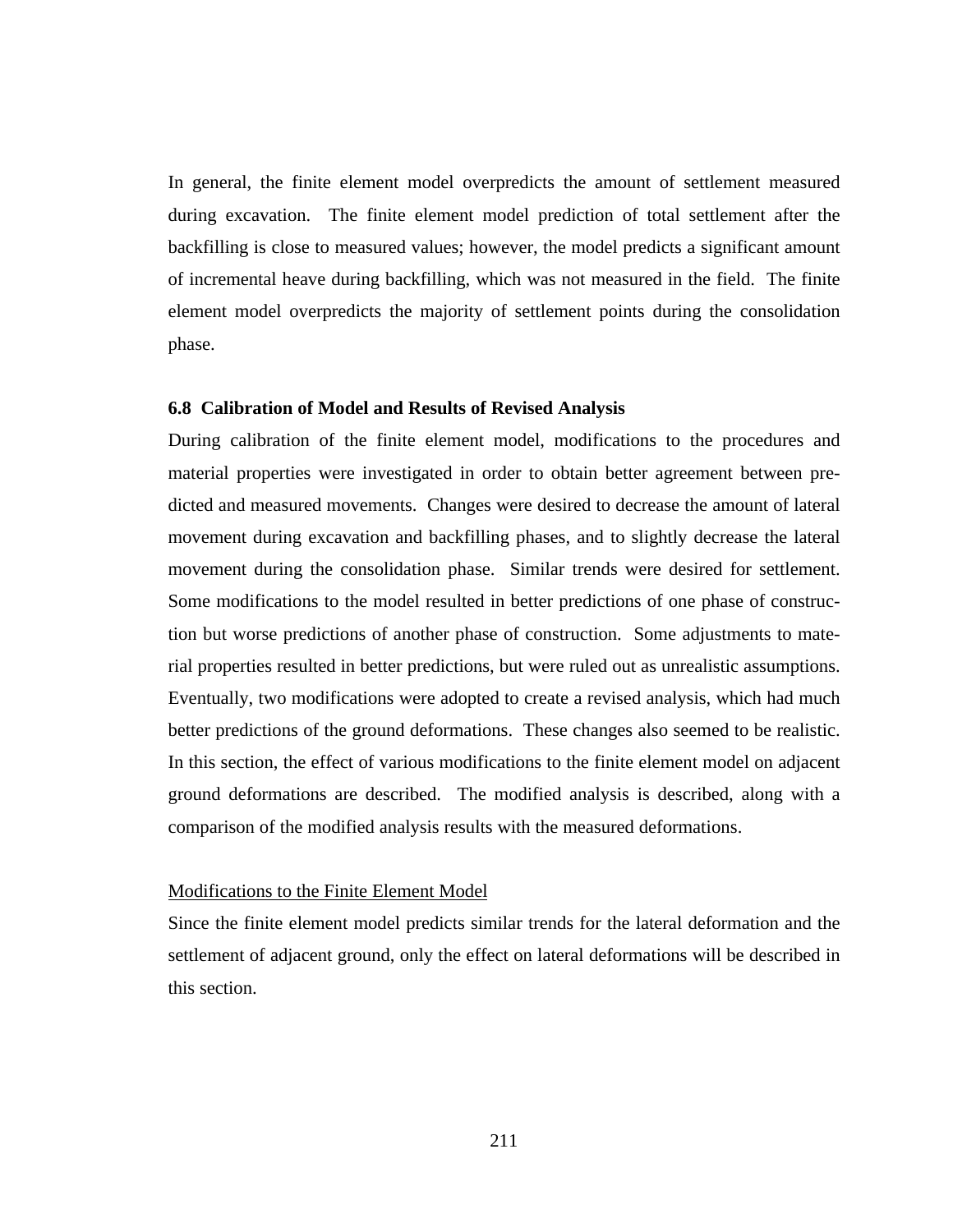It was found that reducing the initial  $K_0$  value of the existing sand and clay (during step -1) from 1.2 and 0.6 to 0.36 greatly reduced the amount of lateral deformation during excavation. This change had little effect on lateral deformations during backfilling and consolidation. Since the initial  $K_0$  values were based upon data from extensive 1-D consolidation tests with depth and the correlation from Mayne and Kulhawy (1982), there was reasonably good confidence in the estimated  $K_0$  values. It was felt that it would not be realistic to adjust the  $K_0$  values to this extent. The 1-D consolidation tests indicated an overconsolidated soil profile with OCR decreasing with depth. Assuming a  $K_0$  value of 0.36 would only be appropriate for a normally consolidated soil profile.

It was thought that perhaps the hydraulic conductivity of the existing clay and sand was overestimated, and during the times required for excavation and backfilling, an essentially undrained condition may exist, which may result in less deformations. The hydraulic conductivity of the existing clay and sand was greatly reduced; however, this did not cause a significant reduction in movements during excavation and backfilling.

In order to produce a stiffer response during excavation and backfilling, the stiffness of the sand was increased during loading and unloading-reloading. K was varied from 500 to 3000 and  $K_{\text{ur}}$  was increased from 1200 to 3000. Values of K of 1000 and  $K_{\text{ur}}$  of 3000 produced the most desirable results. This produced greatly reduced lateral movements during excavation and backfilling, and slightly reduced lateral movements during consolidation. No laboratory data was available to estimate  $K_{\text{ur}}$ , and K was originally estimated from staged CD tests, which are not ideal tests for determining modulus values. Confidence in the original K and  $K_{\text{ur}}$  values was not great, and the new values seem reasonable.

In order to produce a stiffer response during excavation and backfilling, the Poisson's ratio of the clay was reduced from 0.42 to 0.18. This greatly reduced lateral movements during excavation and backfilling, and slightly reduced lateral movements during con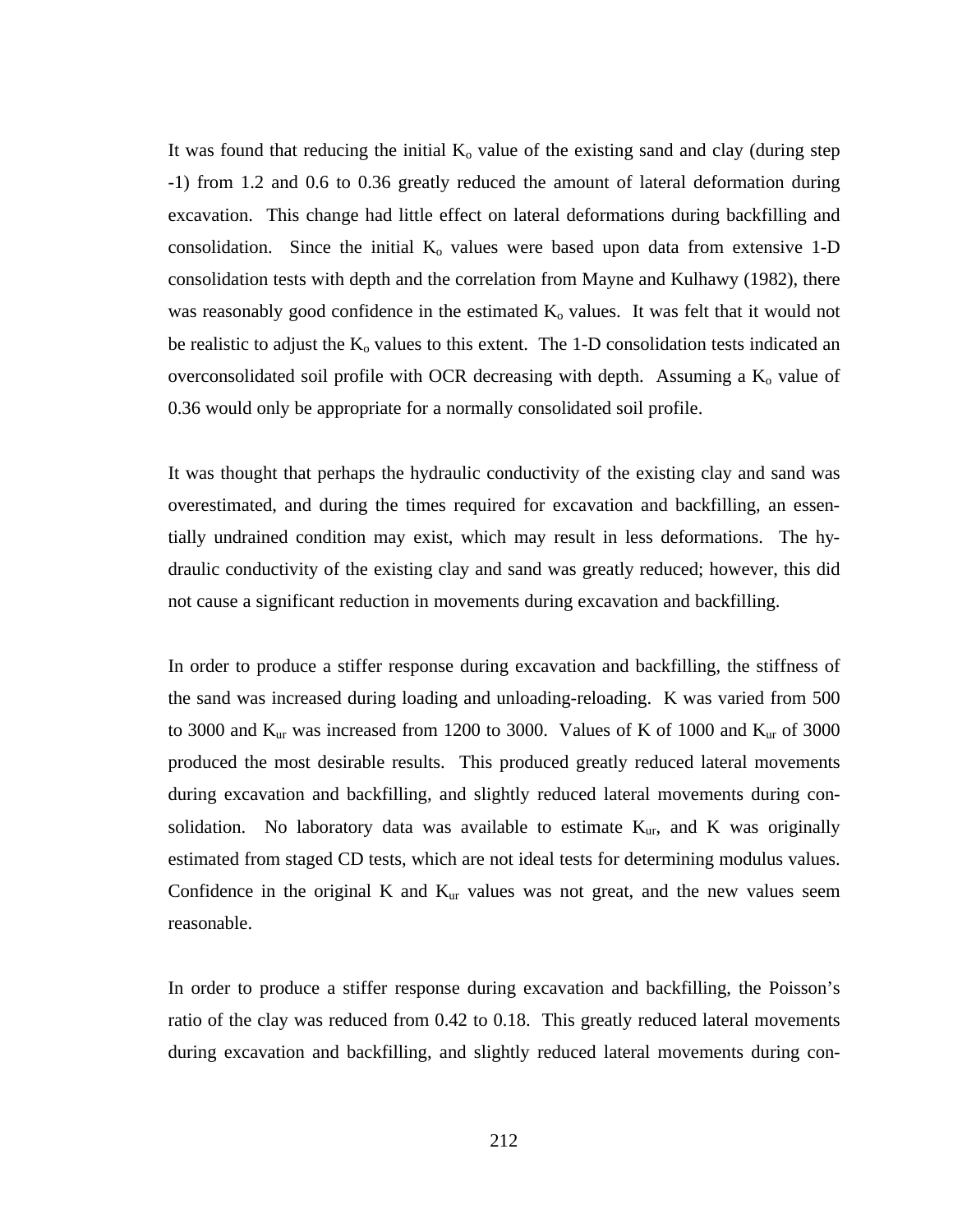solidation. A Poisson's ratio of 0.18 seems to be a more realistic value for an overconsolidated clay than the original value of 0.42, which was estimated from laboratory tests. It appears that the method described in Section 4.3 to estimate Poisson's ratio from CU tests may not be a good method for heavily overconsolidated clays.

It was found that the amount of lateral movement that is predicted during backfilling is largely controlled by the initial effective vertical stress that is assumed for the soilbentonite. If the initial effective vertical stress is increased from 40 to 100 psf, then less lateral deformation occurs during backfilling. It was thought that this increase in initial effective stress would also greatly decrease the amount of lateral deformation during consolidation; however, while it decreased lateral movements during backfilling by 50%, it only decreased lateral movements during consolidation by about 13%.

The  $R_f$  parameter value for sands was increased from 0.8 to 1.0 to soften the stiffness of the sand and possibly allow for more deformations during consolidation. This caused two beneficial results, a slight decrease in lateral movement during backfilling, and slight increase in lateral movement during consolidation.

Increasing the Young's modulus assumed for soil-bentonite during fill placement from 0.01 to 1.0 had little effect on lateral deformations. Increasing the compressibility of the soil-bentonite by increasing lambda increased the lateral movements only slightly during consolidation; however, it greatly increased the vertical settlement in the trench to unreasonable values. Increasing the value of lambda also resulted in unstable runs and crashing of the program due to excessive deformations in the trench. Values of lambda above 0.10 produced unreasonable settlements in the trench.

Removing the building load at 350 Ellis Street had virtually no effect on any lateral deformations. Therefore, any inaccuracies in the building load most likely had little effect.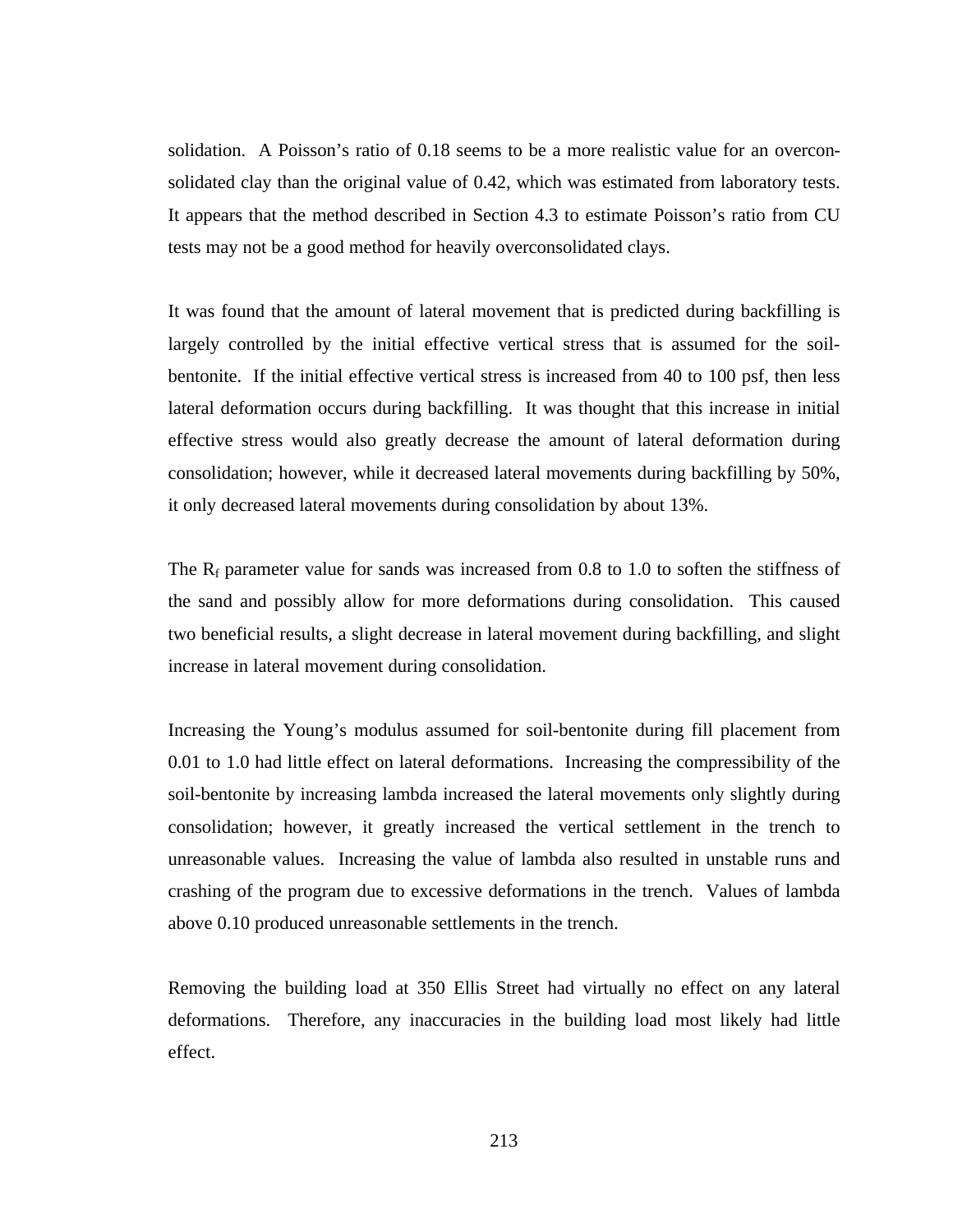### Revised Analysis with Comparison with Measured Deformations

Changing some of the material properties of the existing sand and clay was successful in reducing the lateral movements during excavation and backfilling. The Poisson's ratio of the clay was changed from 0.42 to 0.18. The hyperbolic parameter,  $R_f$ , for the sand was changed from 0.8 to 1.0, and  $K_{ur}$  for the sand was changed from 1200 to 3000. Changing the initial effective stress of the soil-bentonite from 40 psf to 100 psf was successful in reducing lateral movements during backfilling without overly reducing lateral movements during consolidation. Using these modified procedures and parameters values, a modified analysis was run. The changes in the finite element model are summarized in Table 6.5.

| Procedure or                       | Original Finite      | <b>Revised Finite</b> |
|------------------------------------|----------------------|-----------------------|
| Parameter Value                    | <b>Element Model</b> | <b>Element Model</b>  |
| Initial Vertical Effective         | $40$ psf             | $100$ psf             |
| <b>Stress for Soil-Bentonite</b>   |                      |                       |
| R <sub>f</sub> Parameter for Sand  | 0.8                  | 1.0                   |
| K <sub>ur</sub> Parameter for Sand | 1200                 | 3000                  |
| Poisson's Ratio for Clay           | 0.42                 | 0.18                  |

Table 6.5 Modified Finite Element Analysis

The revised finite element model prediction of incremental lateral deformation is shown in Figure 6.19. It can be seen from the figure that the predicted and measured lateral deformations are within 1/4 inch for all phases of construction. The revised finite element model prediction of total settlement is shown in Figure 6.20. The figure shows that the model settlements are within 1/4 to 1/2 inch of the observed settlements for excavation and backfilling. The model is within 1/2 inch of most of the settlement points for consolidation. The revised finite element is well calibrated with the measured deformations. Since a successful calibration of the finite element model was achieved, the model was used to run a parametric study, which is described in Chapter 7.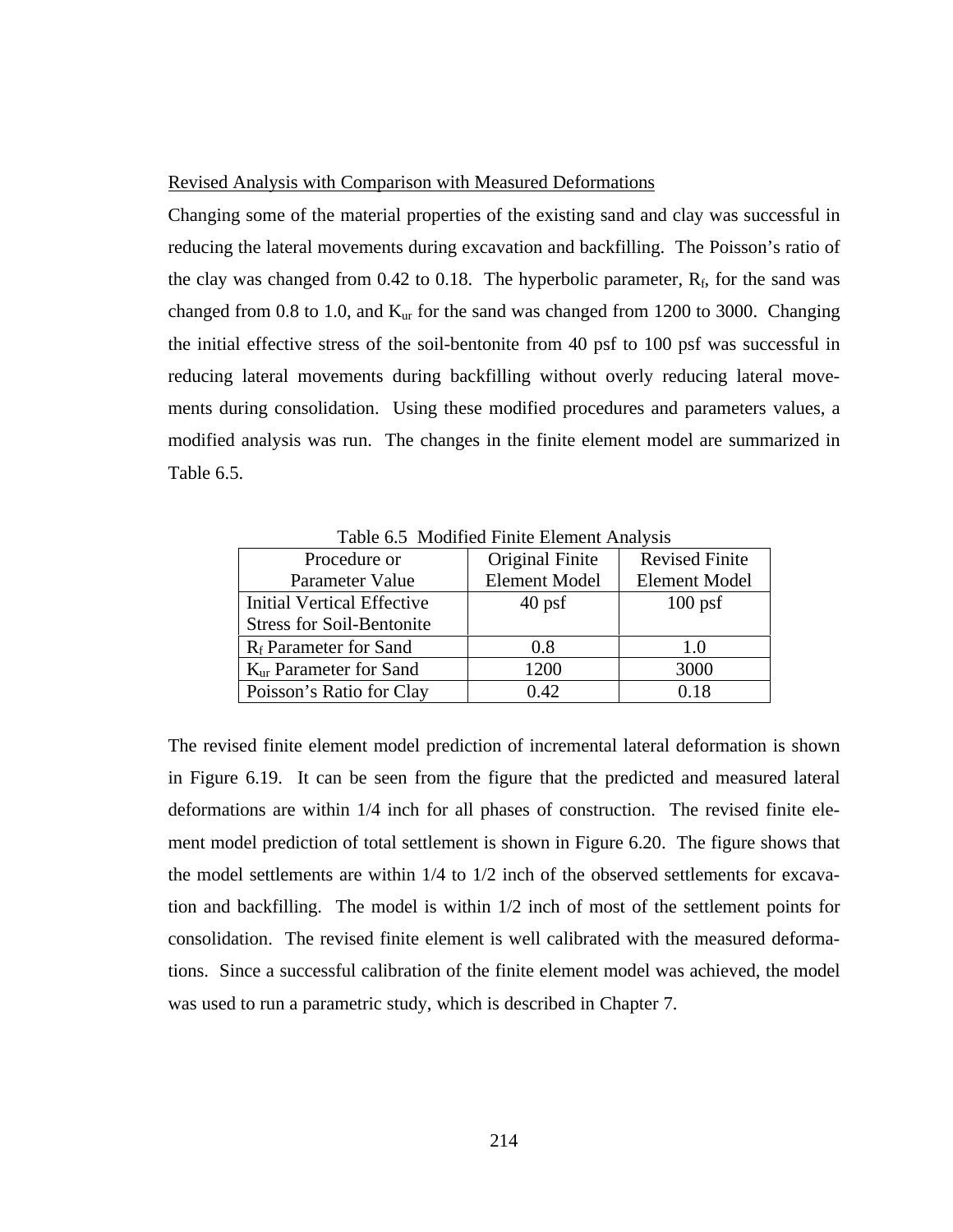

Figure 6.1 Soil Profile used in Finite Element Analyses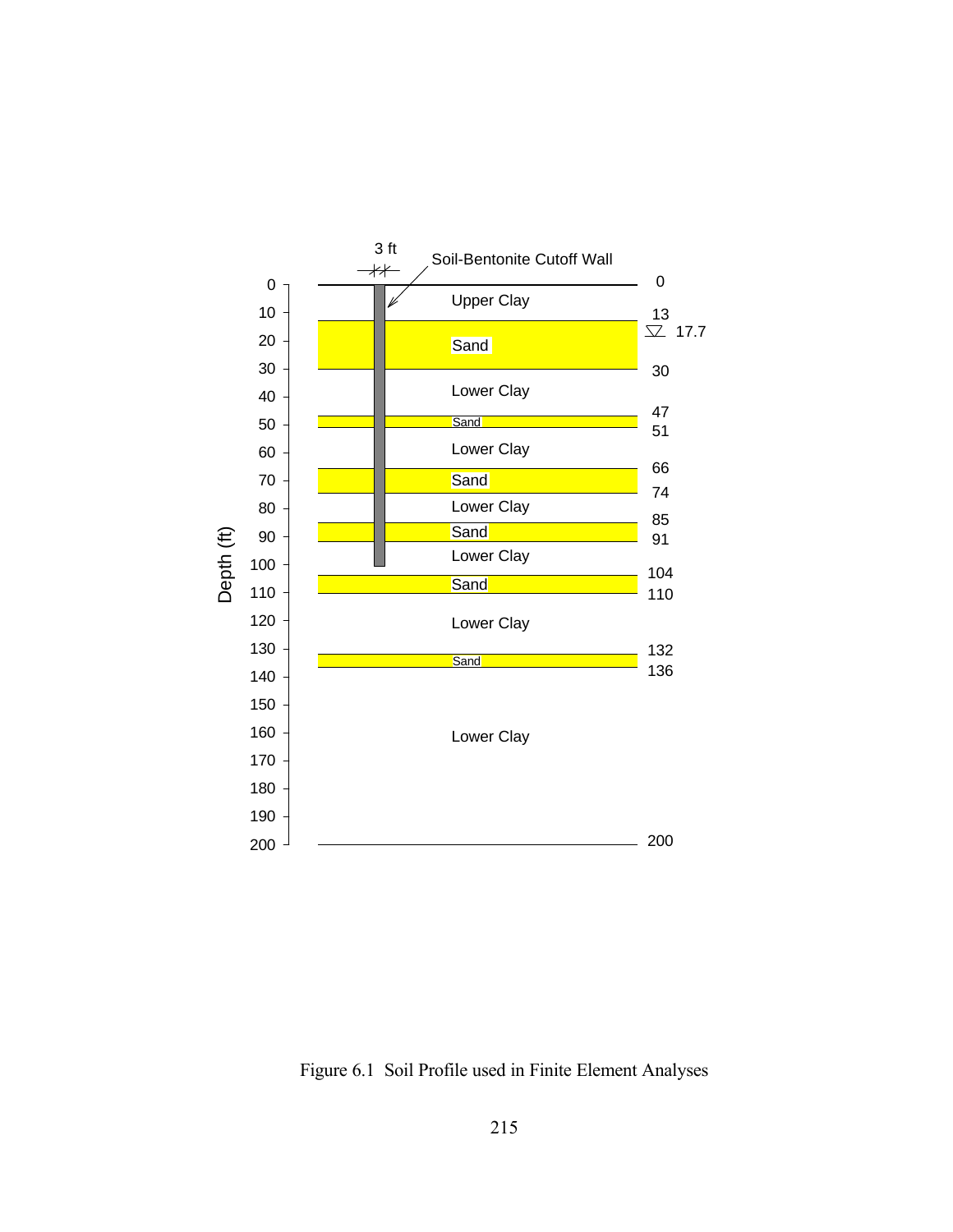

Figure 6.2 Penetration Tests Performed in Sand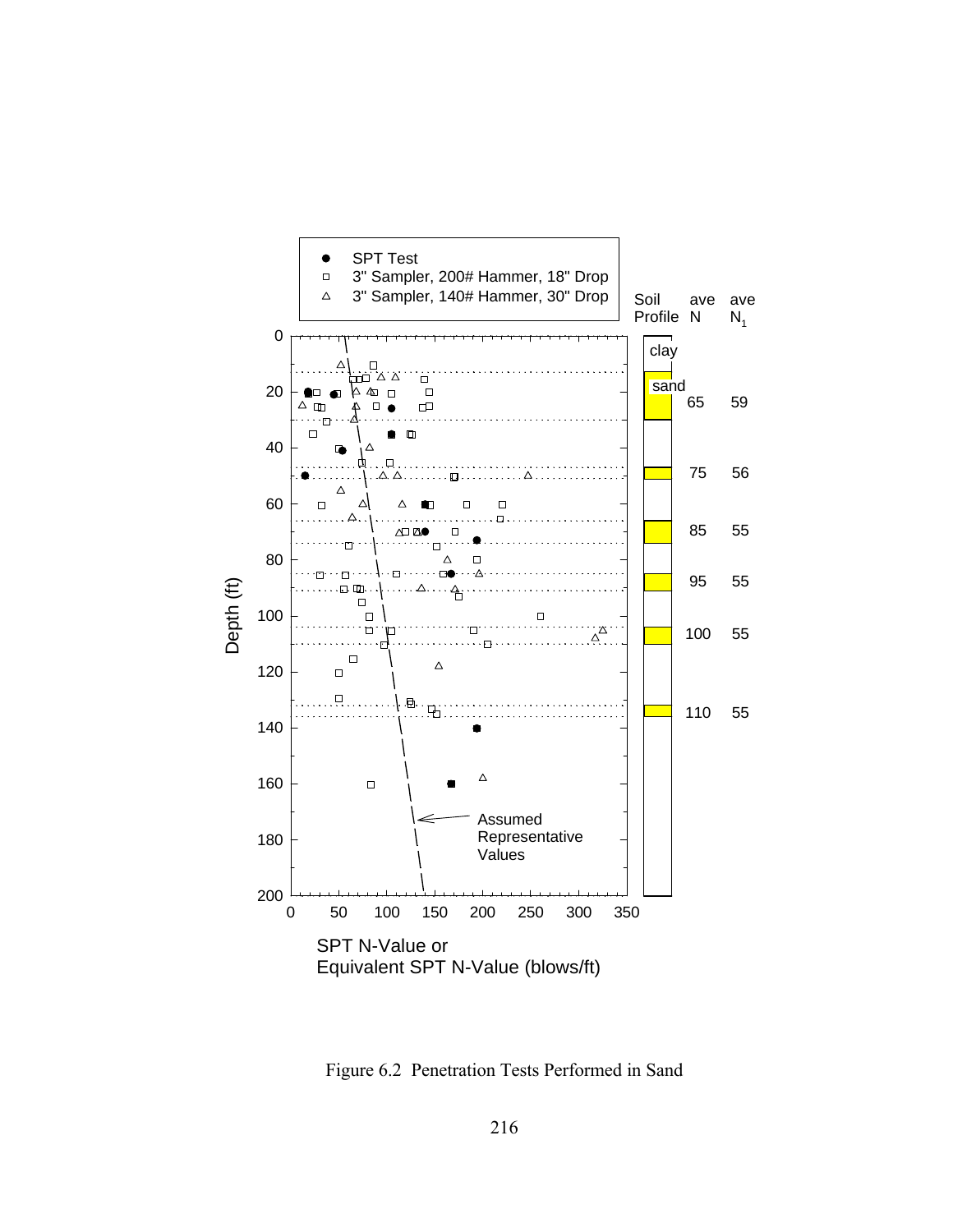

Figure 6.3 Penetration Tests Performed in Clays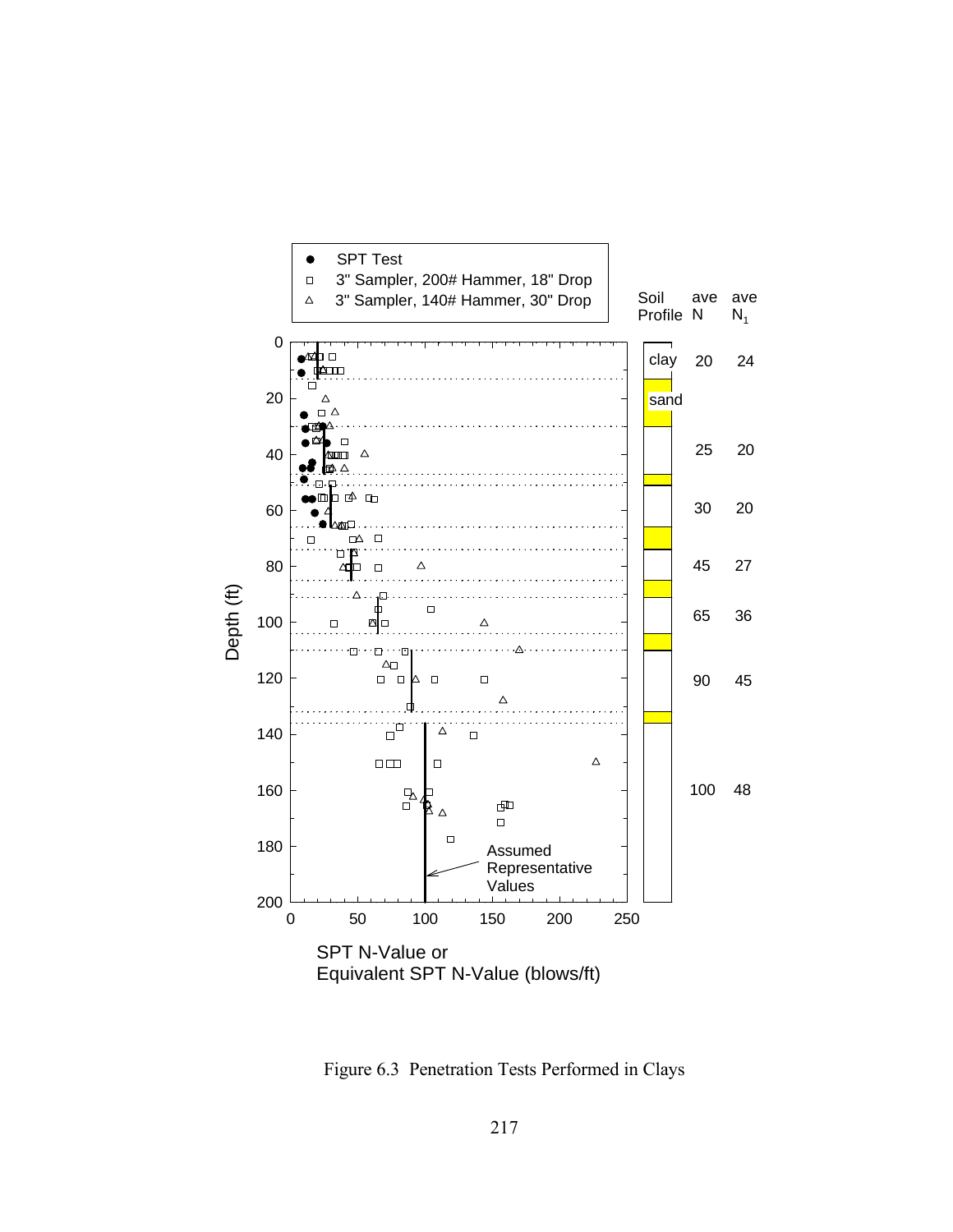

Figure 6.4 Preconsolidation Pressures from 1-D Consolidation Tests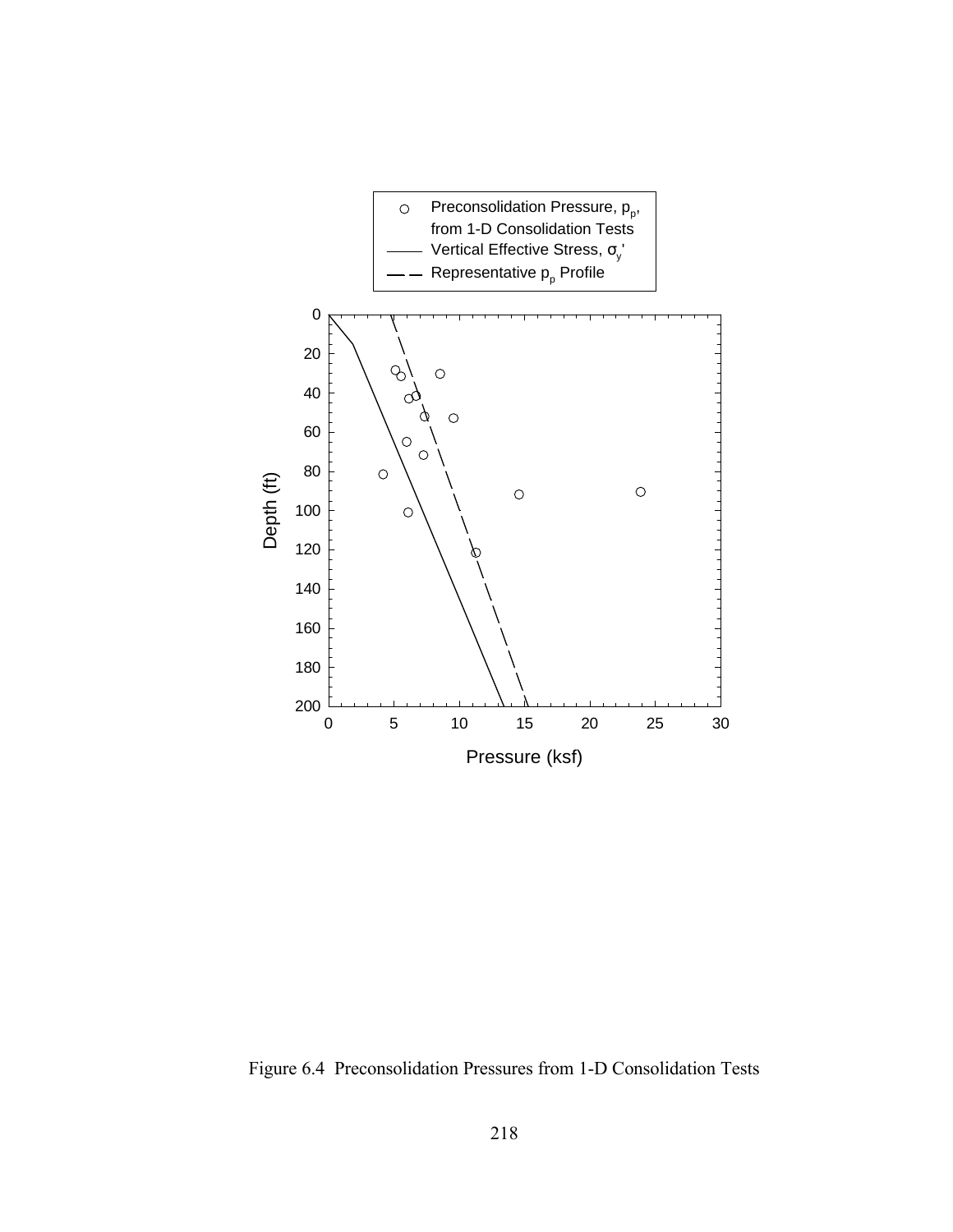

Figure 6.5 Undrained Shear Strengths for Clays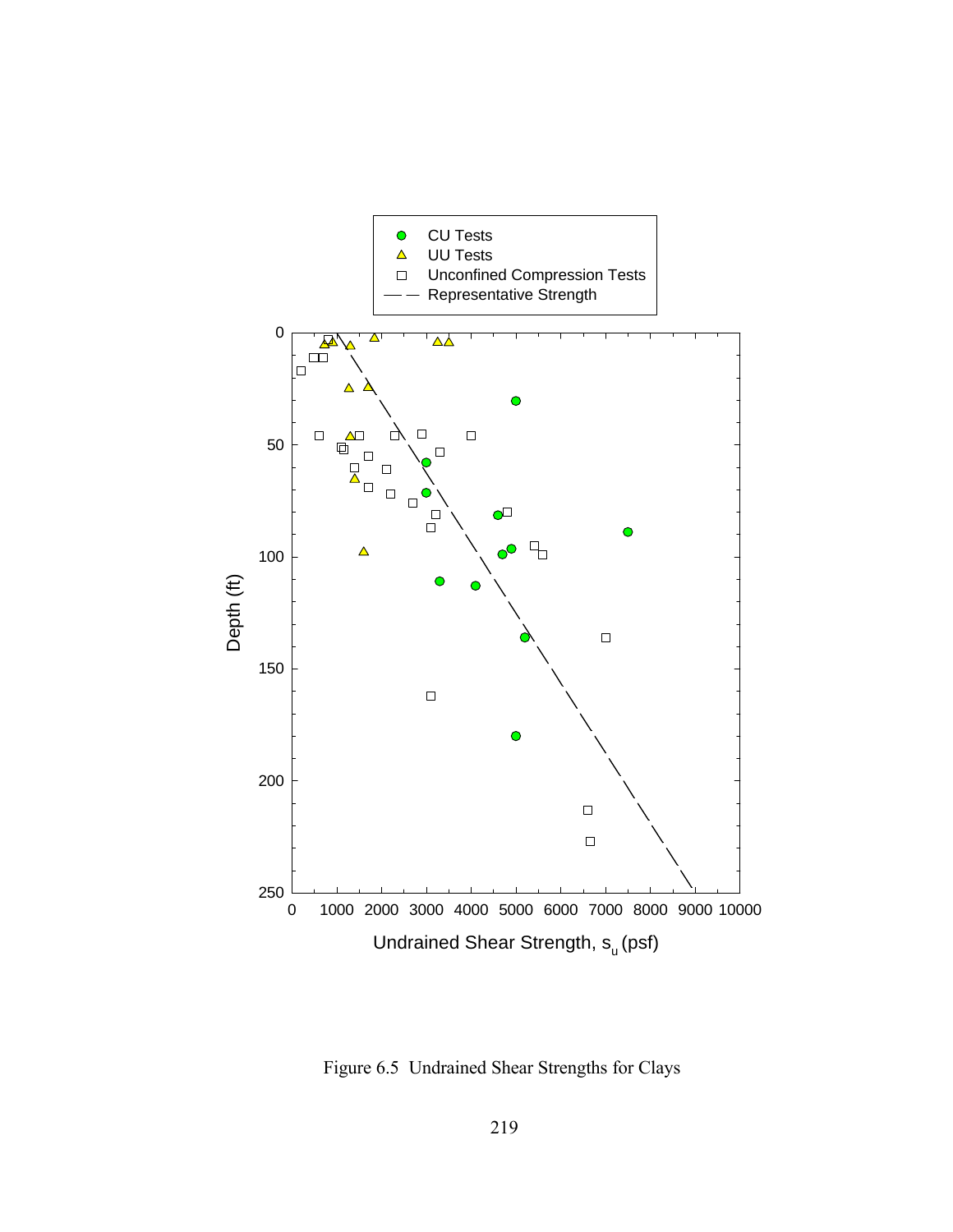

Figure 6.6 RS Model Predictions of CU Tests on Soil-Bentonite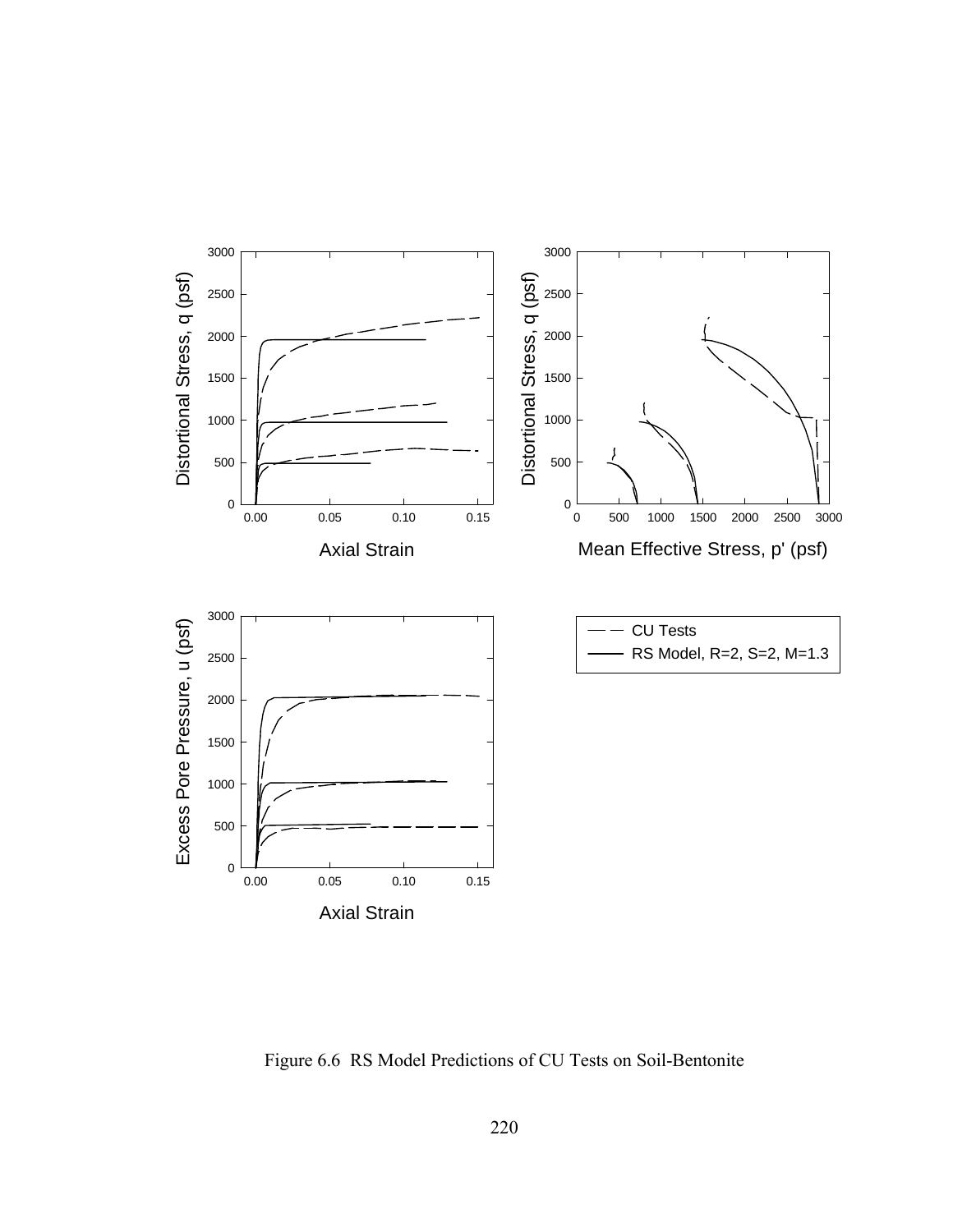

Figure 6.7 Hydraulic Conductivity Tests on Sands and Clays with Values used in Analyses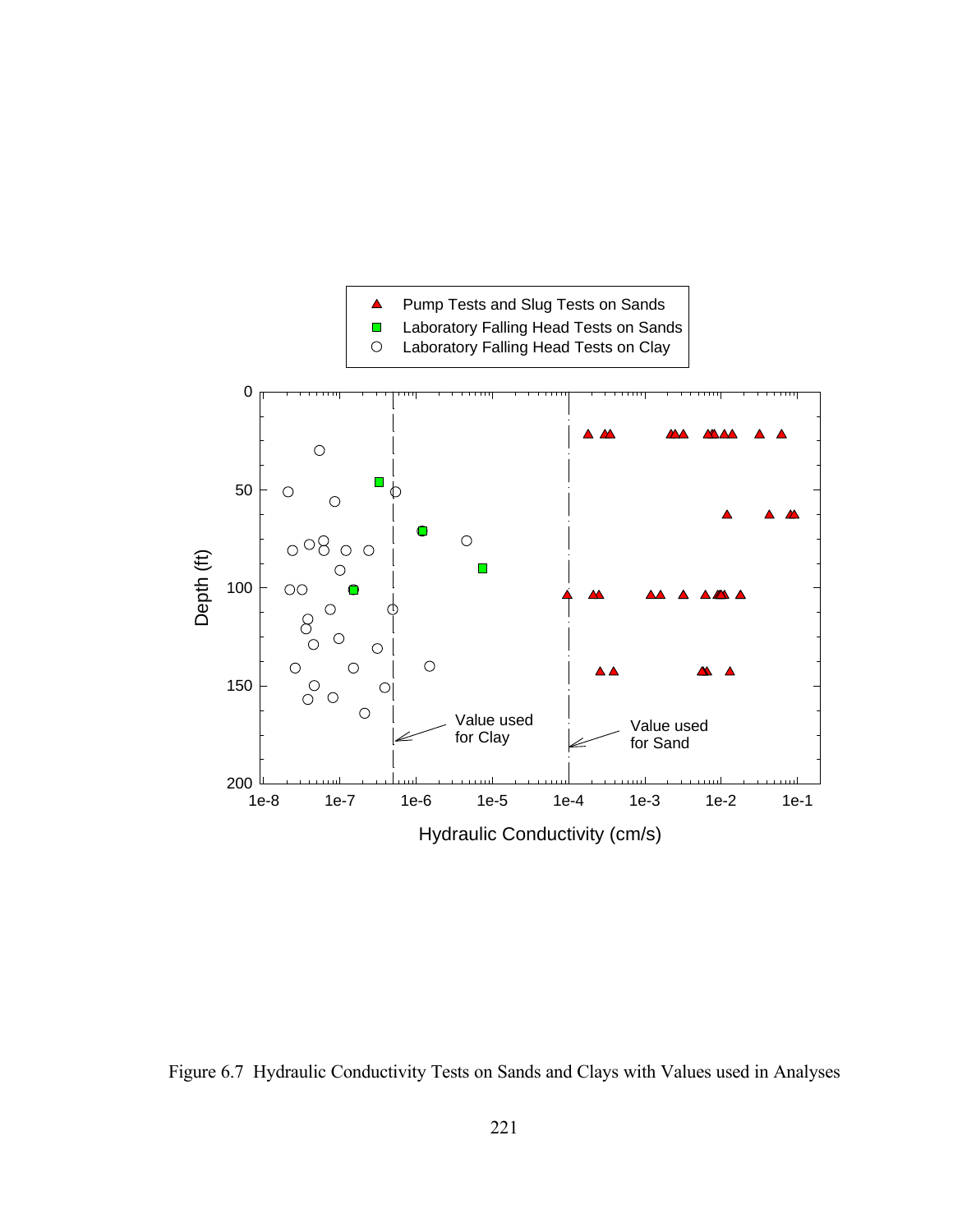

Figure 6.8 Hydraulic Conductivity Tests on Soil-Bentonite (after Burgess et al. 1988)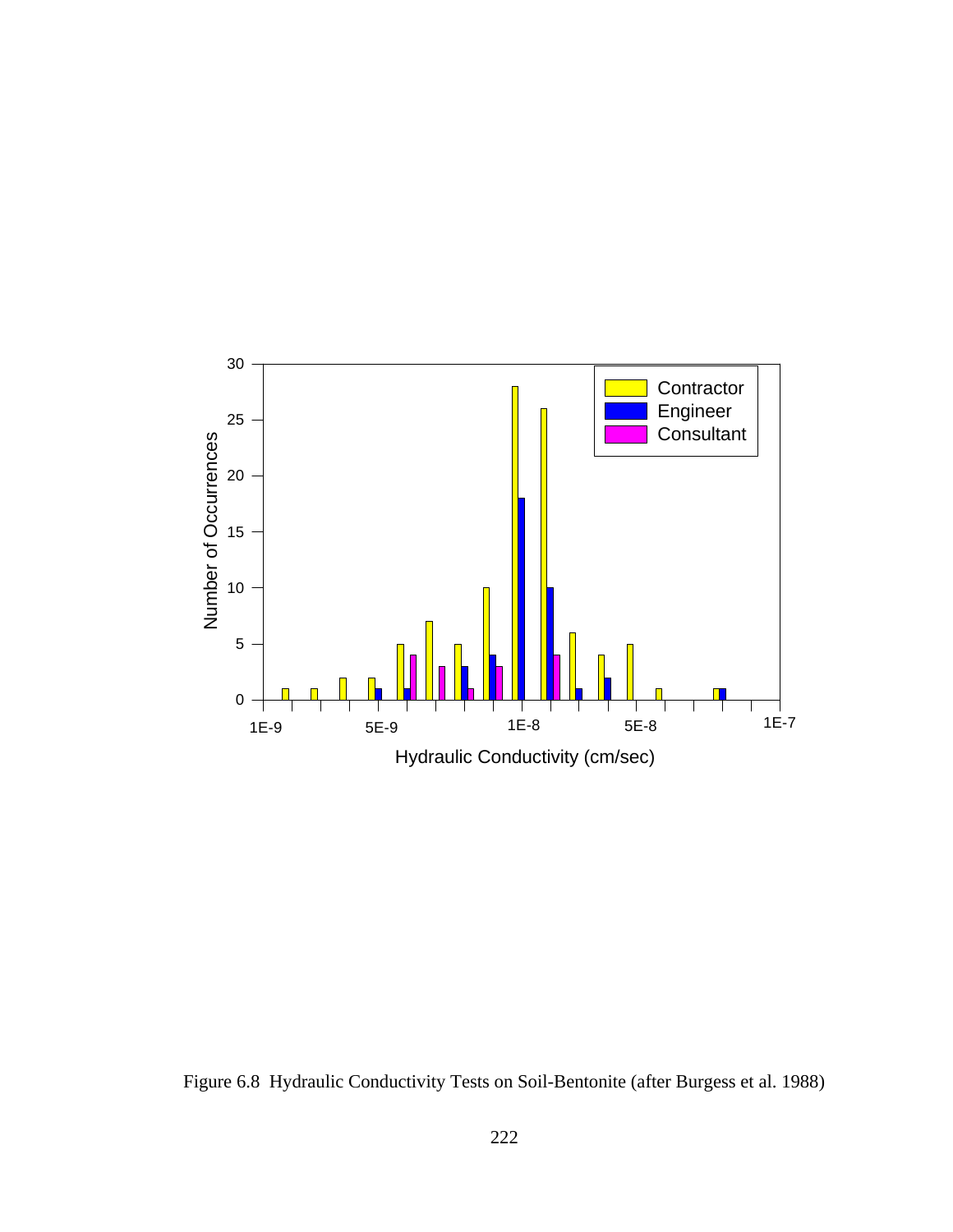

Plan



Section A-A (Not to Scale)

Figure 6.9 Plan of Raytheon Site and Section Analyzed with Finite Element Model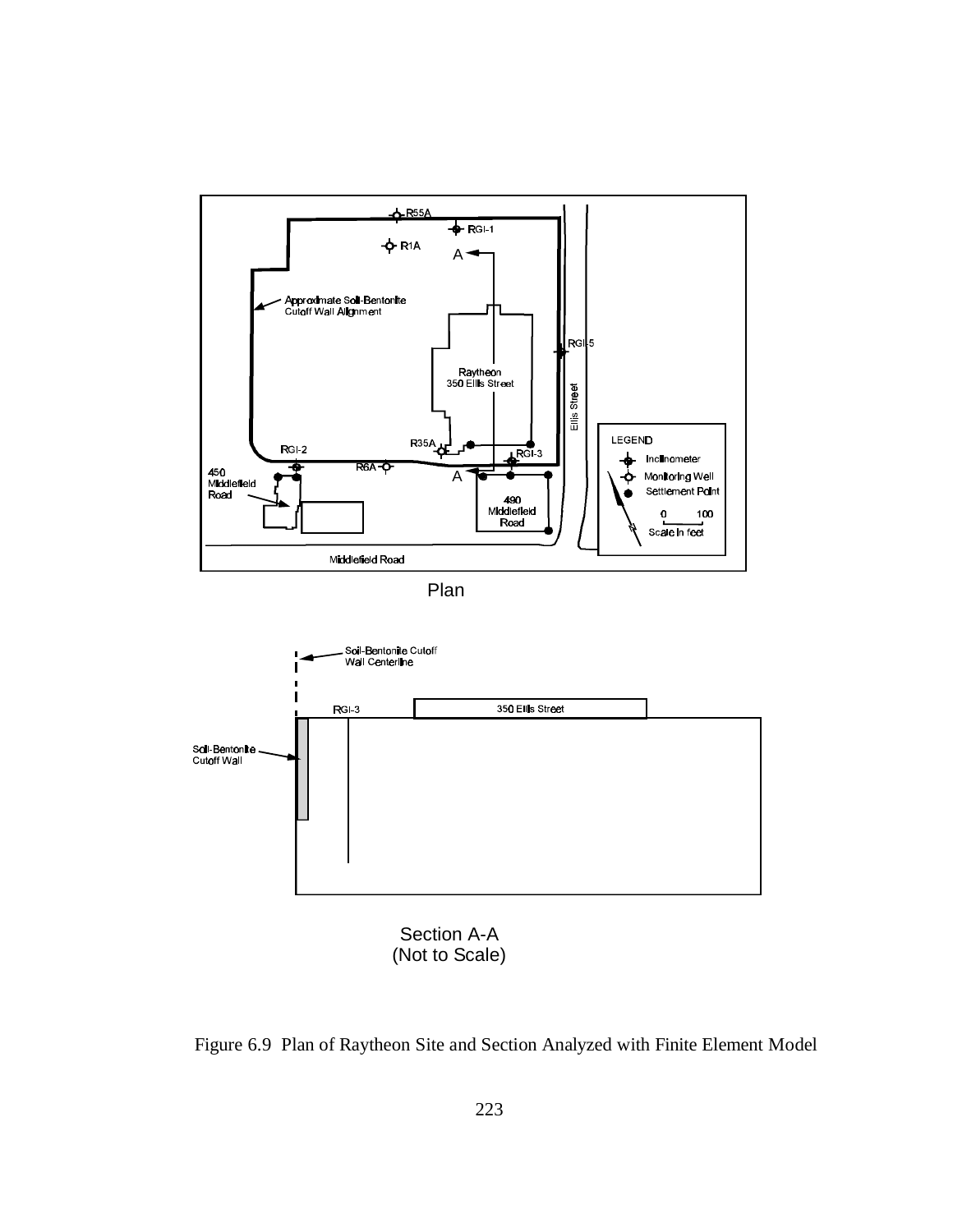

Figure 6.10 Finite Element Mesh and Boundary Conditions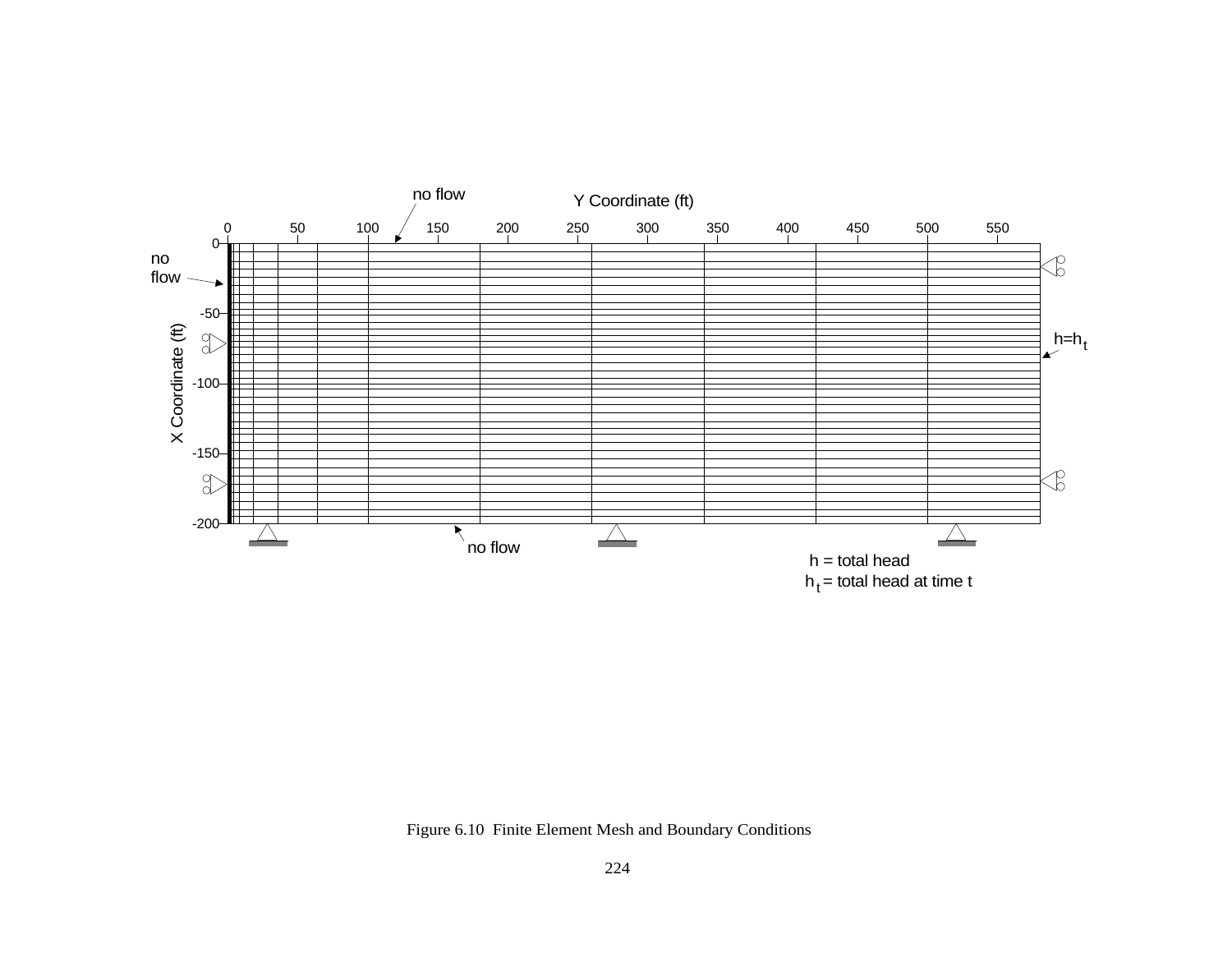

Figure 6.11 Enlargement of Finite Element Mesh Near Soil-Bentonite Cutoff Wall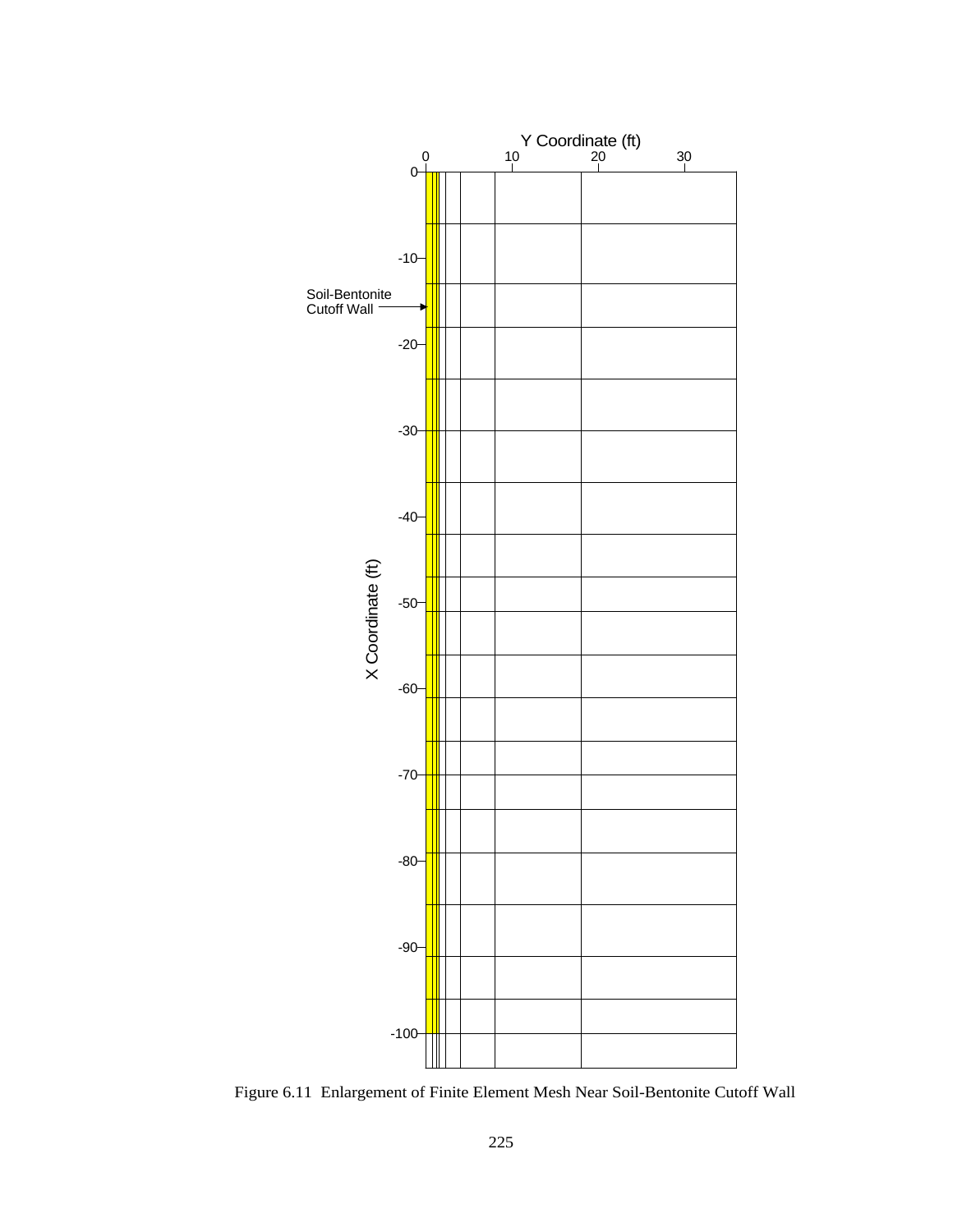

Figure 6.12 Assumed Initial Pore Pressures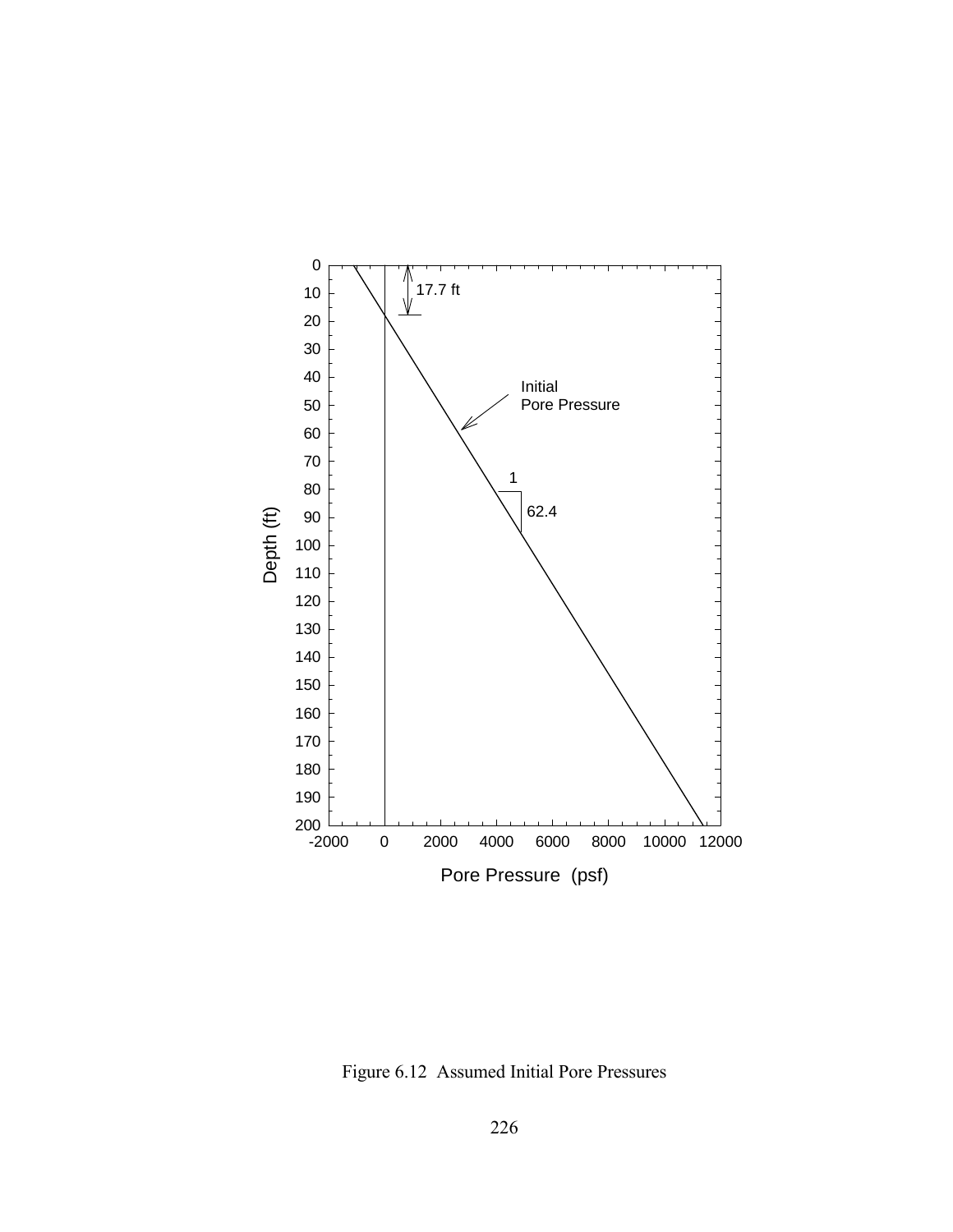

Figure 6.13 Stress Distributions Applied to Represent Bentonite-Water Slurry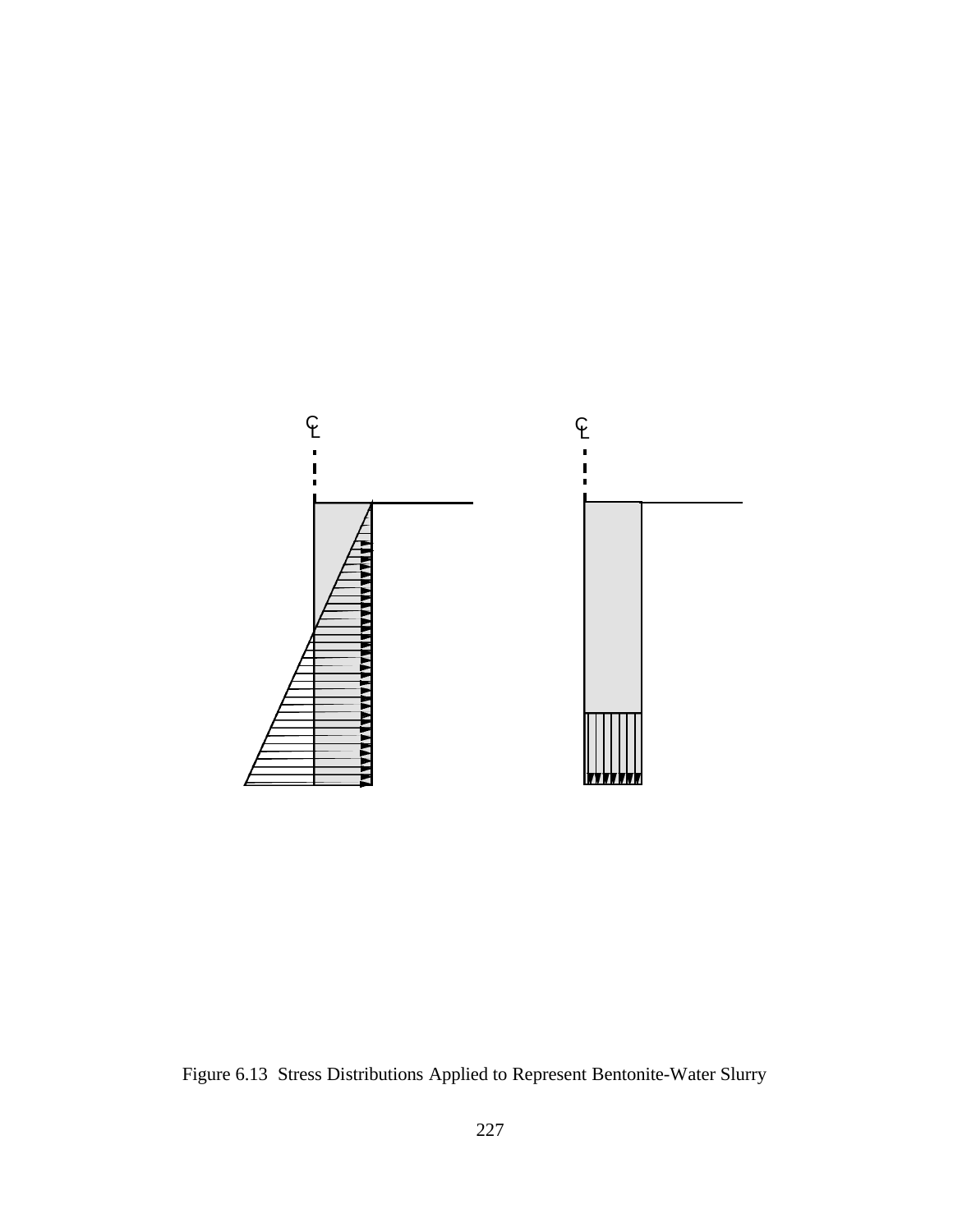

Figure 6.14 Void Ratio versus Mean Effective Stress for Soil-Bentonite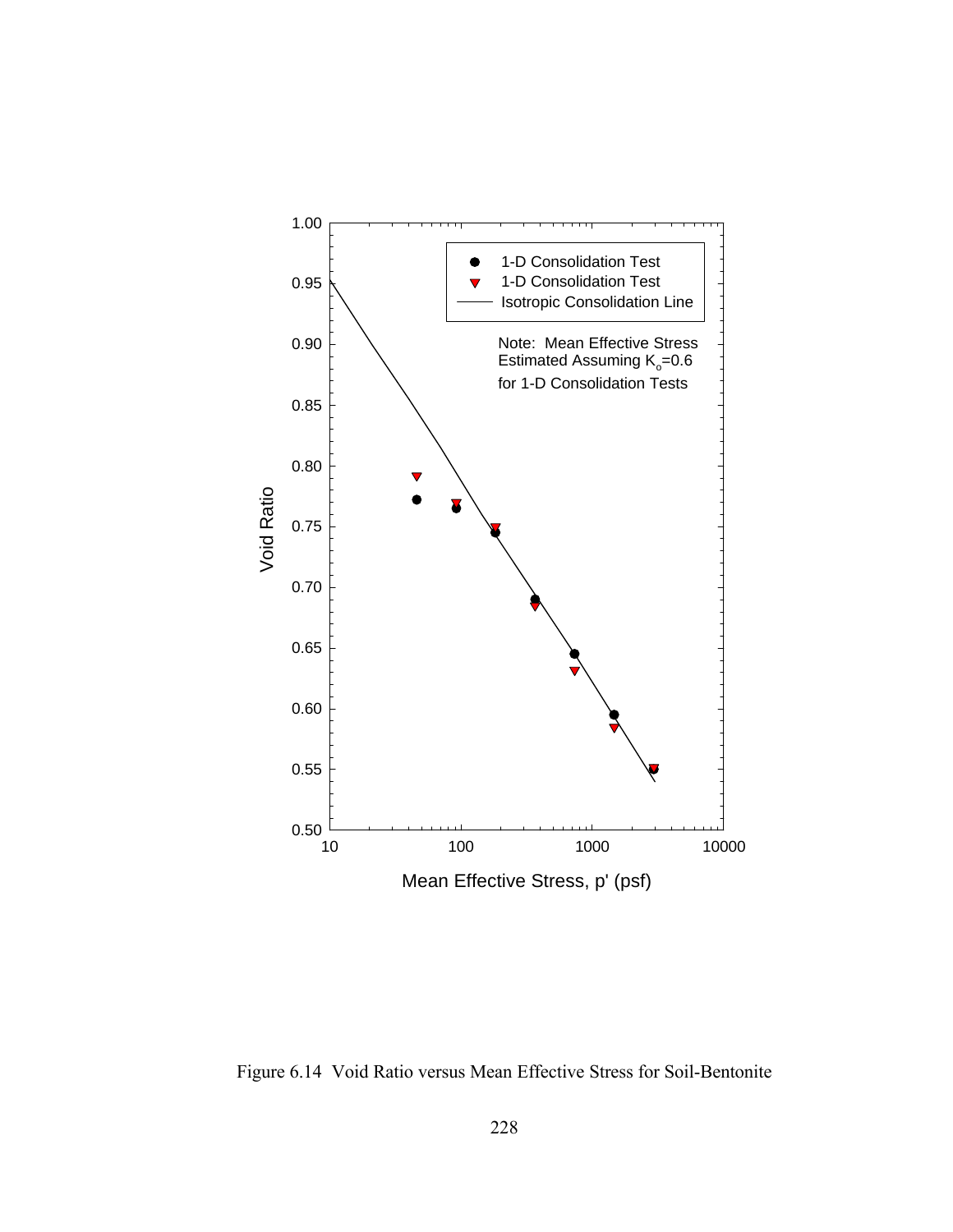

Figure 6.15 Schematic of Recently Placed Row of Soil-Bentonite Elements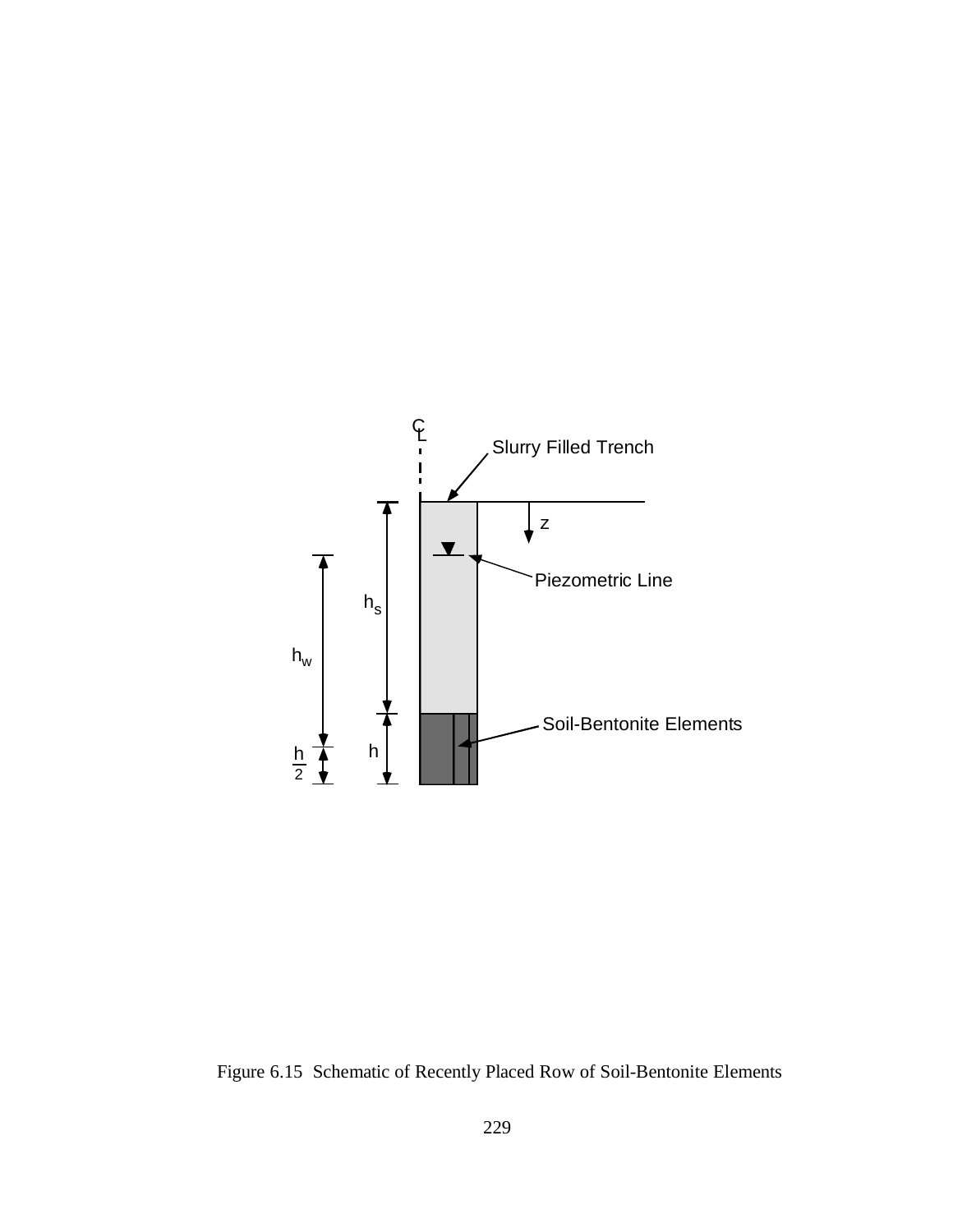

Figure 6.16 Pore Pressures in Soil-Bentonite Backfill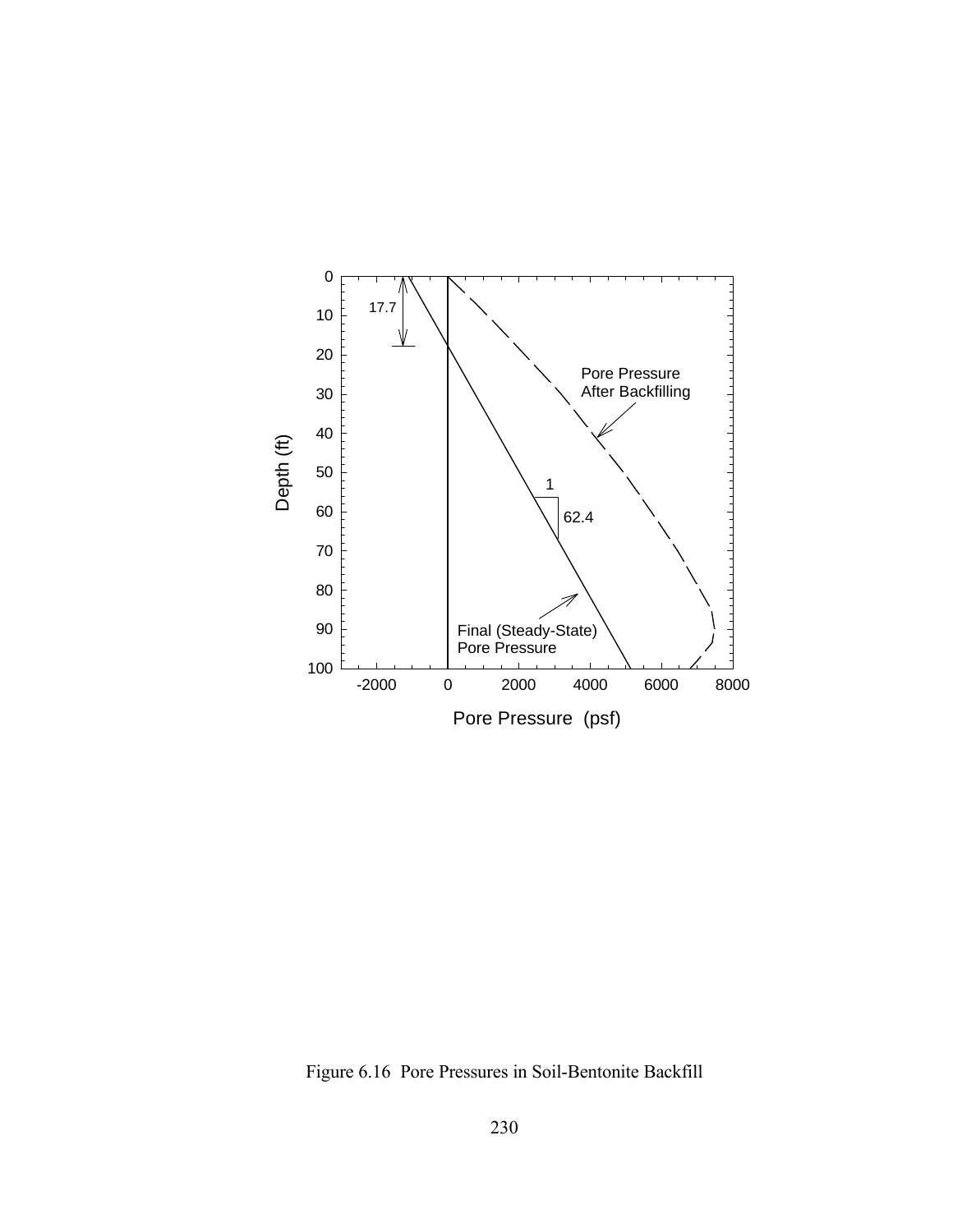

Figure 6.17 Comparison of Predicted and Measured Incremental Lateral Deformation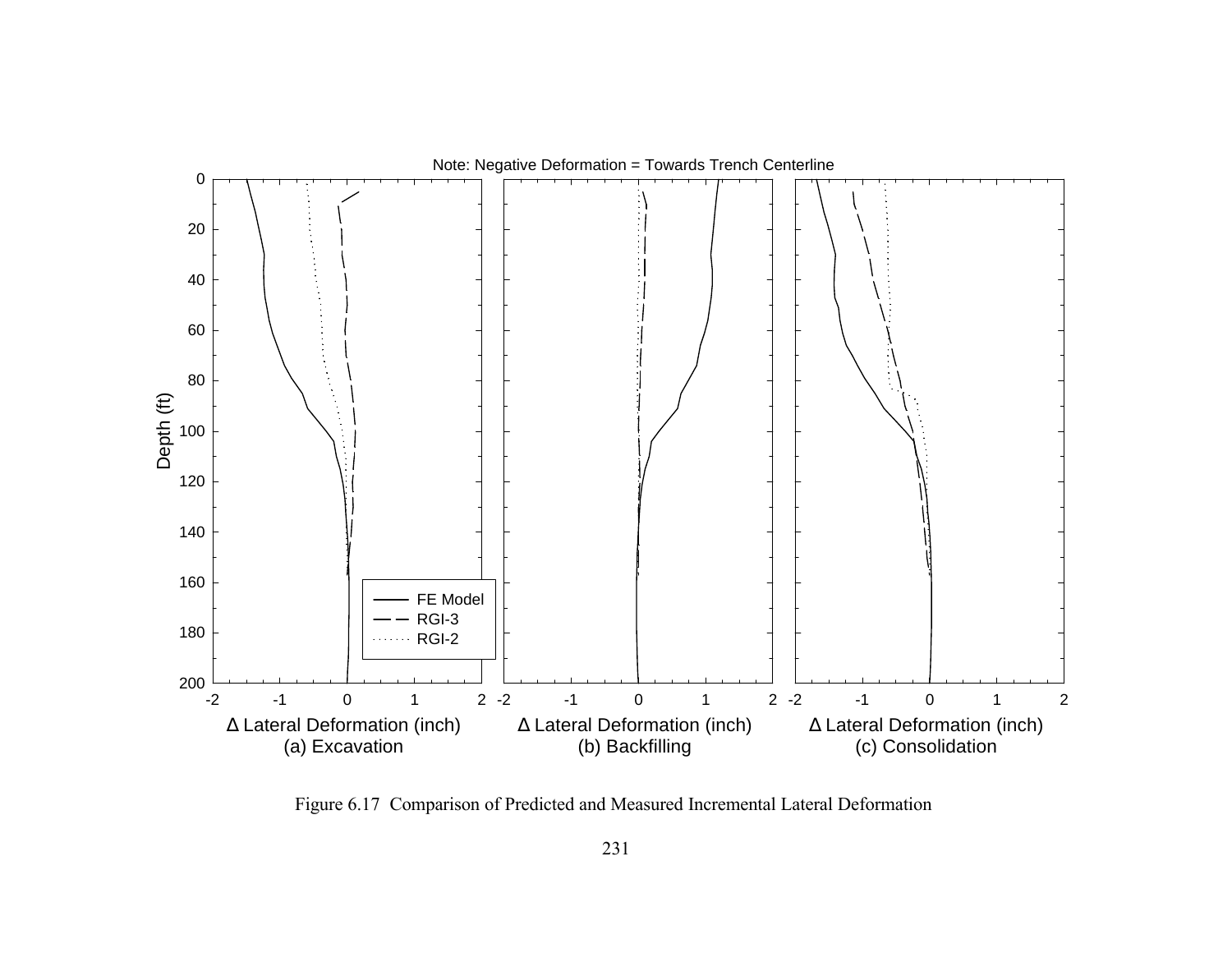

Figure 6.18 Comparison of Predicted and Measured Total Settlement of Ground Surface Adjacent to Soil-Bentonite Cutoff Wall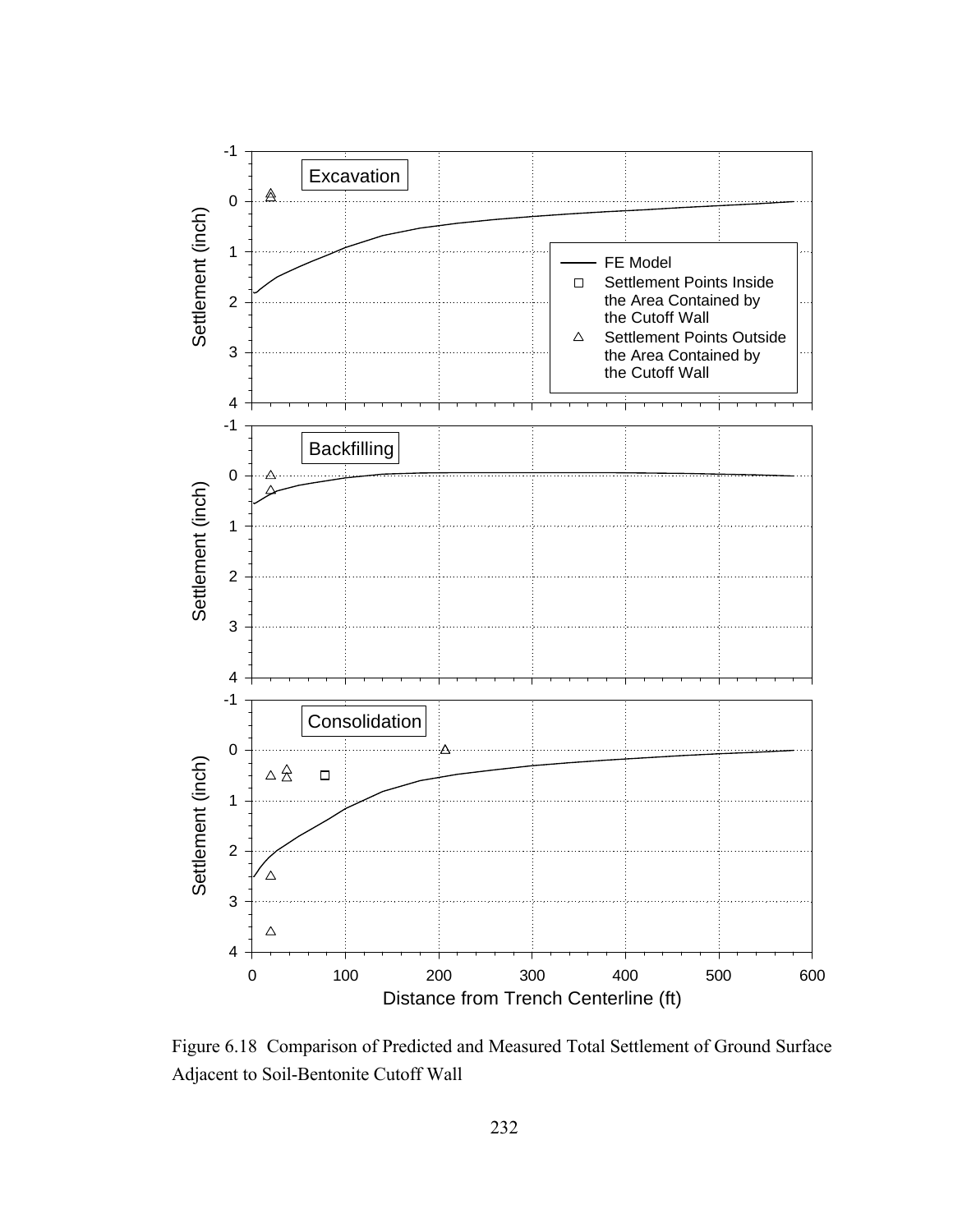

Figure 6.19 Revised Model: Predicted and Measured Incremental Lateral Deformation